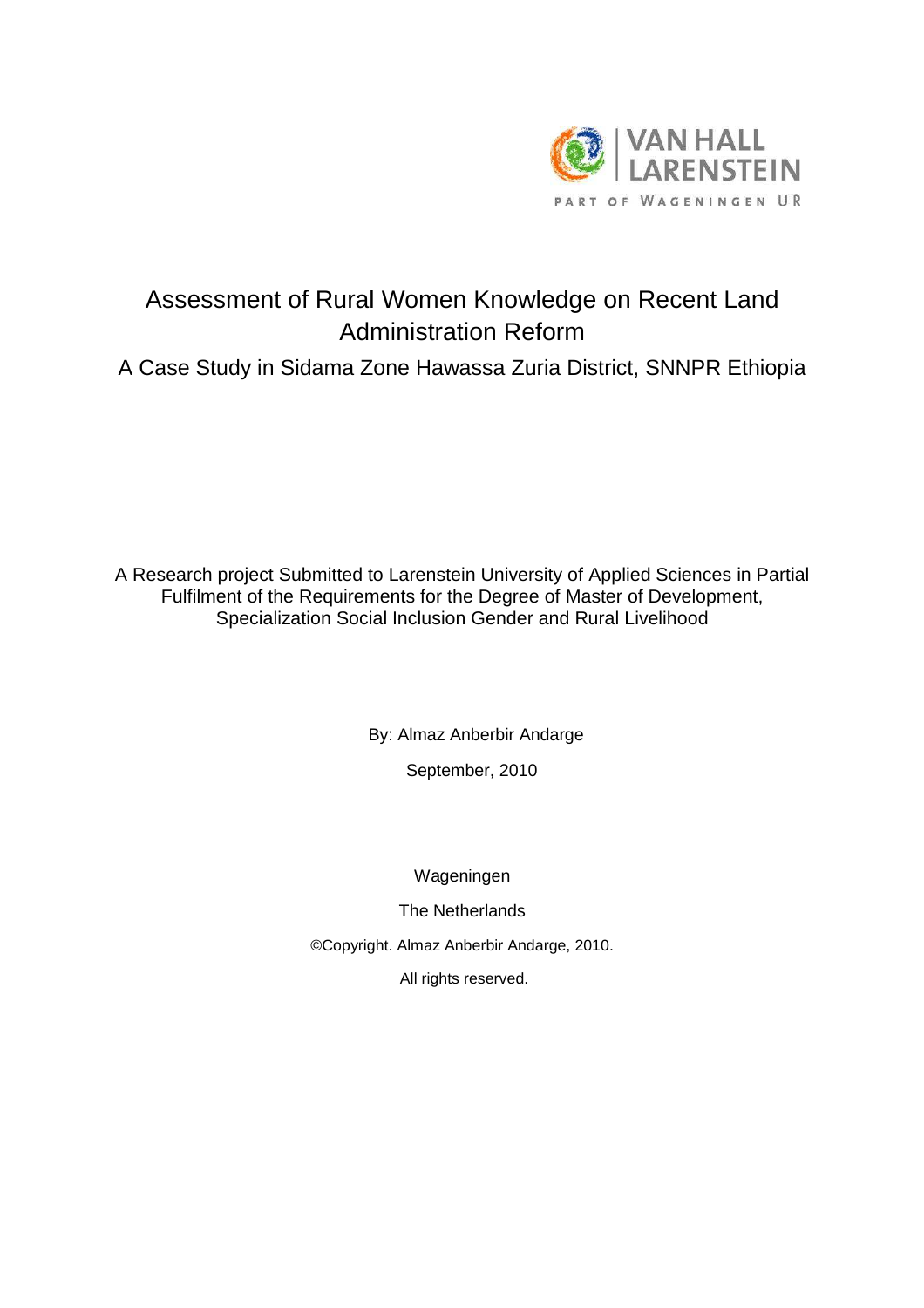# **Permission to Use**

In presenting this research project in partial fulfilment of the requirements for Postgraduate degree, I agree that the library of this University may make it freely available for inspection. I further agree that permission for copying of this research project in any manner, in whole or in part, for scholarly purposes may be granted by Larenstein Director of Research. It is understood that any copying or publication or use of this research project or parts thereof for financial gain shall not be allowed without my written permission. It is also understood that due recognition shall be given to me and to the University in any scholarly use which may be made of any material in my research project.

Requests for permission to copy or to make other use of material in this research project in whole or part should be addressed to:

Director Research Larenstein University of Applied Sciences P.O.Box 9001 6880 GB Velp The Netherlands Fax: 31 26 3615287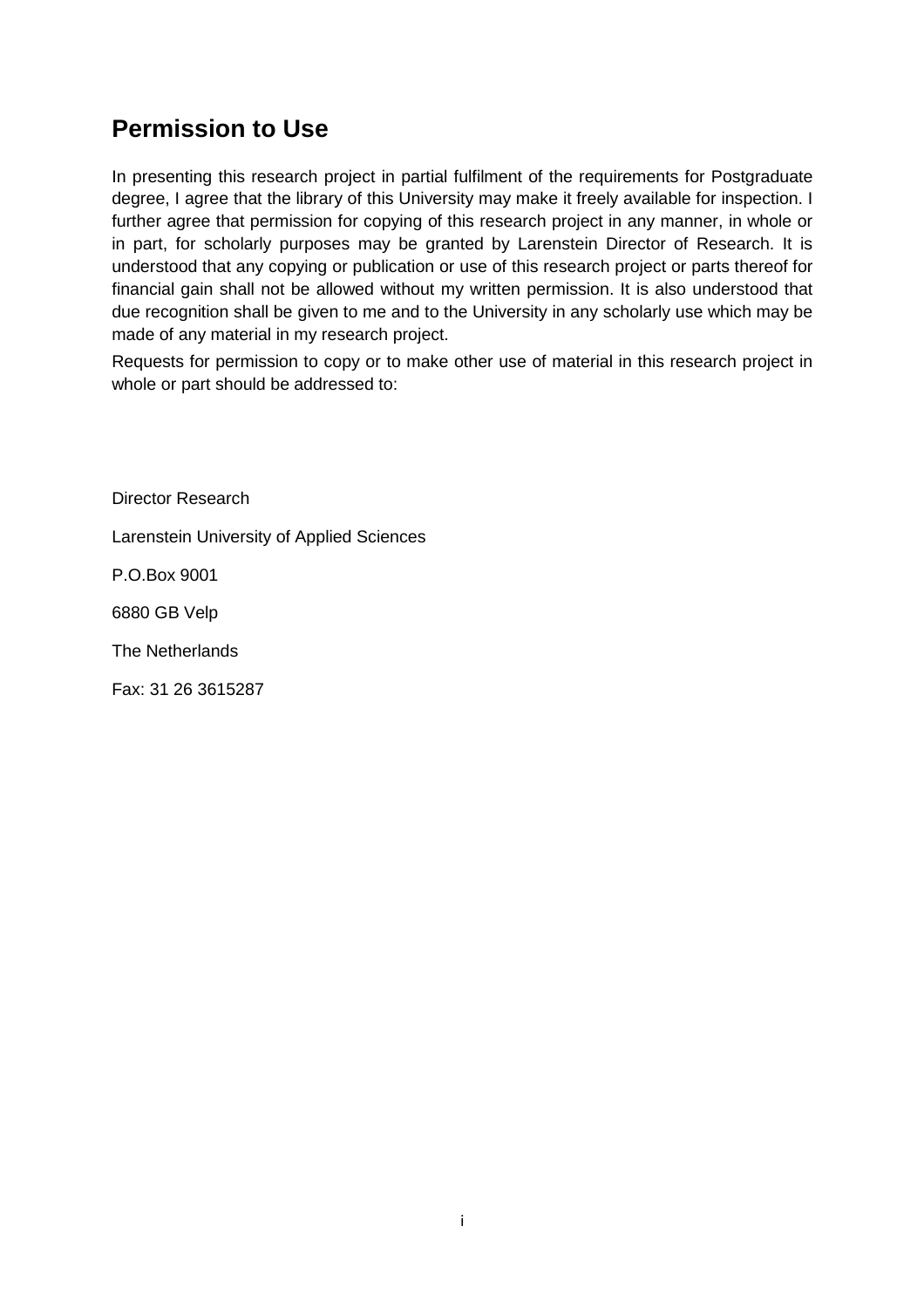## **Acknowledgement**

First of all, I thank the Lord Jesus Christ for the strength and knowledge He provide me to bring this master course to a successful end.

 I want to thank the Netherland Government through Nuffic for awarding me a fellowship and my organisation the Sidama Zone Women's Affairs for recommending me to study abroad.

I wish to express my sincere gratitude to my supervisor, Mrs. Lidewyde Grijpma for her inspiration and valuable comments, suggestions and guidance she made while I was writing my thesis, which made this work possible. I would like to give my gratitude to my course coordinator Mrs.Westendorp Annemarie. Last but not least, I would also like to thank all the teachers in the University of Van Hall Larenstein and the Staff members.

During my field work, I also got assistance from Hawassa Zuria District Agriculture and rural development and Land Administration Department, Women's Affair office and all respondents. Hence I would like to use this opportunity to thanks them all. Also many thanks to my colleagues here in wageningen for their sustained support and encouragement during the whole of my study period.

I would like to express my sincere thanks to Christian brothers and sisters at home and here in the wageningen church for prayer and support while I am in the Netherlands. I owe special thanks to my dear husband Sime Siru for his enormous support, encouragement and love which contributed special motives for my success in this program. He also deserves many thanks for taking full responsibility of our family for over a year during my study abroad.

I am greatly indebted to my sisters for their constant support and encouragement not only when I am far away from home but throughout my life time. Thank you and I love you all.

At last, but not least my special thanks goes to my Mom Shegitu Barassa for praying and encouraging me throughout my life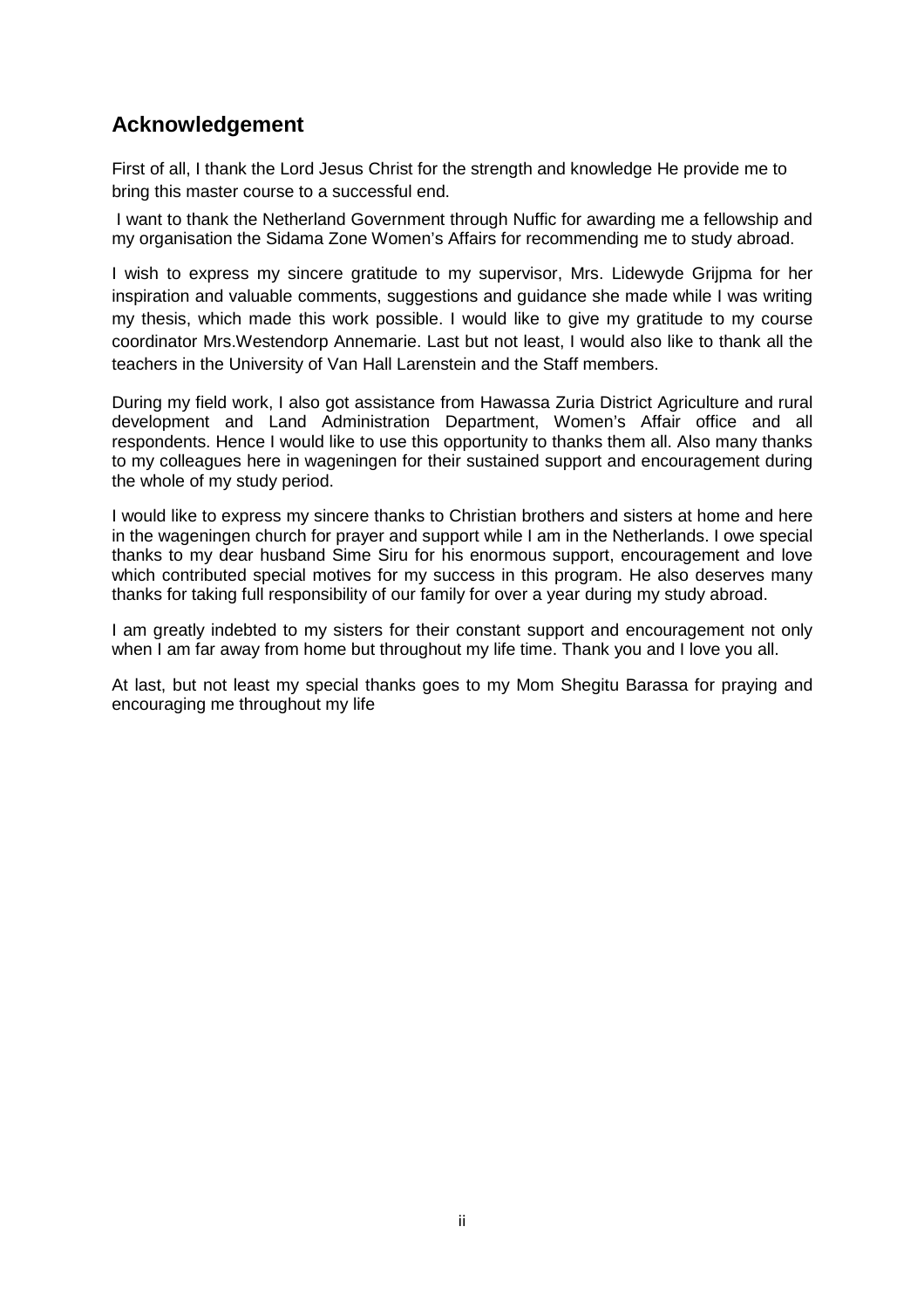## **Table of Contents**

| 2.4. Women Land Rights during Divorce, Marriage and Inheritance in Ethiopia 7 |  |
|-------------------------------------------------------------------------------|--|
|                                                                               |  |
|                                                                               |  |
|                                                                               |  |
|                                                                               |  |
|                                                                               |  |
|                                                                               |  |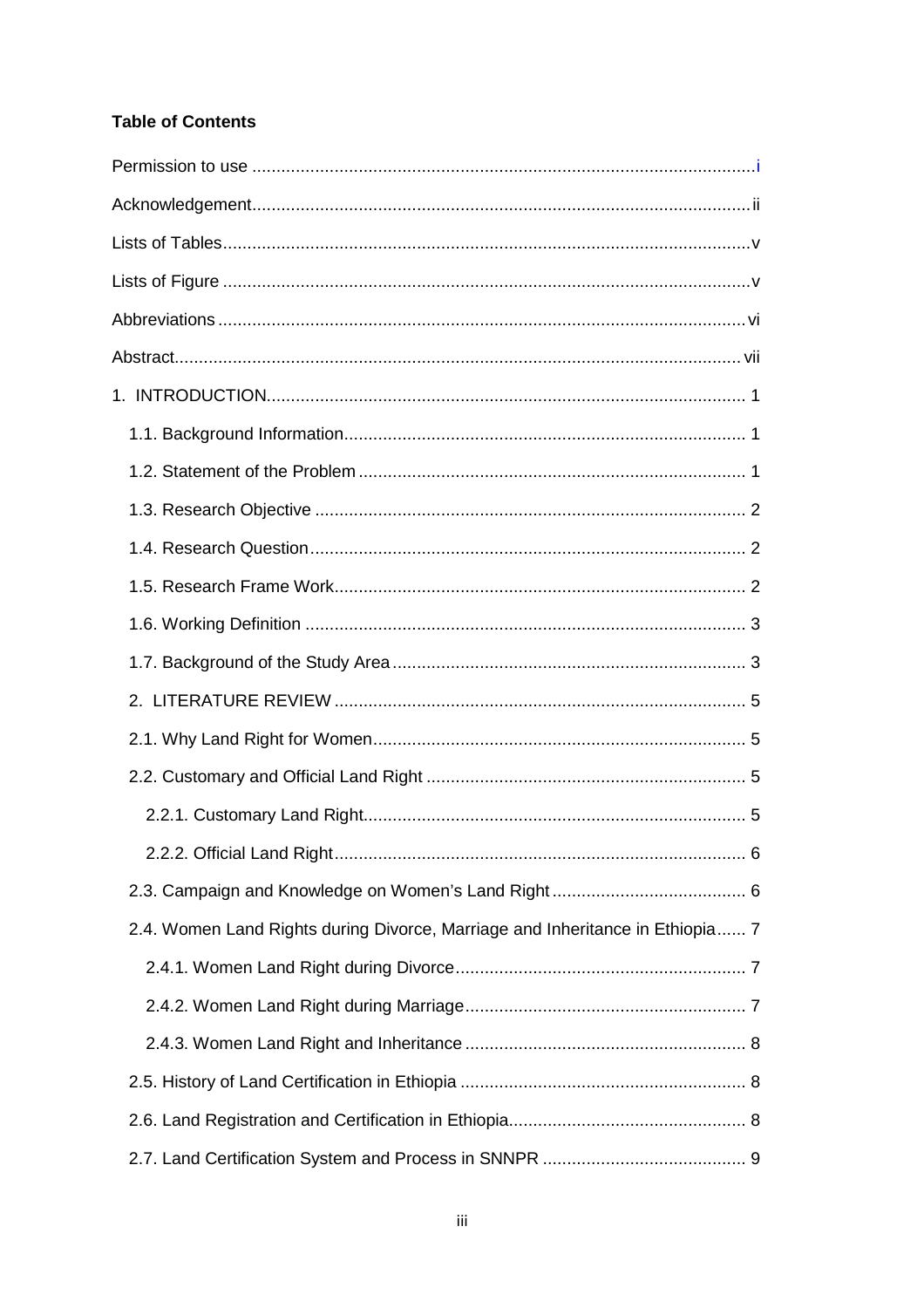| 2.8. SNNPR Land Proclamation about Marriage Divorce and Inheritance  9       |
|------------------------------------------------------------------------------|
| 2.8.1. SNNPR Implementation rule Marriage Divorce and Inheritance101/2007. 9 |
|                                                                              |
|                                                                              |
|                                                                              |
|                                                                              |
|                                                                              |
|                                                                              |
|                                                                              |
|                                                                              |
|                                                                              |
|                                                                              |
|                                                                              |
|                                                                              |
|                                                                              |
|                                                                              |
|                                                                              |
|                                                                              |
|                                                                              |
|                                                                              |
|                                                                              |
|                                                                              |
|                                                                              |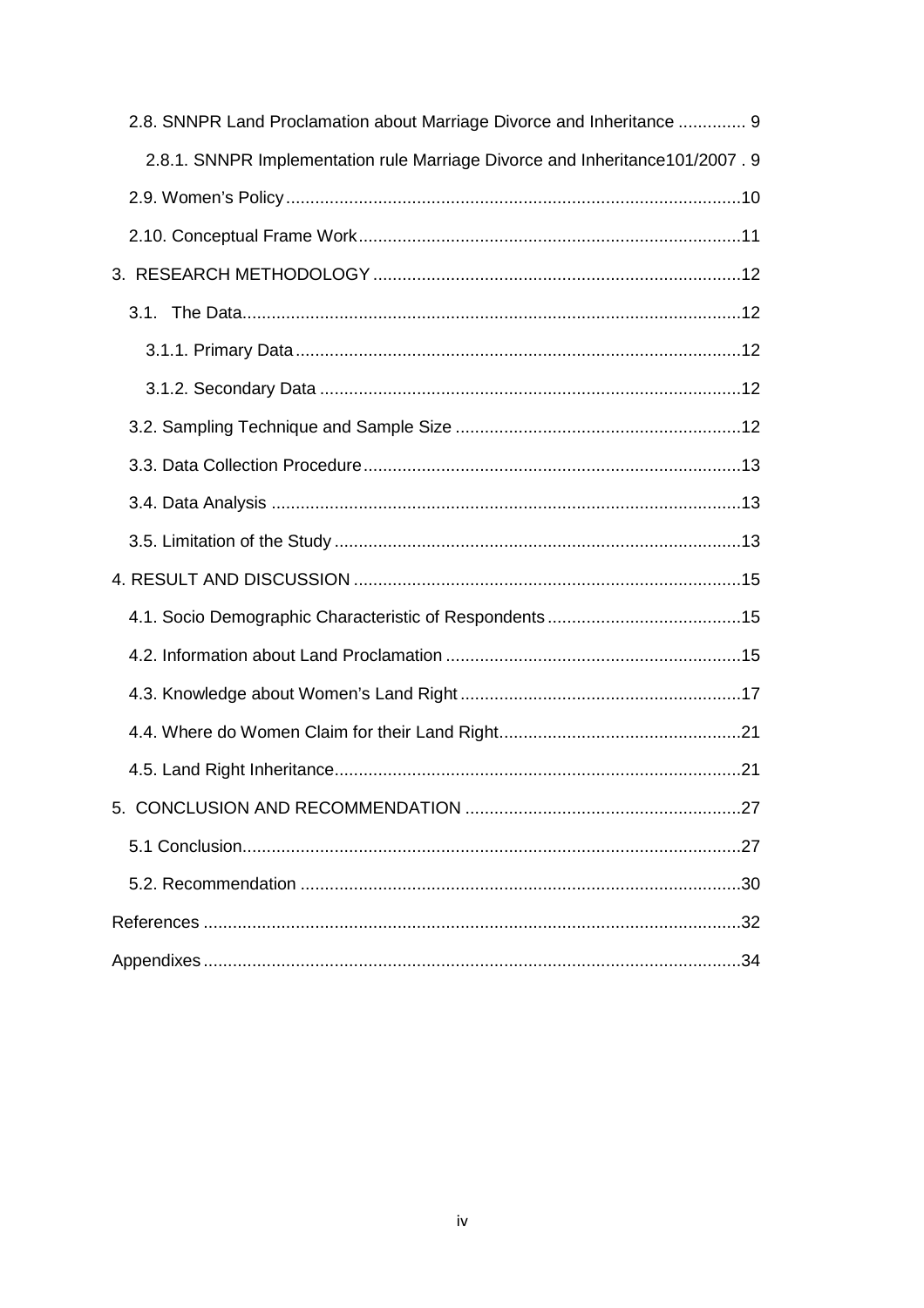# **Lists of Tables**

| Table 2: Women respondents participated in land proclamation campaign  16   |  |
|-----------------------------------------------------------------------------|--|
|                                                                             |  |
| Table 4: Women respondents on knowledge of the purpose of certification  18 |  |
|                                                                             |  |
|                                                                             |  |

# **Lists of Figure**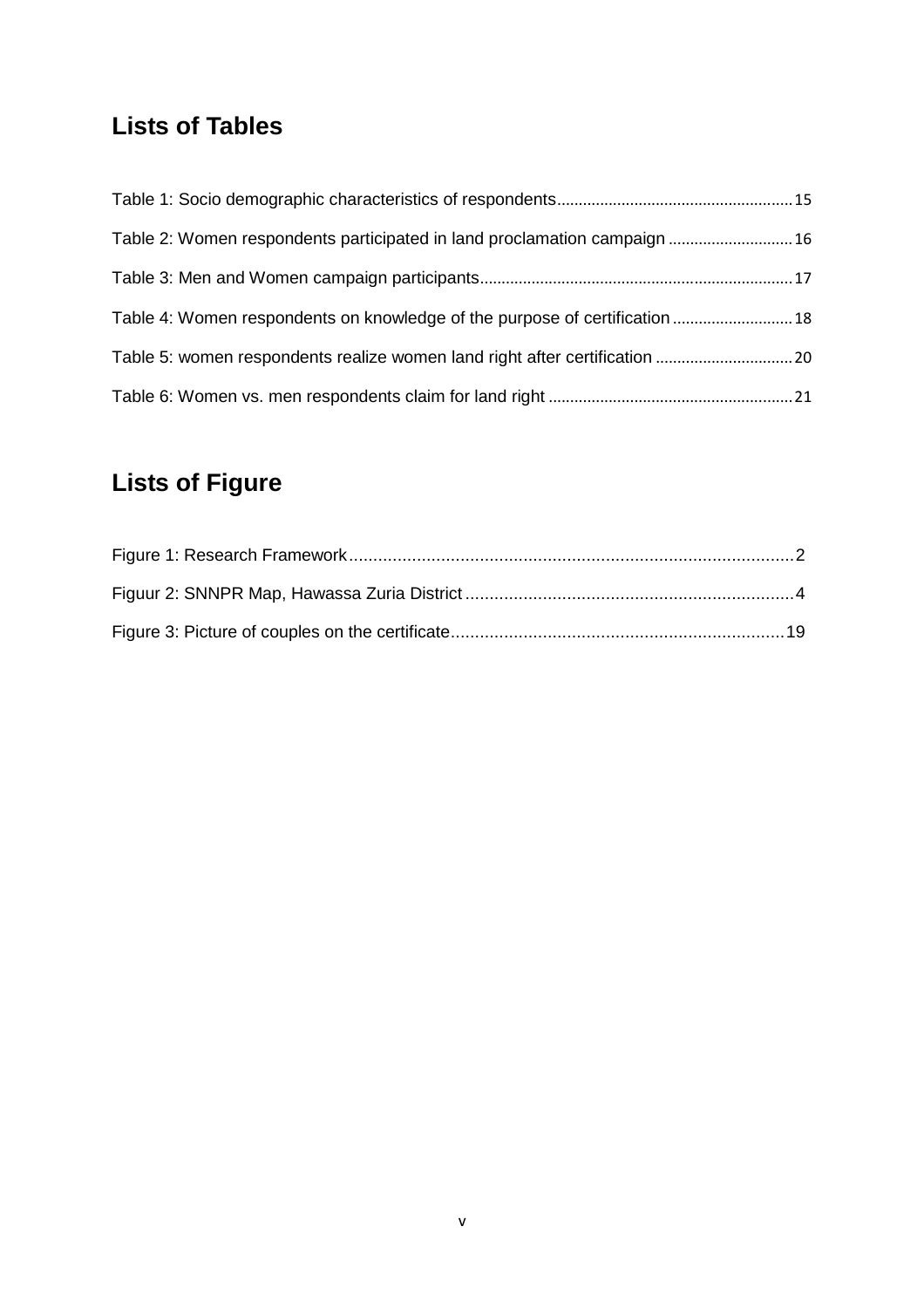## **Abbreviations**

BoARD - Bureau of Agricultural and Rural Development

- CSA Central Statistics Agency
- FDRE Federal Democratic Republic of Ethiopia
- GO Government Organization
- HZD Hawassa Zuria District
- HZDWA- Hawassa Zuria District Women's Affair's
- LAC- Land Administration Committee
- NOGs- Non Government Organization
- PIA Public Information Awareness
- SNNPR Southern Nations Nationalities and People's Region
- SZWAD Sidama Zone Women Affairs Department

## **Glossary**

- Enset- Staple food of Sidama
- Equib a socially established traditional saving and credit associations for shorter period at most for one year.
- Eddir it is a society self-help informal institution where members support one another during burial and times when mutual cooperation is needed.
- Kebele- A peasant association; it is also lowest administrative unit in rural Ethiopia.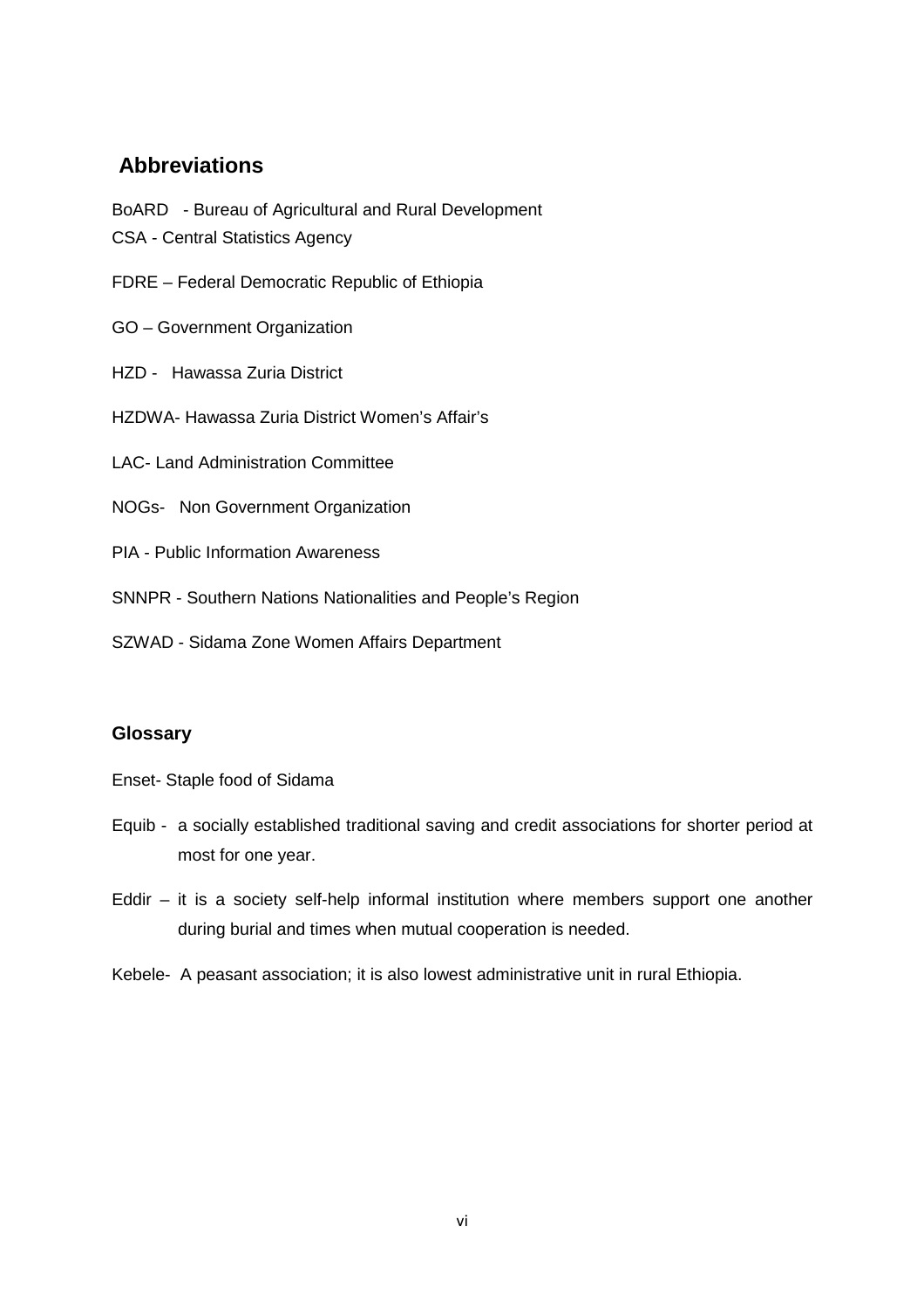## **Abstract**

Land is the main source of wealth, power and wellbeing for rural people. Women do not have equal right, for there is no equal opportunity in access to and control over land and resources. Land administration and registration of Ethiopia are based on both the federal and regional land proclamation which aimed to increase the tenure security and strengthen women's land rights.

The objective of this research project was to make recommendation for Local Administration, Agriculture and Rural Development office, and Women's Affairs office on how they can enhance the knowledge of women over their land right by assessing the knowledge of men and women within the community with regard to the recent land administration and registration reform. The study was conducted in Dore Bafano Kebele in HZD in July and August 2010. The study employed focus group discussions and individual interview. A total of 30 respondents (15women and 15 men) were interviewed at household level. The number of group discussion participant was 13 (7 men and 6 women). Key informants were also involved in the interview from BoARD, Women's Affairs office and local land administration committees. The content of the interview focused on the level of knowledge and the means by which people acquired knowledge about women land right in the recent land administration proclamation.

 The latest SNNPR Rural Land Administration proclamation 2007, gave both male and female equal right during marriage, divorce and inheritance but women did not know their land right. According to the result from field data, trainings and campaigns were formed as means of awareness creation about the land reform. Only men participated in the campaign, as a result, men were found more knowledgeable than women for 93.3% of the interviewed women did not know about their land right. The reason for this was women were not made aware to participate in the organized campaign and trainings. Also information campaigns were not focused on land rights of women but on registration and certification of land to enhance tenure security of holders. The reason for non participation of women in the campaign seems that Women's Affairs Office did not participate in information dissemination, as BoARD alone overtook the mandate.

To improve the women knowledge on their land right, collaboration work of concerned stakeholders such as BoARD, Women Affair's office, and Local Administration is important to enable women to break cultural barriers and tradition, and consequently have the ability and courage to claim their land right.

**Kay Words:** Knowledge of Women's Land right, Land Reform, Land registration and certification, proclamation, campaign.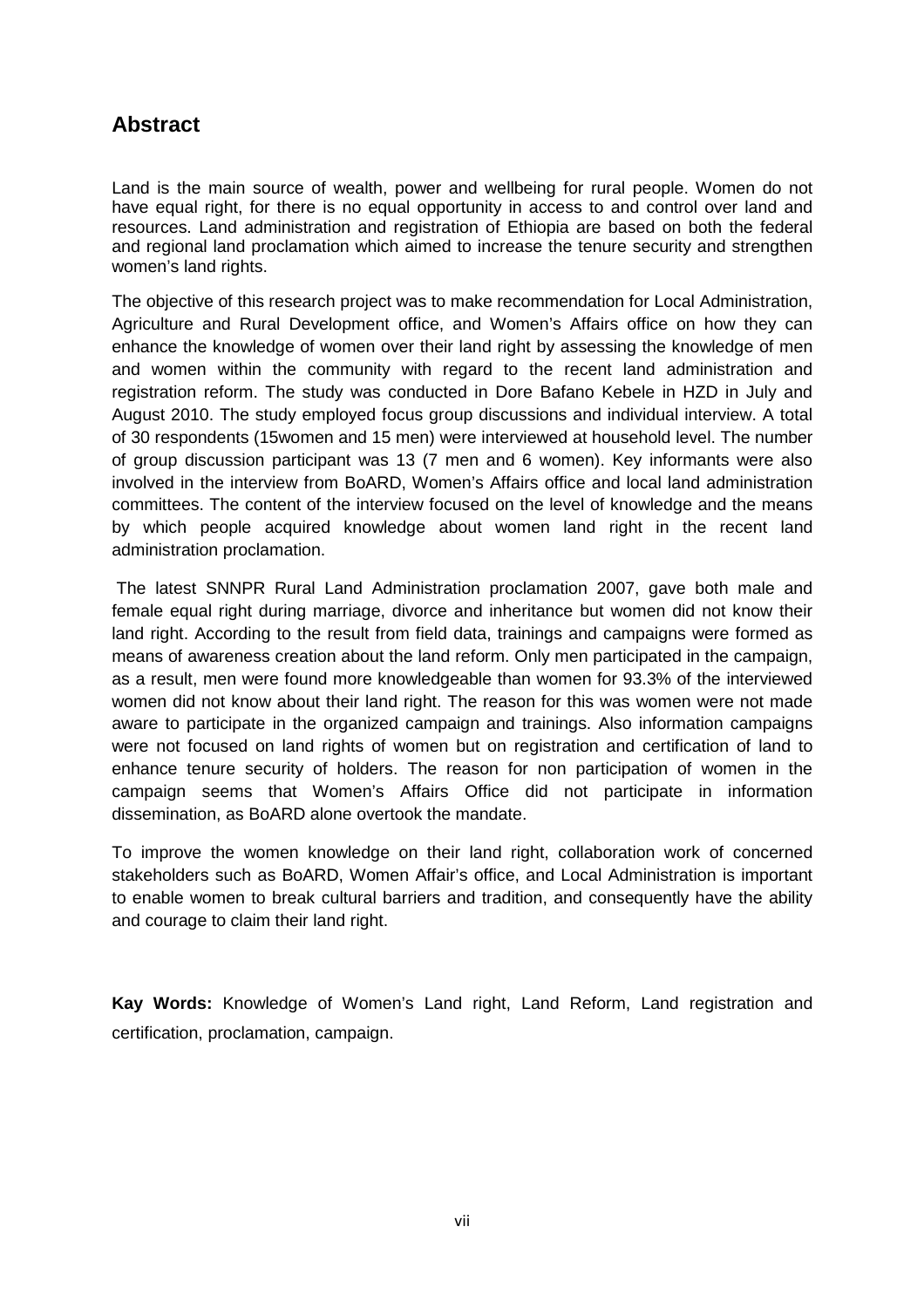## **1. INTRODUCTION**

## **1.1. Background Information**

Land is main the source of wealth, power and wellbeing for rural people. However, women do not have equal land right as their counter fellow men. For the past many years there is no equal opportunity in access to and control over land and resources. Women are more vulnerable to poverty than men in the world (Woldetensaye, 2007). Women's access to and control over the land strengthens women's right and increase women's participation in development activities. Women's land property rights have impact on household decision making and overall role and position in household and community. As part of community, women access to land and securing their land rights has paramount importance in improving the household food security and living situation (Adal, 2006).

In Ethiopia land has been the major agricultural production factor for farmers. About 85 % of people living in rural areas (CSA, 2007) depend on availability of land. The ownership of land has been under the public and sole control of the state with farmers having use land right, However, men and women do not have equal power to make decision on their land according to the use land right given to them by the state., To improve the system of land administration and utilization, nowadays there is proclamation that focuses on how the rural land is administered, utilized, owned, leased and inherited. Recent year Ethiopian government rural land policy reform (proclamation No1/1995) provides equal land rights for both men and women.

The new federal and regional land proclamations, that form the basis for this reform, aims to increase tenure security and strengthen women's right to land and to ensure sustainable use of land resources (Holden and Tefera, 2008). According to national rural land administration and utilisation proclamation 456 (FDRE, 2005), land is registered by husband and wife jointly, and land certificate shall be prepared in the names of all the joint holders and land use right can be transferred through in heritance to family members. Southern Nations Nationalities and People Region (SNNPR) rural land administration and utilization proclamation 110 (SNNPR, 2007), which is derived from the national policy has supported the equal right of men and women for land. The joint land registration and certification for husband and wife strengthens women's land right that women could not culturally attain in accessing and controlling their land (Holden and Tefera, 2008). In practice, women's had faced a number of constraints in achieving their land rights before the proclamations (Nzioki, 2006). Which even now have not shown significant change after the proclamation (Adal, 2006).

## **1.2. Statement of the Problem**

The regional land administration and utilization proclamation awareness creation campaigns and trainings were conducted before the real land certification process had been conducted in rural areas. Joint certificates for husband and wife have also been issued in rural households. However, the progress in some formal legislative recognition of women land and property right, there are still women who unable to claim and secure their land rights. Women with little knowledge about their land right, in Sidama Zone especially in Hawassa Zuria District (HZD) come to Women Affair's organization and complain about the issue of land acquisition and transfer or transmission of use right particularly during inheritance, and during divorce. Women cannot secure land right by inheritance, during divorce and on marriage (SZWAD, 2009).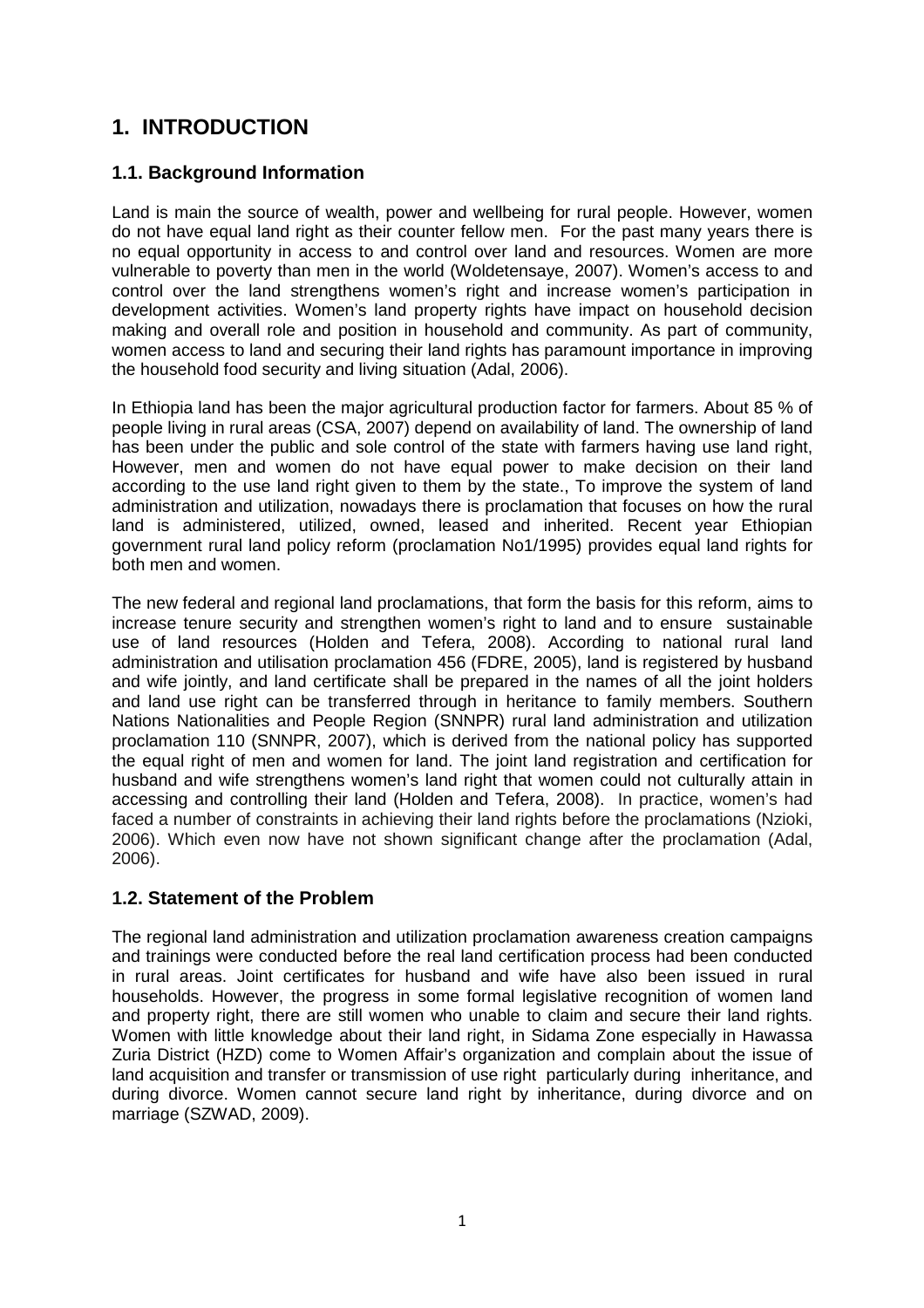## **1.3. Research Objective**

To make recommendation for Local Administration, Agriculture and Rural Development office, and Women's Affairs Office on how they can enhance the knowledge of women over their land right by assessing the knowledge of men and women within the community in regards to recent land administration reform.

## **1.4. Research Question**

What does SNNPR land administration and utilization proclamation say about women's land right?

> What does the proclamation say on women's land right during marriage? What does the proclamation say about women's land right on divorce? What does the proclamation say about women's land right during inheritance? What were the main contents of information disseminated during the campaign? How the campaign was organized?

What does the community know about land right?

What knowledge do both men and women have about land right during inheritance?

What is the knowledge of have both men and women about land right during divorce?

What is the knowledge of men and women about land right during marriage?

What are the knowledge gaps of the community on women's land right?

What are the differences in level of knowledge between men and women on women land right?

What can be recommended to raise the knowledge of women about land use and administration?

## **1.5. Research Frame Work**



**Figure 1: Research Framework**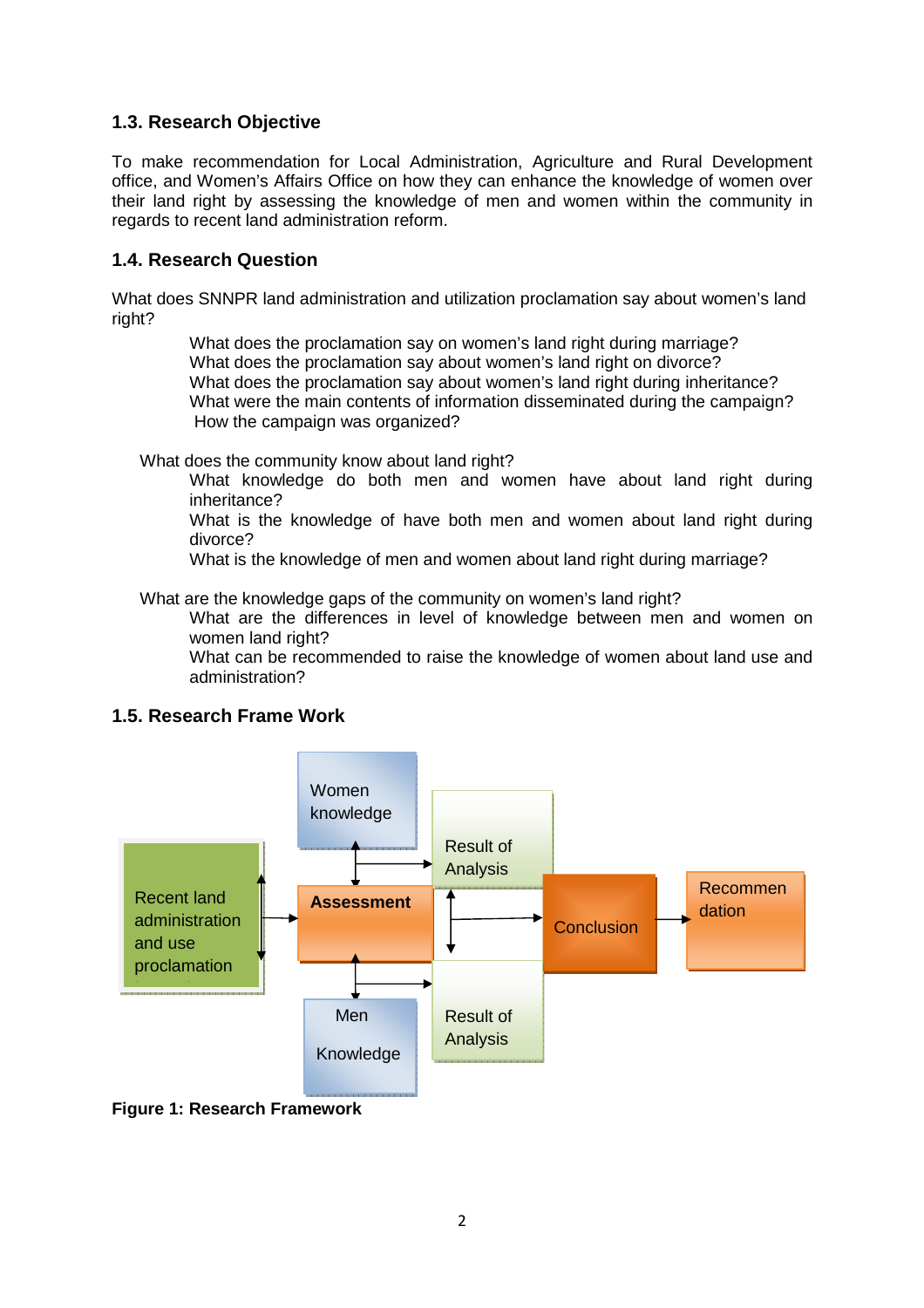## **1.6. Working Definition**

**Knowledge of land right**: understanding the land entitlement and rules about what is allowed for men and women, according to legal system and social convention.

**Land administration**: is the process of recording and disseminating information about the ownership, value and use (the way it is used) of land and its associated resources. Such processes include the determination of rights (ELTAP, 2006).

 **Land registration:** is a process for recording, and guaranteeing, information about the ownership of land. The function of land registration is to provide a safe.

**Land holding certificate:** land registration shall be accompanied by the issuance of holding certificates that bears the name(s) of the holder(s).Land holding certificate could be issued to individual person and to spouses jointly.

**Gender:** can be defined as the set of characteristics, role and behaviour patterns that differentiate women from men which are constructed not biologically, but socially and culturally. These socially constructed roles are usually unequal in terms of power, decisionmaking, control over events, freedom of action, ownership of resources. (Ellis, 2000).

**Patriarchy:** Patriarchy is defined as of social relationships which cause domination of men over women. Men are regarded as the authority within the family and the community and power and possessions are passed on from father to son.

**Decision-making**: Decision making of land rights refers to control of products harvested from land including income from sales of products and decision on land transfer through inheritance.

**Land rights registration**: It is a recording procedure describing of land and identifying its owner and the form of ownership she/he or they had. Women's land rights registration and titling need to be defined explicitly in order to ensure their equal rights on land ELTAP, 2006).

**Land administration Committee (LAC):** LAC is a body responsible for all the practical matters of land administration and use at kebele level and for individual farmers. The committee is elected by the kebele residents through a non-political, democratic process on both kebele and sub-kebele level (ELTAP, 2006).

**Gender mainstreaming:** is defined as the process of assessing the implications for women and men of any planned action including legislation, polices or programs in all areas and at all levels. According to the United Development Program (UNDP, 2001) definition Gender Mainstreaming is taking account of gender concerns in all policy, program administrative and financial activities, and in organizational procedures, thereby contributing to a profound organizational transformation. Specifically, it is bringing the outcome of socioeconomic and policy analysis in to all decision-making process of the organization and tracking the outcome. This includes both the core policy decision of the organization and the small everyday decision of implementation

## **1.7. Background of the Study Area**

The study was conducted in Hawassa zuria district in Dorea Bafano Kebele. It is located in Sidama Administrative Zone of (SNNPR) Ethiopia. The kebele is located 316 km south of Addis Ababa the capital city of Ethiopia. The district has 23 Kebeles. According to the Central Statistics Agency Census Survey (CSA 2007) the total population of the district is 139,891. Out of the total number of population 69,388 and 70,503 are women and men respectively. The reason for the selection of this study area is because the Women's Affair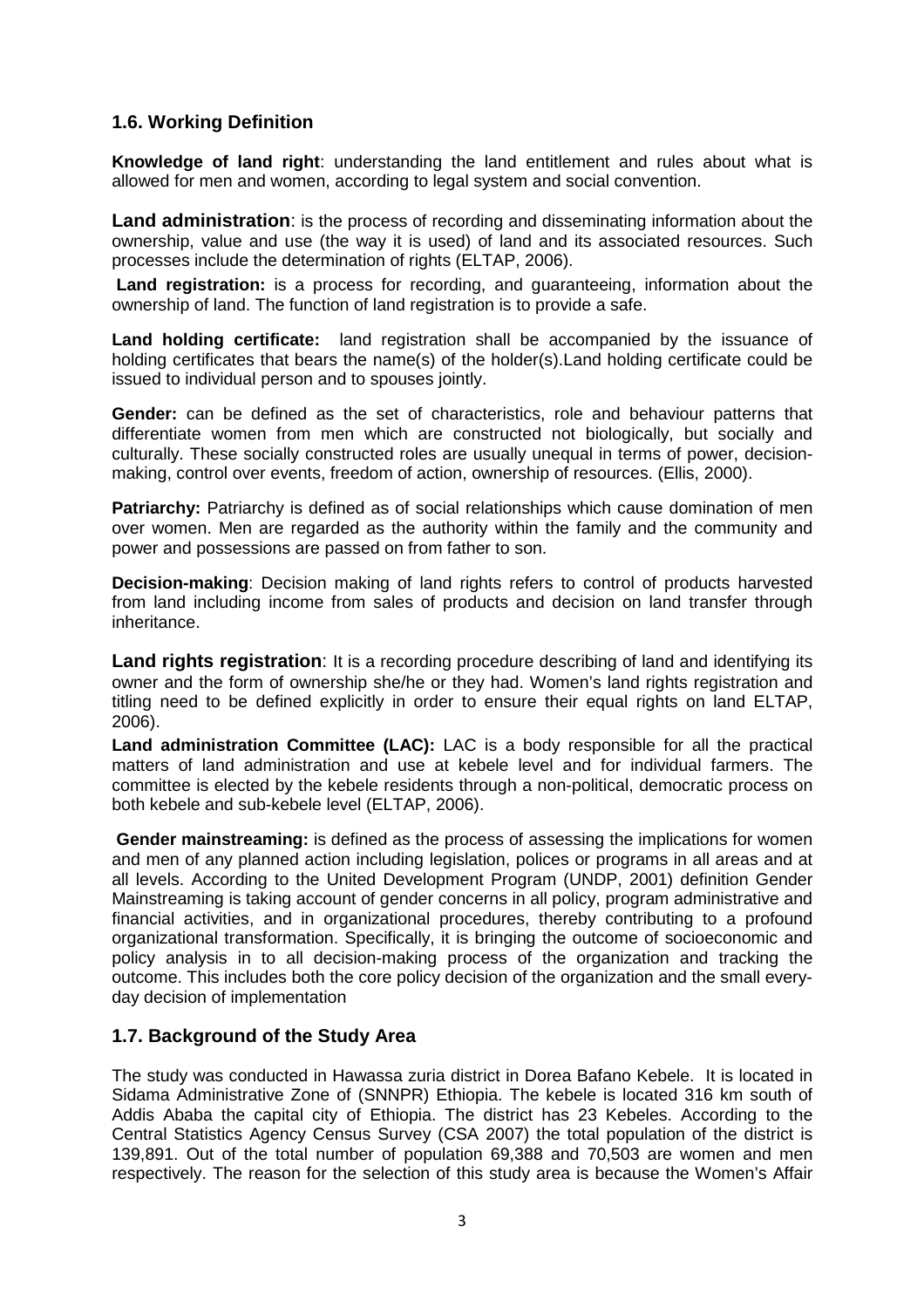office in the area is working to narrow gender gap by implementing different women's rights which are stated in the constitution and women's policy. Among women that are found in the 19 Districts of Sidama Zone, HZD women coming to get counseling service on land right from the Women's Affairs Office are higher in number than the other District. Similarly Dore Bafano kebele as one of HZD has higher numbers of women coming to the Women's Affairs Office to complain on their land right during divorce and inheritance.



## **Figure 2: SNNPR Map, Hawassa Zuria District**

Source: http://www.ethiodemographyandhealth.org/SNNPR.html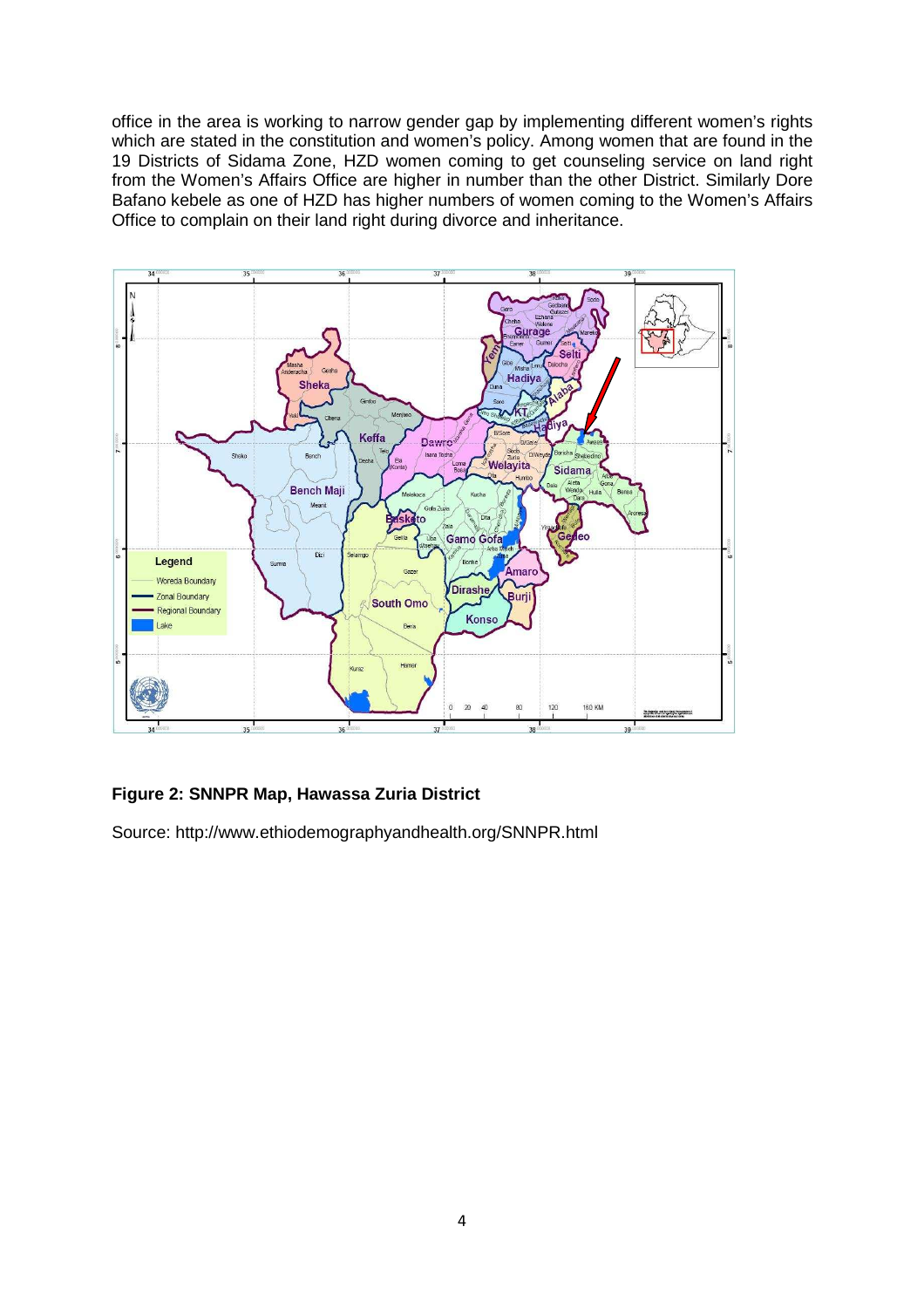## **2. LITERATURE REVIEW**

## **2.1. Why Land Right for Women**

To have land right for women is important in reducing the risk of poverty and enhancing food security in household, welfare improvement and women's empowerment. Land ownership right provided opportunities for women to enter decision making process and gain confidence to face heavy odds (Ikdahl, at al 2005). Rights to use and control land is the central to the lives of rural women in countries where the main source of income and livelihood are derived from these natural resources (ELTAP,2006).

## **2.2. Customary and Official Land Right**

This part attempts to differentiate between customary and official land right and its impact on women land rights. Land rights are determined by a number of socio-political systems that evolve over time and exist concurrently. Formulating effective land tenure policy and taking into account the prevailing customs and practices into modern land administration is a challenge.

## **2.2.1. Customary Land Right**

The informal customary land right that can be understood as knowledge of community members is the issue of ownership of land and resources. Land is not considered as goods that can be bought or sold, but is managed according to family and lineage structures, marriage practices and religion. Generally men control land and women gain access mostly through their relationship with male relative. According to (WLSA,2001, Walker,2001a) cited in Woldetensay,(2007). Customary law limit women's rights on land and this law underpins patriarchal system of traditional authority to reinforce patriarchal values which disadvantage women and place them to subordinate position in society. Unmarried women have little access to land because they have no property right to inherit in most patriarchal societies (Nizoki, 2002). Where customary low is in force, it directly discriminates against women and provides them with few rights of control over land. Discriminatory practices do not provide daughter with equal inheritance right to those of sons (Ikdhal et al., 2005,). The customary land right in SNNPR tends to be the unwritten social rules and structures of a community derived from shared value and based on tradition. Customary land right in SNNPR especially in Sidama is to the disadvantage to women.

Customary land right of women's in Sidama based on social relations between men and women. According to the Sidama culture's customary land right, women do not have land right and property ownership. They can't share and inherit the land. Women only eat and dress for their lifelong Period. Beyond this, they have no any say on their properties. At divorce, the woman only has to take with her the knife for processing enset (staple food) and pillow to go with (SZWAO, 1999). Male and female children are not treated equally for inheritance right. Land is given to male children. The laws had been discriminatory towards women for long time, hence they remain obstacle to women's attempt to ensure their right, enjoy the fruits of their labour and participation.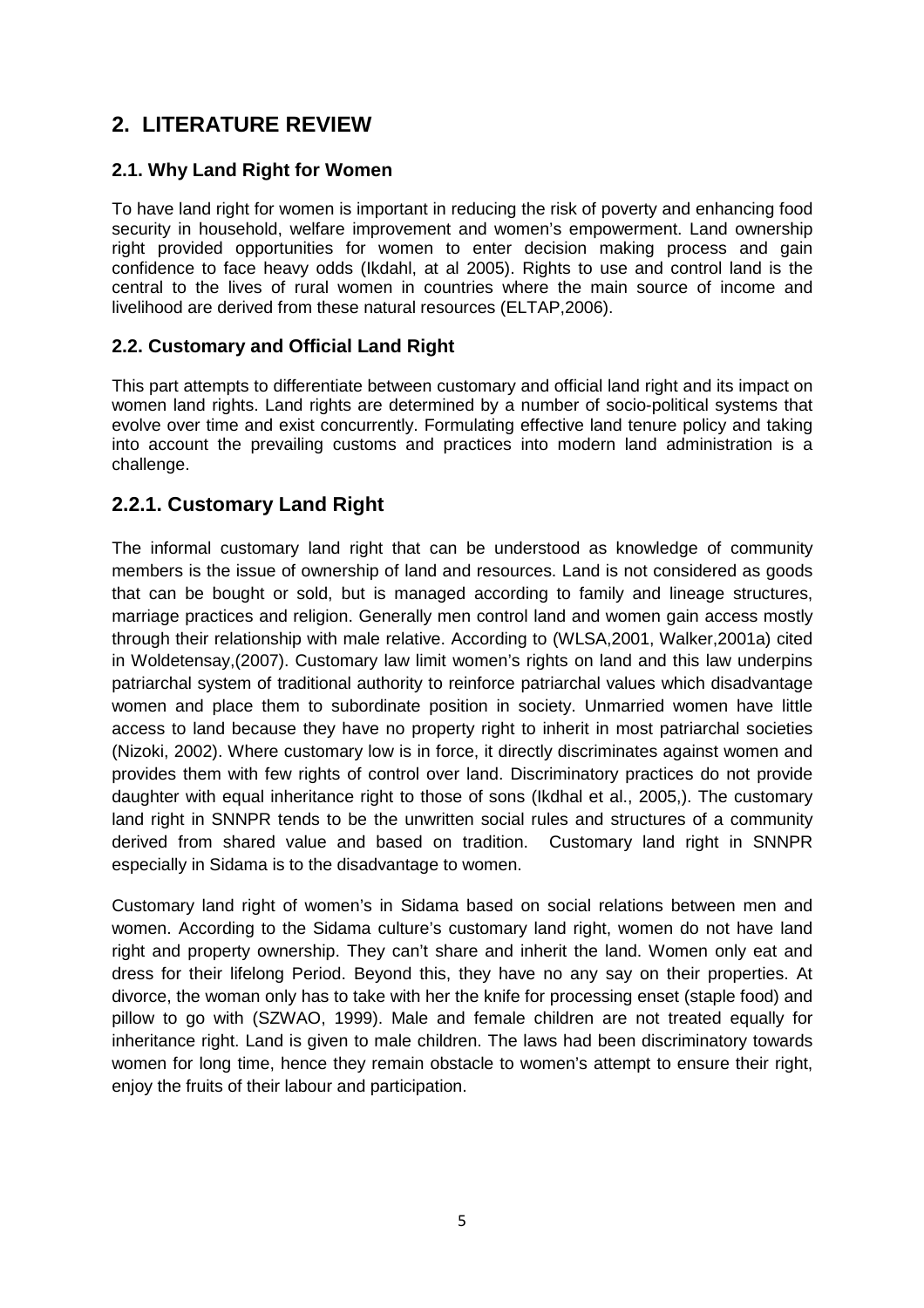## **2.2.2. Official Land Right**

Formal land right is given by the state law and the legislation and state programs specifically address women's land right and land titling regarding women's and men's equal land right.

> Over the last few decades, many nations have reformed their constitutions and civil codes and have either incorporate gender-neutral language (favouring neither men nor women) or explicitly recognized women's rights and prohibited discrimination based on gender. Many nations have also modified land and property laws and regulations so as to guarantee women's equal property and inheritance rights (World Bank, 2009).

## **2.3. Campaign and Knowledge on Women's Land Right**

Ethiopia developed strategy of Public Information and Awareness (PIA) which support widespread distribution of federal and regional laws and regulations in the regions, and two targeted PIA campaign one on land holder rights and responsibilities, and the second on the land certification campaign in Ethiopian Land Tenure and Administration Program (ELTAP) focus regions. According to ELTAP (2008) National and Regional PIA strategies were developed, and action plans for their implementation were prepared in collaboration with regional and national partners. Furthermore, in 2007, emphasis was focused on refinement of communication approaches, preparation and dissemination of PIA publications, website development, regional PIA training, launch of mass media campaigns, and tests of media messages using focal groups audience surveys, and knowledge, Attitudes, and practices(ELTAP,2008). Some specific activities had been considered important in the campaign are;

- Develop training manuals and procedures for transferring information.
- Conduct regional and local government land committee training to transfer knowledge about right and opportunities to end-users.

In line with this the public awareness creation activities were used by regions along with the decentralization of land administration reform. However, there was little capacity for the dissemination of information to the public about the various land administration reform program, their objectives, and ways that they will impact local resource use (ELTAP, 2006).According to SARDP (2010), the kebele land administration and registration process, in Amhara region, started with information to the District and Kebele administration followed by an awareness campaign among farmers. Land administration committee were established and members were selected and trained. The campaign of land registration and certification was designed and implemented by the districts' BoARD, specifically Department of Land Administration.

To increase the awareness of the general public in SNNPR, local mass media has been used to disseminate information to the local community. The SNNPR campaign was organized by the BoARD Environmental and Land Administration Department at regional level focusing on information about land tenure, registration and certification reform. At the time of campaign Medias such as Debub FM.100.9 radio broadcasting and different written materials were used. As stated by Holden and Tefera (2008), using radio is a cheap way of disseminating information. However, the same authors forwarded that it is a challenge for SNNP Region because of the large number of language group in the region. Consequently,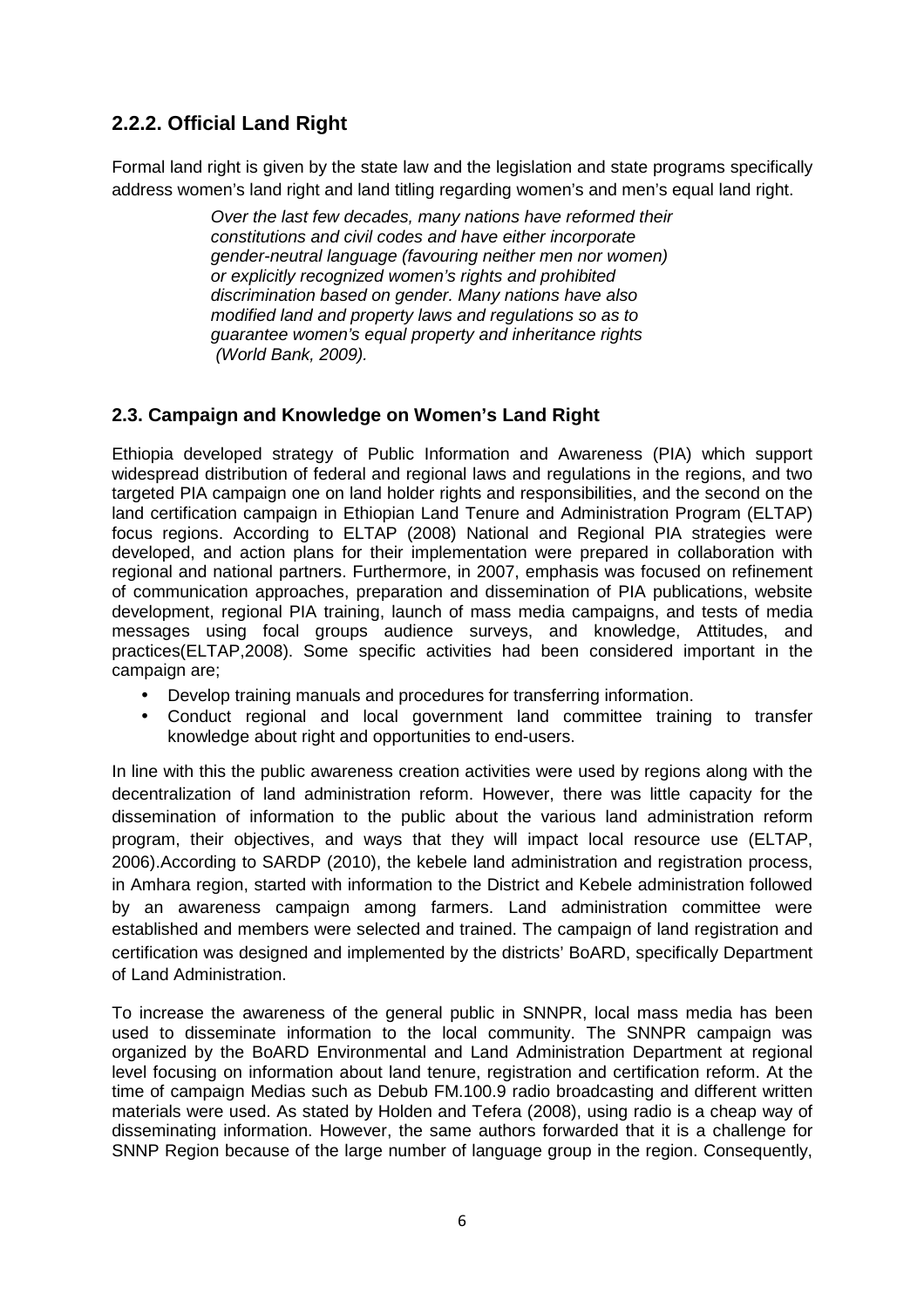it makes the objective of creating public awareness and knowledge on women's land right difficult and costly.

Knowledge of women's land right is critical to all the community and women themselves to realize their rights on land. Knowledge and information are very important for women because they have to know rules, legal rights to raise claims and to challenge denial of opportunities and rights (Woldetensay, 2007). Awareness of women's participation on land registration and certification processes increase the women's land right. However, the knowledge and participation of women in the land registration process was lower than that of men in SNNPR (Holden and Tefera, 2008).

## **2.4. Women Land Rights during Divorce, Marriage and Inheritance in Ethiopia**

Ethiopia remains one of Africa's most tradition-bound societies. Gender inequality is still widespread and deeply engrained in country. Lack of access and control over resources (particularly land) as well as the prevailing discriminatory traditional customs on women persist at all levels in Ethiopia. All these factors resulted on serious economic and social differences between men and women especially in use and control of the resource. It also insecure the land right of women during divorce and inheritance. One can raise a question why women land right is an issue and critical in Ethiopia, but as Agarwal, (2008) indicated that the voice of women towards the control and access to land resource is highly discriminated, while they are the back bone of the agricultural activities. Furthermore, the World Bank (2009) confirmed about the importance of land to women by explaining:

> Land is a particularly critical resource for a woman in the event that she becomes a de facto household head as a result of migration by men, abandonment, divorce, or death. In both urban and rural settings, independent real property rights under these circumstances can mean the difference between having to depend on the natal or husband's family for support and forming a viable, self-reliant, women-headed household.

#### **2.4.1. Women Land Right during Divorce**

In Ethiopia, particularly in rural areas divorce arrangements are mainly made by elders or clan leaders. Even though women are entitled to claim land in the case of divorce, the patriarchal residence pattern often deprives them of their access to land. Due to the patriarchal practice in the case of divorce the husband generally keeps the land, whereas the wife often leaves the area and with other small assets, such as grain and sometimes livestock (Sorensen, 2003).Recent land proclamation allows equal land right for both husband and wife with equal right to share the land between each other during divorce (SNNPR, 2007).

#### **2.4.2. Women Land Right during Marriage**

Article 62 of the current Family Code of Ethiopia (2000) states, "all property acquired by the spouses during marriage by an onerous title shall be common property unless declared personal under Article 58(2) of this code" (Article 62, Federal Republic of Ethiopia, 2000). Hence, the family code allows for joint ownership of land and property in marriage. Even though the decree assures that the equal right of women and men in land ownership, in practice however is not true. As Tesfa (2002) indicated the reason is that the laws do not take into account the special circumstances and cultural uniqueness of the country i.e.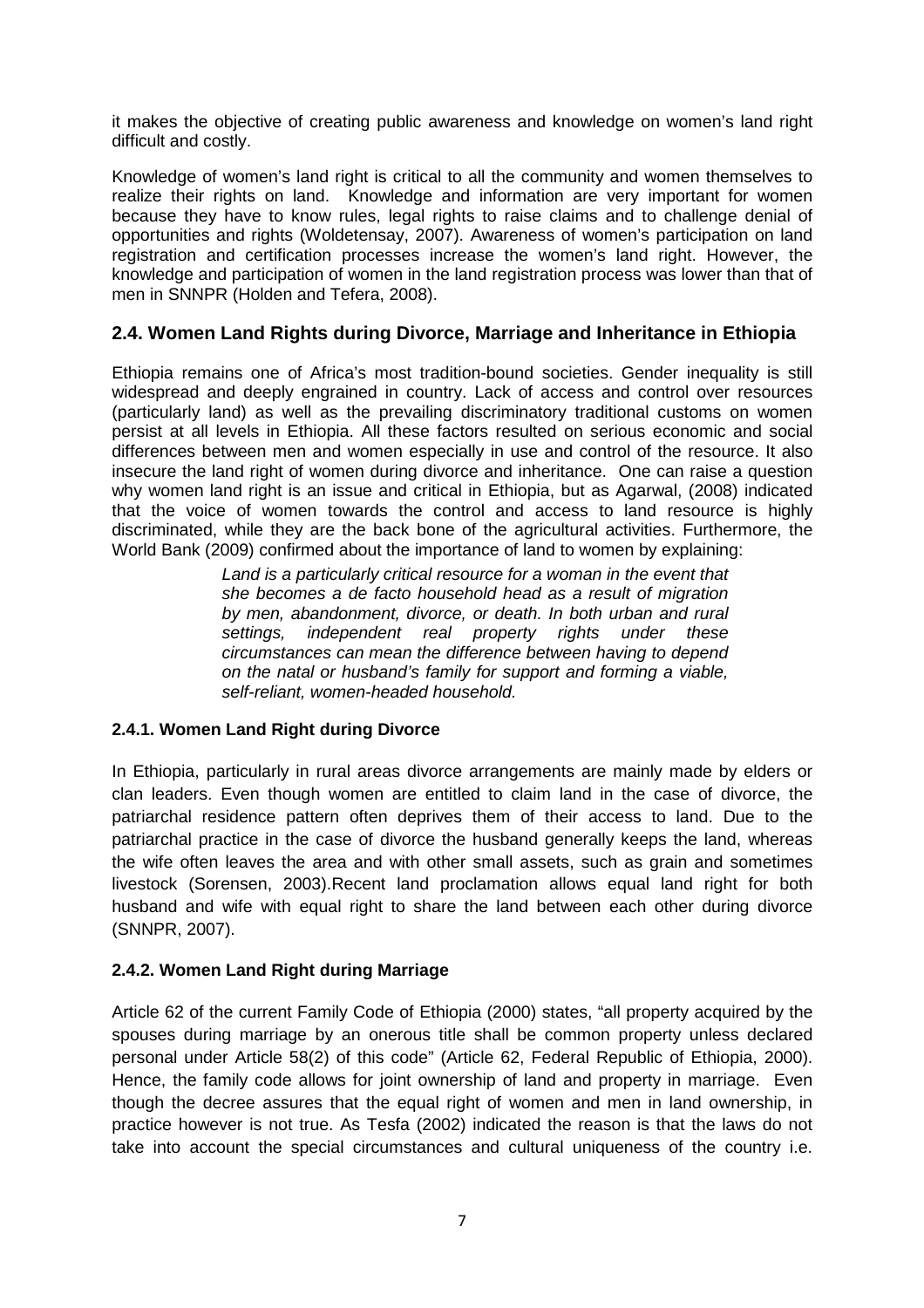traditional male dominance is still persisting, even though equal rights were given to men and women(SARDP, 2010).

## **2.4.3. Women Land Right and Inheritance**

In rural areas land is the key and main productive asset. Historically, social states and power were acquired by those who had access to and control over land. Women's land right that was influenced by international discourse on gender equality is well established as basic component of policy. As it is stated in FDRE constitution (1995) "women have the right to acquire, administer, control, use and transfer of property. They have equal rights with men in respect to use transfers, administration and control of land. They shall also enjoy equal treatment in inheritance of property". Women ensuring equal land rights for men increase economic opportunities and food production. But, there is a gender persistent gap in landholding rights because; various factors are affected women's land right in communities (FAO, 2002). Cultural and institutional factors affect women's secured land right.

Inheritance is one of the ways of transferring land. The inheritance system is neither a matrilineal nor a patrilineal system, which means Federal and Regional land proclamation give equal right that both daughter and son can inherit land from the father or the mother and together from the parents. Even for the case of women who do not have land registered in their names, when it comes to inheritance her daughter has the right to share equally with her son the property of their father. But as Verma, (2007) highlighted, in most cases inheritance doesn't take place when parents are still alive, but after they are deceased. In many cases, all sons will inherit land and this means that the situation of girls is even more marginal.

## **2.5. History of Land Certification in Ethiopia**

Land and its administration have had a core and often contentious role in the history of Ethiopia. The distribution and allocation of land to individuals was often used as a political instrument and sudden reallocations of land were common throughout Ethiopian history. Ethiopia was initiated the first land registration and cadastral survey in1909 (Pankhurst, 1966, cited in Abebe, 2006). Similarly, before 1974 there was a Ministry of Land Reform and Administration working in collaboration with the Mapping Agency until the fall of the Imperial regime. The Derg regime also developed different proclamations which promoted the equal rights of women but in practice it did not ensure the equal right of women. The Ethiopian Federal Democratic Government also decreed different land administration proclamations and decentralized some of the land policy responsibilities to the regional level and consequently the regional land proclamations were developed, in line with the federal land proclamation (Holden, 2008). Accordingly, the Southern Nation Nationalities also implemented the land registration and certification process in to its own region.

## **2.6. Land Registration and Certification in Ethiopia**

 Land administration and registration in Ethiopia are based on both the federal and regional land proclamation aimed to increase the tenure security and strengthen women's land rights. The proclamation assumed to strengthen inheritance rights by way of use rights of land within the family, giving equal rights to inheritance for sons and daughters. The federal and regional proclamations imply that land should be shared equally between the husband and wife upon divorce and the wife and children should take over the land if the husband/father dies (Holden, 2008). In general, land registration and certification assumed to increase investment in farming equipment, increase the land right of the people, improve land management decline if possible eliminate conflict related to land increase women's land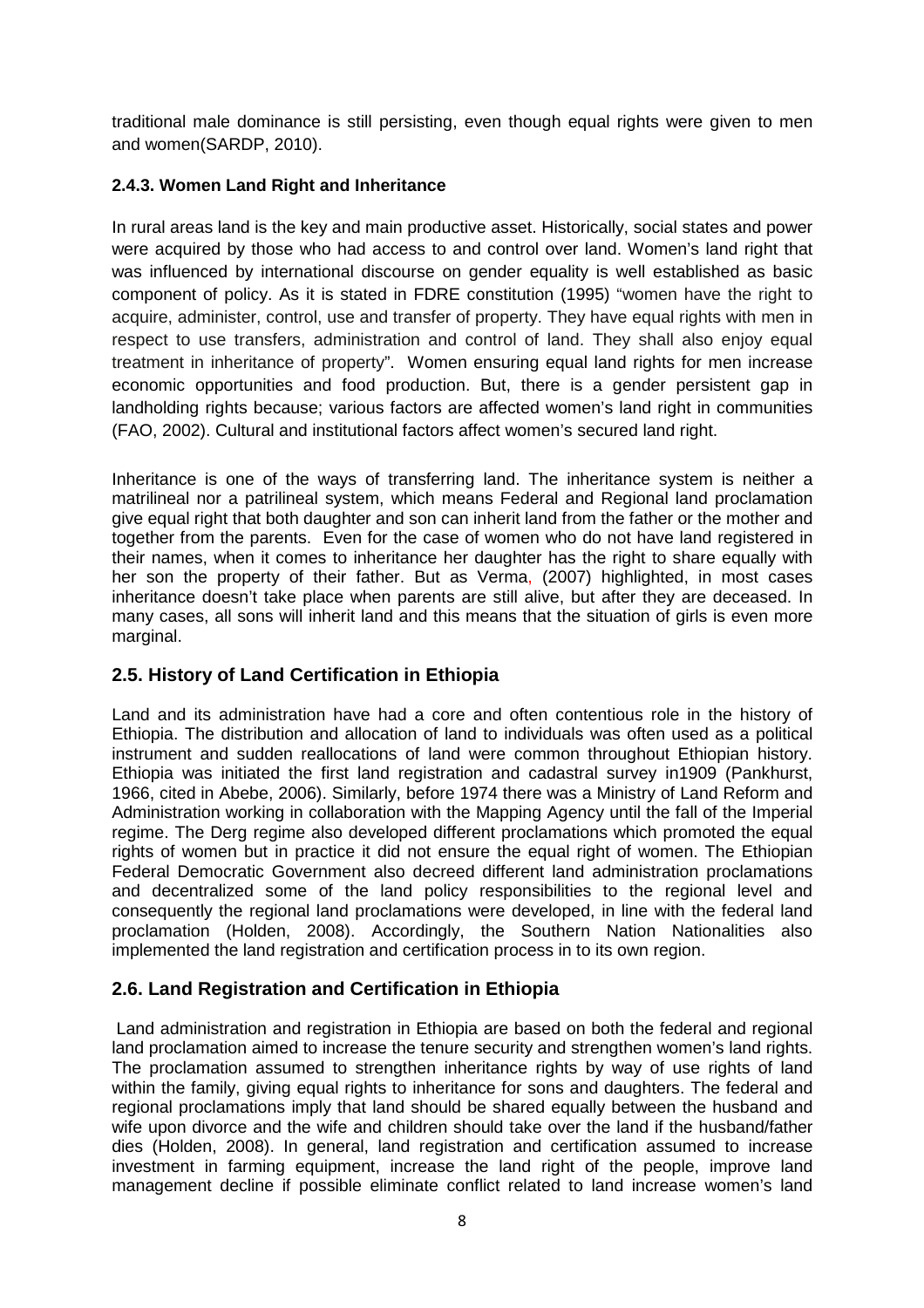rights and agricultural production(SARDP, 2010). This was the main justification for land registration and certification of the government of Ethiopia. In the federal and regional governments of Ethiopia the issue of women's land right is regulated by the law and different land related proclamation help to confirm the equality between men and women in the land subjects (Holden, 2008). The Southern Nations Nationalities and peoples Regional Government believes that the land registration and certification system in itself will strengthen the right of women's to land and consequently reduce their vulnerability. The land certification book has both the names of the husband and wife entered into the book holding issue.

## **2.7. Land Certification System and Process in SNNPR**

Landholding registration and issuing certificate to holders is a recent phenomenon in Ethiopia in general and the SNNPR in particular. Women's land rights registration and titling need to be defined explicitly in order to ensure their equal rights of men and women on land. Issuing of land certificates has been planned to be carried out in two stages. The first stage is to issue certificates with names and photos of the land holder and spouse in SNNPR, list of land parcels with their size, location, names of neighbours, soil fertility status and land use. The second stage certifies that are planned and implemented in selected pilot district also include maps of the parcels, positions and are registered in cadastral maps. The land registration and certification process in Ethiopia has the following steps according to SARDP (2010):

- > "Preparation and awareness rising: Awareness campaign among farmers has been done and the kebele evaluation and registration process starts with the district and kebele administrator. Five land administration committees were established in each kebele to implement the process.
- $\triangleright$  Application and identification: all the community members are encouraged to apply for the established committee for registration.
- $\triangleright$  Registration, book holding and certification are the steps undertaken in the process of land certification system".

However, after these steps, the process of certification and registration of land has encountered different problems along the way. Practical problems occurred were solved as they turned up. Among the problems faced, measuring parcels, for some farmers simply to obtain photos for the book of holding proved difficulties but the land administrator committee always provide the recommendation (SARDP, 2010).

## **2.8. SNNPR Land Proclamation about Marriage Divorce and Inheritance**

Southern Nations, Nationalities and Peoples Regional State issued proclamation No.101/2007, on rural land use administration (SNNPR,2007 ) based on the mandate provided by FDRE rural land administration and use proclamation (FDRE,1997). Women's equal right with men in rural land use administration was put as an underlying principle in the SNNPR rural land proclamation. The proclamation affirmed any resident of the region, eighteen years old or above, who wants to engage in agriculture, has the right of getting rural landholding and use.

## **2.8.1. SNNPR Implementation rule Marriage Divorce and Inheritance101/2007**

- "Husband and wife have equal use right on their common land holdings. They do not lose their land holding because of their marriage that they possessed individually before.
- The husband and wife have equal use right on their common land holdings and jointly certified to their common land holding.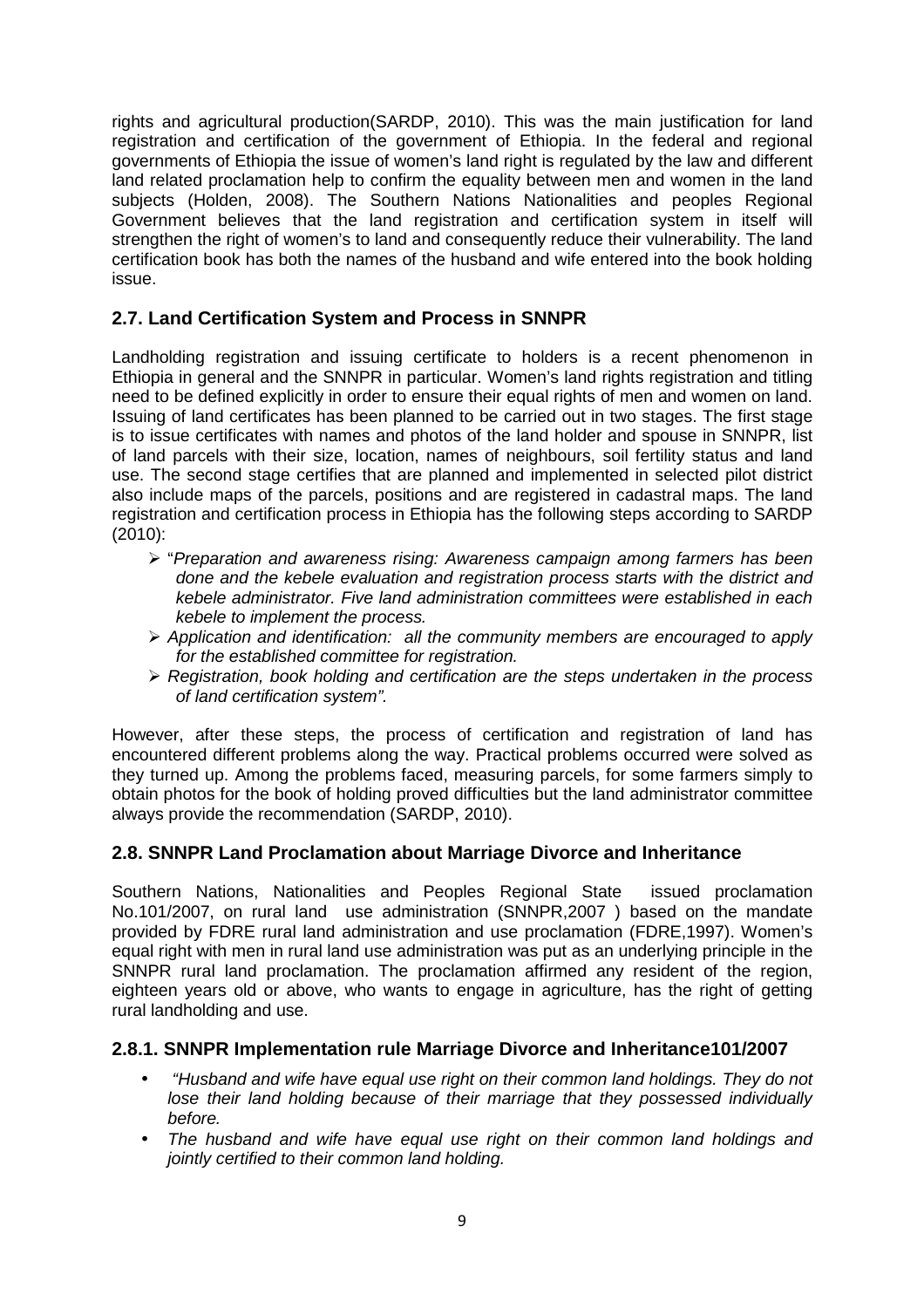- Women who want to engage in agriculture shall have the right to get and use rural land.
- Women who possessed land and whose livelihood relies on agriculture (those women, whose husband lives in another place due to governmental services or any other duties) shall be given title deeds in their name.
- If the women household heads have full right of use of their land holdings, she shall be given a land holding and use right certificate in her name for land holding.
- Without prejudice to this rule and proclamation upon divorce, if the land holding of the husband and wife could neither be divided nor could they use jointly, then they can use their landholding in common by any other means they prefer, details will be worked out by the responsible organ.
- If divorce occurs during cropping season, either of them shall take care of the crop in the field until harvesting time and they shall equally share the yield after harvesting.
- Whenever divorce occurs, farmland division to the husband and wife shall be accomplished after harvesting time.
- When decision are made upon divorce by legal bodies at all levels special protection shall be given to women on the basis of the law to guarantee their landholding.
- Men and women have equal right on inheritance of land and any other issues related to land".

Regional land laws have strengthened inheritance rights by way of land within the family, giving equal rights to inheritance for sons and daughters. The laws imply that land should be shared equally between the husband and wife upon divorce and the wife and children should take over the land if the husband /father dies. However, traditionally the land tenure system in Sidama culture was characterized by patriarchal inheritance .The daughters did not have anything to say in relation to marriage and had to go to the husband that their clan or family identified for them. After marriage they moved to their new husband's home and inherited no land from their parents. Stated by Holden and Tefera (2008) recent federal and regional land laws, or proclamations have strengthened inheritance rights by way of use rights of land within the family, giving equal rights to inheritance for sons and daughters.

## **2.9. Women's Policy**

Ethiopia national women's policy was formulated based on the international convention in 1993. The regional government has endorsed a proclamation No.9/1996 for the establishment of Women Affairs Office in 1996. This was followed by opening the structure decentralized to district level so as to implement the National Policy of Women.The main objective of the policy (NPEW, 2003).

- "To facilitate conditions conducive to the speeding up of equality between men and women so that women can participate in the political, social, and economic life of their country on equal terms with men, ensuring that their right to own property as well as their other human rights are respected and that they are not excluded from the enjoyment of the fruits of their labour or from performing public functions and being decision makers.
- To facilitate the necessary condition whereby rural women can have access to basic social services and to ways and means of lightening their workload.
- To eliminate, step by step, prejudices as well as customary and other practices, that are based on the idea of male supremacy and to enable women to hold public office and to participate in the decision making process at all level".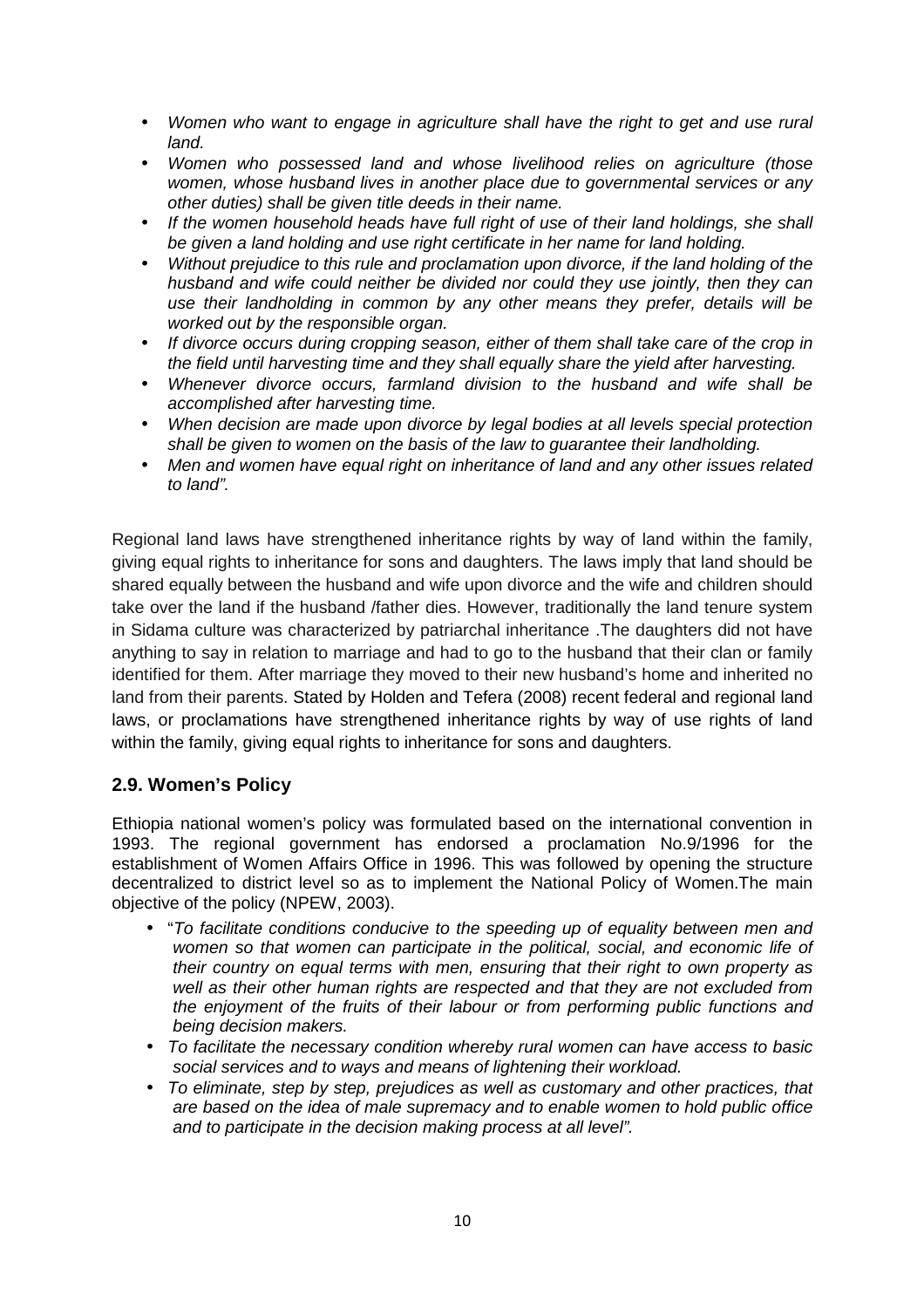## **2.10. Conceptual Frame work**

The source of livelihood for the community living in the study area is mainly based on agriculture. As a result land is a decisive element for their existence. In the study area, the gender-based differentials are defined by deep rooted traditions and norms, and results in subordinating women and men in different issues. This in turn brings lack of knowledge on women's right on the land. The recent federal and regional land policy considered as important reform to empower women on their land rights. It aims gender participation especially women in decision making, women empowerment, and increment of gender equity and land productivity. To achieve this policy it uses campaign and education/training as its major approach. This study is conceptualized as if women participate in campaign, education and any kind of information dissemination regarding their land right, it is believed that women knowledge will be improved. Furthermore, training may influence the extent to which the introduced land reform policies and teachings have been internalized and adopted by the community. The study analyses this relationship and investigates if these variables create knowledge among women about their land right.

In this study, women's knowledge about their land right focuses on three dimensions: namely, knowledge about their land right during marriage, divorce and inheritance, which are briefly described in chapter 2 sections 2.4.1, 2.4.2 and 2.4.3. The indicators of women's knowledge on their land right are; claiming their land right with concerned body, be able to explain to other about the right which they have during marriage, divorce and inheritance, and to know how and when to use certification books.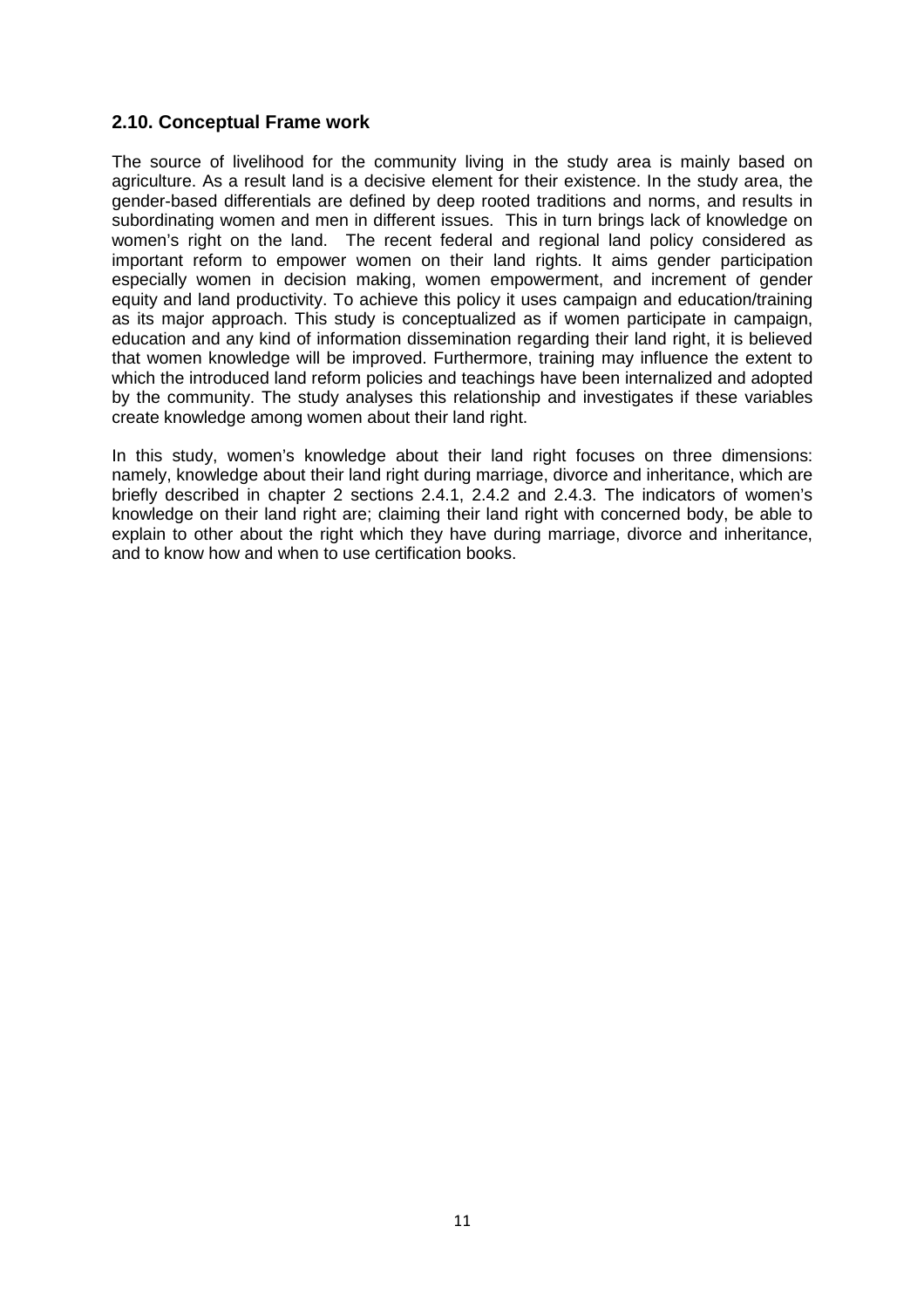## **3. RESEARCH METHODOLOGY**

## **3.1. The Data**

In this study primary and secondary data sources were used.

## **3.1.1. Primary Data**

Primary data was collected from household, focus group and key informants interview. The household interview included basic information about the respondent level of education, experience in land inheritance and knowledge of women's land right.

Focus group discussion participants were selected from the community; men and women in different groups. Women's group were selected consisting of married, widowed and divorced women. Men group were selected from community and religion leaders who have traditional decision making power in the community. Focus group discussion was useful to explore the knowledge of the community at large about women land right. When people gather together they pool their knowledge and memory about the issue through open and free discussion. It was unstructured, thus allowing participants stimulated to open up and discuss freely. Useful information were gathered as a number of issues were raised from participants and discussed about women land right.

The key informant's were selected from Keble Land Administration Committee, HZD Agricultural and Rural Development Land Administration Department and HZD Women's Affair's. The above key informants were selected because they are the ones working in organizing campaign, and providing training in land administration and certification programme. Interview was carried out to obtain information on how the key informants disseminate information about recent land proclamation so as to enhance the knowledge of people about recent land administration proclamation with especial focus on women land right. This includes the ways used to get people know about land proclamation, the selection of participants, implementation of the land proclamation and registration and the way they monitor the knowledge of men and women about women's land right.

## **3.1.2. Secondary Data**

 Secondary data was collected by reviewing relevant books, journals, different published and unpublished documents, Federal and Regional Constitutions and administration and utilization proclamation. Books, Journals and other unpublished documents were reviewed to get information on the art fact of land reform and women land right where as the Federal and Regional Constitutions and land administration and utilization proclamation of Ethiopia were reviewed to get deep information on what the proclamation specifies about women land right during marriage, divorce and inheritance as per the land reform. The information was analysed so as to make comparison between the written information (proclamation) the knowledge of people about women land right, that was obtained from primary information, and give recommendation accordingly.

## **3.2. Sampling Technique and Sample Size**

The study was conducted by using stratified random sampling techniques in Dore Bafano Kebele. First women and men were stratified in to different group. Following this women were further stratified as married, widowed and divorced. Random sampling was applied to the stratum. By applying random sampling on each stratum, everybody in the stratum gets equal chance to be selected so as to reduce the sampling bias. Random sampling is believed to improve the representativeness of the sample by reducing sampling error. A total of 30 respondents (15 women and 15 men) were involved in the household interview. Six persons from women group and seven persons from men group participated in focus group discussion. In general three key informant interview was made; namely with key informant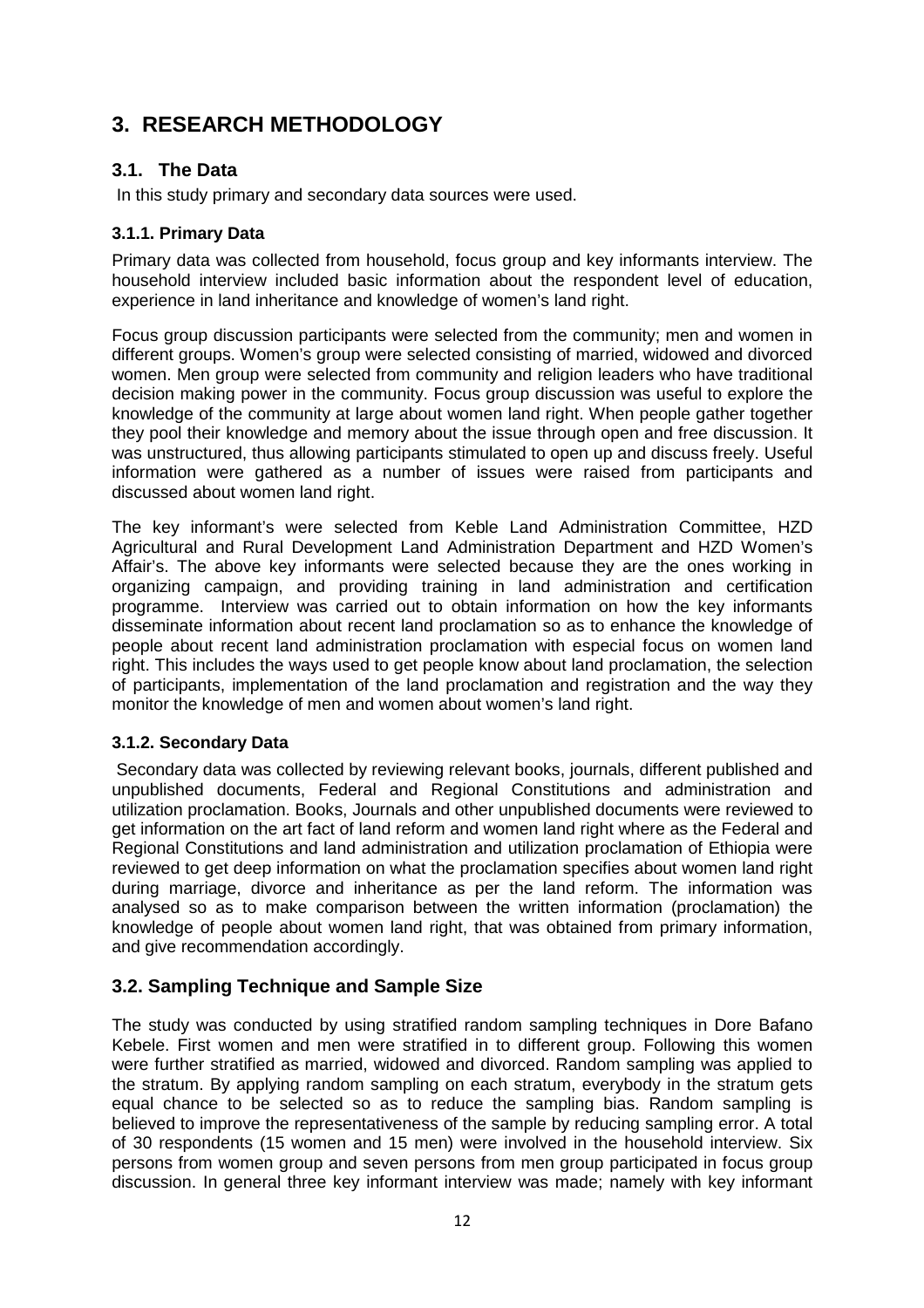interview was made with HZD Agricultural Development Office Land Administration Department, Women's Affairs Office and from Land Administration Committee.

## **3.3. Data Collection Procedure**

The primary data was collected using structured questionnaire for individual and semi structured questionnaire for key informants' interview. The structured questionnaire was more suitable to measure the knowledge of individual respondents as the questions were the same for every individual. Semi structured interview allows the researcher to be flexible in getting information on the knowledge of women land right from different interviewee by asking different questions that best fit the interviewees based on their position and expected knowledge about the proclamation on land reform. The structured questionnaire was pretested to determine the length of time required; to check their logical sequence; their clarity and simplicity of the language. For this purpose three persons were represented the respondents fill in the questionnaire for the pre-test. Finally, corrections and adjustments were made according to the feedback from the pre-test and the final questionnaire was filled. The researcher communicated with HZD Administration and explained why the research was to be carried out in that woreda; what the researcher wanted to do; and required supporting letter for interviewing at office and community level. During the interview**,** the researcher introduced herself and explained the objectives of the study to the interviewee. The interview was carried out based on the willingness of the respondents. Then, the researcher led the overall process and discussion with the concerned individuals.

## **3.4. Data Analysis**

The data was analyzed by clustering the qualitative data and describing the findings of individual interview and focus group discussion. Then clusters are compared with the knowledge of men and women based on the knowledge gained from participating in the campaign. The knowledge of land administration and registration proclamation about women's land right inheritance, in divorce and during marriage compared with literature review. The information gathered from BoARD mainly focused on the issue of how the campaigns were organized, the content of the campaign, the composition of participants screened by gender analysis. The information obtained from Women Affairs office focuses on the role of the office in information dissemination for community about women's land ownership right. Furthermore, information about gender mainstreaming of BoARD in the programme was analysed. The data obtained from all sources was presented in tables, descriptive approach based on analysis of the results.

## **3.5. Limitation of the Study**

The limited time for the field works and limited numbers of informants were taken as the study sample. The result has been interpreted only on the basis of these informants, the sample size been more than this, it would have been better.

During field work in the district, department head, expert and all the workers moved to kebele/ community for 15 days field work to accomplish the strategic plan of farmers to raise the production as per to the plan. As a result, it was difficult for the researcher to get them on time. Until the expert returned back to the office, there was nobody who could assists the researcher to resume the study on the study area. The study was 15 days behind schedule when the department head, the expert and workers were back to office after completing their work with the farmers of the study area.

There was shortage of important documents on land administration and certification programmes and women's land right in both departments, Women's Affairs and BoARD were engaged on campaign and awareness creation program through all means which were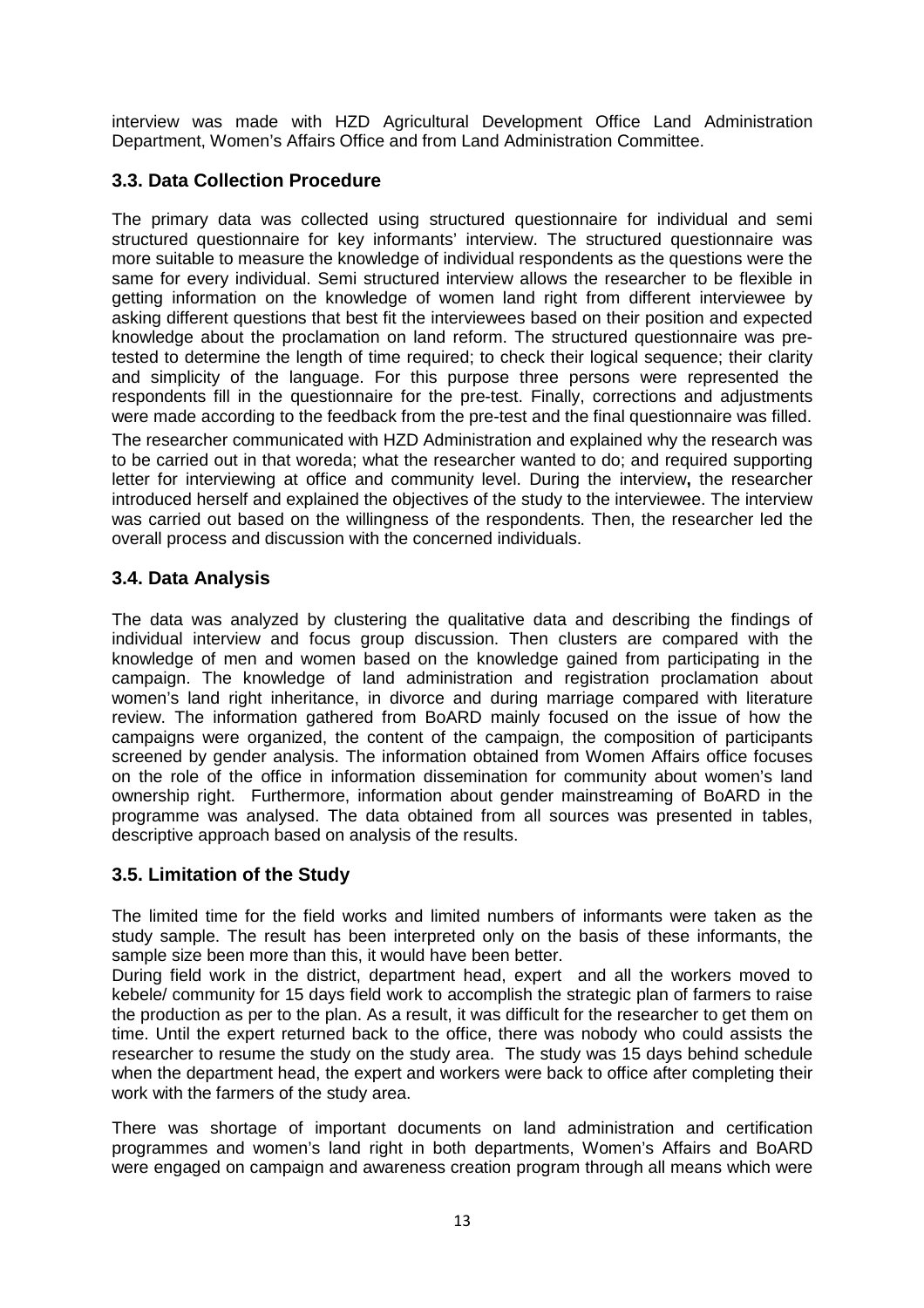difficult to find them on time to start the study. BoARD and Women's Affairs Office did not provide gender disaggregated quantitative data like the number of women and men participated in campaign and awareness creation program specially the percentage of women farmers who active participated during training and meetings were lacking.

The study was developed in the language of academic discipline, English which is different from the languages of the study area Amharic and Sidamiga languages. These languages were the main media of communication in the data collection. All office documents are prepared in the local languages. It was difficult to translate some of the academic concepts and words from English to the local languages and from local languages to English it took quite a time.

All these limitations created their own problems on the outcome of the study. However, efforts have been made to overcome the limitations and tried to present the real image of the study.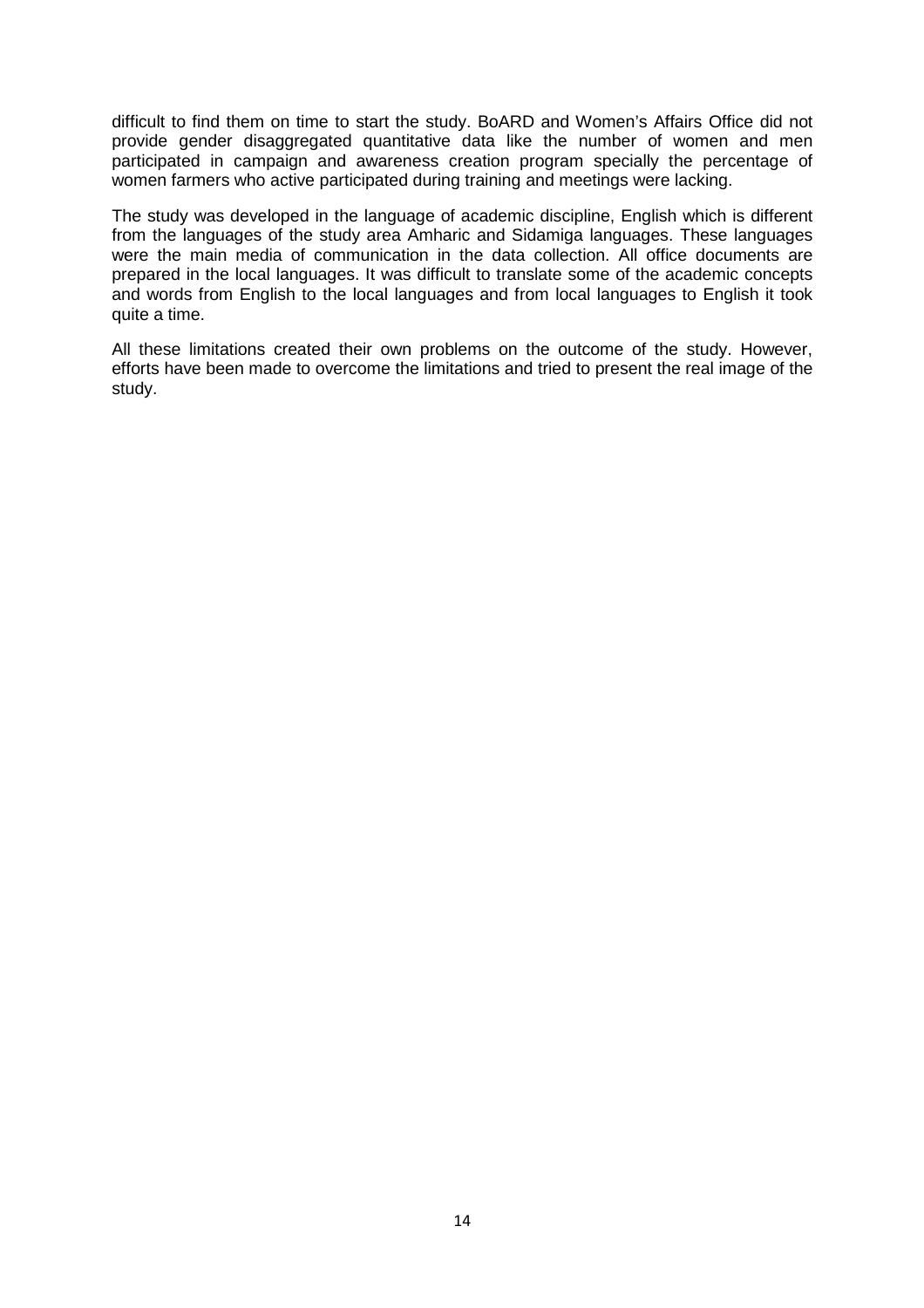## **4. RESULT AND DISCUSSION**

## **4.1. Socio Demographic Characteristic of Respondents**

The total response rate of the study was 100% as indicated in Table 1. **Table 1: Socio demographic characteristics of respondents** 

| <b>Characteristics</b>              | N  | <b>Percent</b><br>℅ | <b>Remark</b> |
|-------------------------------------|----|---------------------|---------------|
| Household head                      |    |                     |               |
| Male                                | 15 | 100                 |               |
| Female                              | 10 | 33.3                | 5 married     |
| Educational background of male (15) |    |                     |               |
| <b>Illiterate</b><br>$\bullet$      | 6  | 40                  |               |
| Read and write only<br>$\bullet$    | 5  | 33.4                |               |
| Grade 2-3(elementary level)         | 2  | 13.3                |               |
| Grade 4-5(elementary level)         | 2  | 13.3                |               |
| Education background of female(15)  |    |                     |               |
| <b>Illiterate</b>                   | 11 | 73.3                |               |
| Read and write only                 | 3  | 20                  |               |
| Grade 2-3                           | 1  | 6.7                 |               |
| Family size of respondent(25)       |    |                     |               |
| $1 - 3$                             | 6  | 24                  |               |
| $3 - 7$                             | 19 | 76                  |               |
| Total land holding size (25)        |    |                     |               |
| Less than 1 hectare                 | 18 | 72                  |               |
| Maximum 1 hectare                   | 7  | 28                  |               |

Field result, July, 2010

As Table 1, shows all male respondents were household heads while 10 out of 15 female respondents were household heads and the remaining 5 women were married where their male partners were household heads. Furthermore when we look at the educational background of the respondents (Table 1) about 60% of male at least can read and write while 73% of the women cannot even write and read. This is due to the fact that men are more favoured to go to school than the women in the Sidama culture. Moreover the family size ranges from 1-7 per household with most families have more than three children per household. The reason for such a big size of family is that the family planning has not yet recognized by the majority of the population of the area. Looking at the landholding size, over 70 % of the population of the area have a total land holding with less than one hectare. The small land holding is due to the high population which has resulted from lack of family planning for centuries.

## **4.2. Information about Land Proclamation**

The first part of the questionnaire was designed to test the knowledge of the respondents on land proclamation as follows:

- whether or not they heard about land proclamation and certification
- the way how and who organized the campaign,
- Whether or not the respondents participated on the campaign.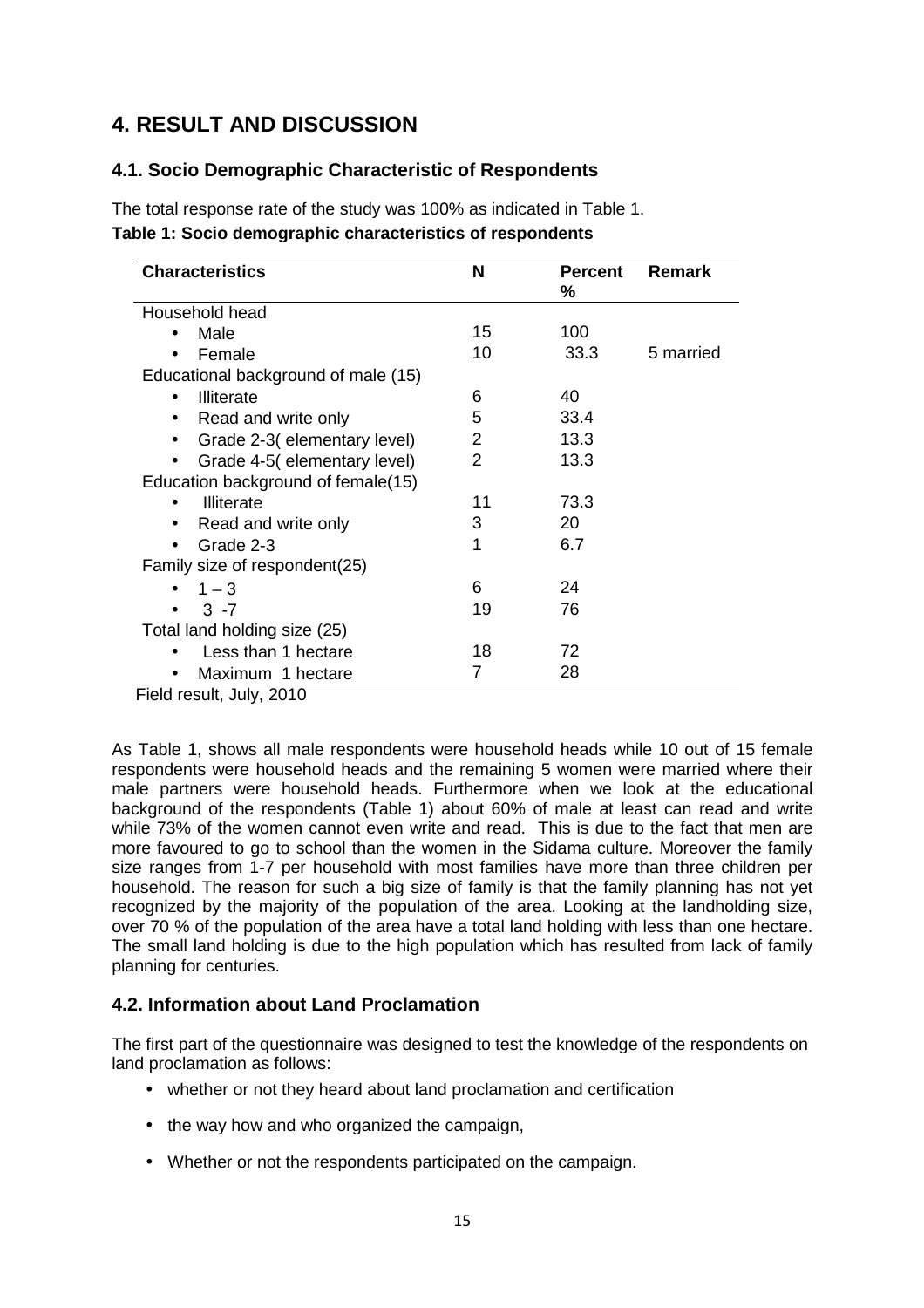- If they did not participated in the campaign why they did not participate
- What they missed by not participating in the campaign.

This attempted to qualify the questions stated above as shown below in the Table 2.

| land proclamation<br>and participation | <b>Response to</b><br>the call & |   | Married*      |   | Widowed* |   | Divorced* |
|----------------------------------------|----------------------------------|---|---------------|---|----------|---|-----------|
| Campaign                               | participation                    | N | $\frac{9}{6}$ | N | %        | N | %         |
| Land proclamation<br>and certification | Yes                              | 1 | 20            | 4 | 80       | 2 | 40        |
| information                            | No                               | 4 | 80            | 1 | 20       | 3 | 60        |
| Participation in the                   | Yes                              | 0 | 0             | 1 | 20       | 0 | 0         |
| campaign                               | <b>No</b>                        | 5 | 100           | 4 | 80       | 5 | 100       |

**Table 2: Women respondents participated in land proclamation campaign** 

#### $^*$  N = 5

Field result, July, 2010

From this stand point of view, the survey revealed that information for land proclamation was heard by 20%, 80% and 40%of the married, widowed and divorced women respectively from the societies through the second hand information. On the other hand, (15)100 % of the men respondents heard about the land proclamation and certification from the campaign, different meetings and trainings. According to the total women respondents' statement, they had no idea and information at all about how the campaign was organized. However, about (13)86.7% of the men respondents confirmed that the campaign was organized by the Bureau of Agricultural and Rural Development (BoARD).

As a consequence only a single woman (6.67 %) as shown in (Table 3) participated in the campaign with the total male respondents, 80% participated (Table3). Most of the women respondents also answered first of all that they had no information about the campaign and nobody has informed them about it earlier. This might be due to the prevailed communities culture and tradition which makes a male spouse to represent different household issues. Even though, 93.33 % of women respondents did not participate in the campaign, they believed that they have not missed anything out of the campaign made. Similar to the study area, in most parts of the country, women do not participate in such kind of campaigns. Due to the deep rooted socio-cultural aspect which only encourages men to participate in various trainings, meetings and campaigns for this is believed to be only the duty of men. This was the sole reason the respondents responded in the study area.

Married women compared to widow and divorced women, were not aware of such information that a meeting on land proclamation and registration was held on their locality. All married women simply believed that their respective husbands' were responsible of such issues (like meetings) and they also belief that all the properties solely belong to the husbands. Only one widow woman participated in the campaign and both married and divorced women did not participate the campaign as shown in Table 2.To some extent, those women that did not participate in the campaign only heard about the campaign from the information disseminated after the campaign through second-hand information such as, traditional coffee ceremony programme, Eddir, Equb, funeral and weeding ceremony.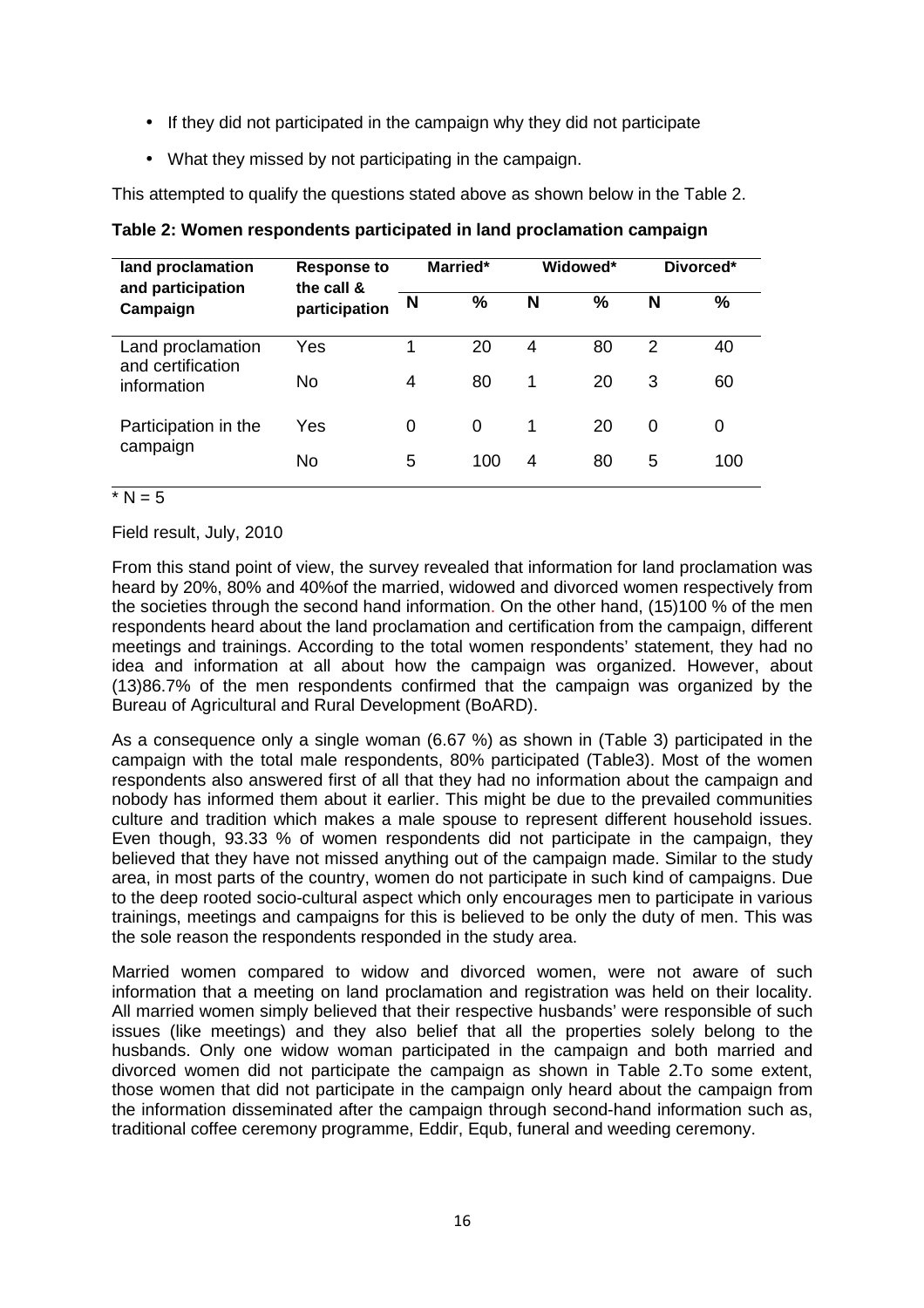| land proclamation and<br>participation of Campaign                 | <b>Response on</b><br>the        |              | Men               |                | Women          |
|--------------------------------------------------------------------|----------------------------------|--------------|-------------------|----------------|----------------|
|                                                                    | <b>Participation</b>             | N            | $\frac{0}{0}$     | N              | %              |
| Land proclamation and                                              | Yes                              | 15           | 100               | $\overline{7}$ | 46.67          |
| certification information                                          | No                               | 0            | 0                 | 8              | 53.33          |
| Participation in the campaign                                      | Yes                              | 12           | 80                | 1              | 6.67           |
| Campaign improved women's                                          | No.<br>Yes                       | 3<br>12      | 20<br>80          | 14<br>1        | 93.33<br>6.67  |
| land right<br>Campaign not clearly<br>specified women's land right | No.<br>Inheritance<br>in divorce | 0<br>10<br>2 | 0<br>66.7<br>13.3 | 0<br>1<br>0    | 0<br>6.67<br>0 |
|                                                                    |                                  |              |                   |                |                |

#### **Table 3: Men and Women campaign participants**

Field result, July, 2010

The researcher posed questions to the respondents as whether or not the women's land right clearly specified during the campaign as follows:

- What information were missed about women's land right.
- Did the information disseminated from the campaign improved women's land right.

The above questions were mainly answered by men because there was only one woman participated in the campaign. The male respondents say that women's land right was more specified during the campaign. Married women have equal land right and land certification that both the husband and wife together attach the couples photograph on the book and write the name of both. Prior to the campaign, women's equal land right and certification book of the land right was not clearly recognized. As (Table 3) shows about 80% of the respondents, assured that the campaign has improved the women's land right. However, 66.7% of the respondents confirmed that the campaign has not clearly specified about women's land right inheritance from their parents and 13.3 % of respondents confirmed that the campaign has not clearly specified about women's land right in divorce.

## **4.3. Knowledge about Women's Land Right**

The second part of the questionnaire was designed to test the knowledge of the respondents about the women's land right. The study forwarded the following questions to the respondents:

- Whether they have land right certificate book or not
- What knowledge do men and women acquired about women's land right,
- What do women have on land right during marriage and where they get the source of information?
- Do women know for what purpose they use the certificate
- Do women realize their land right are really secured after certification.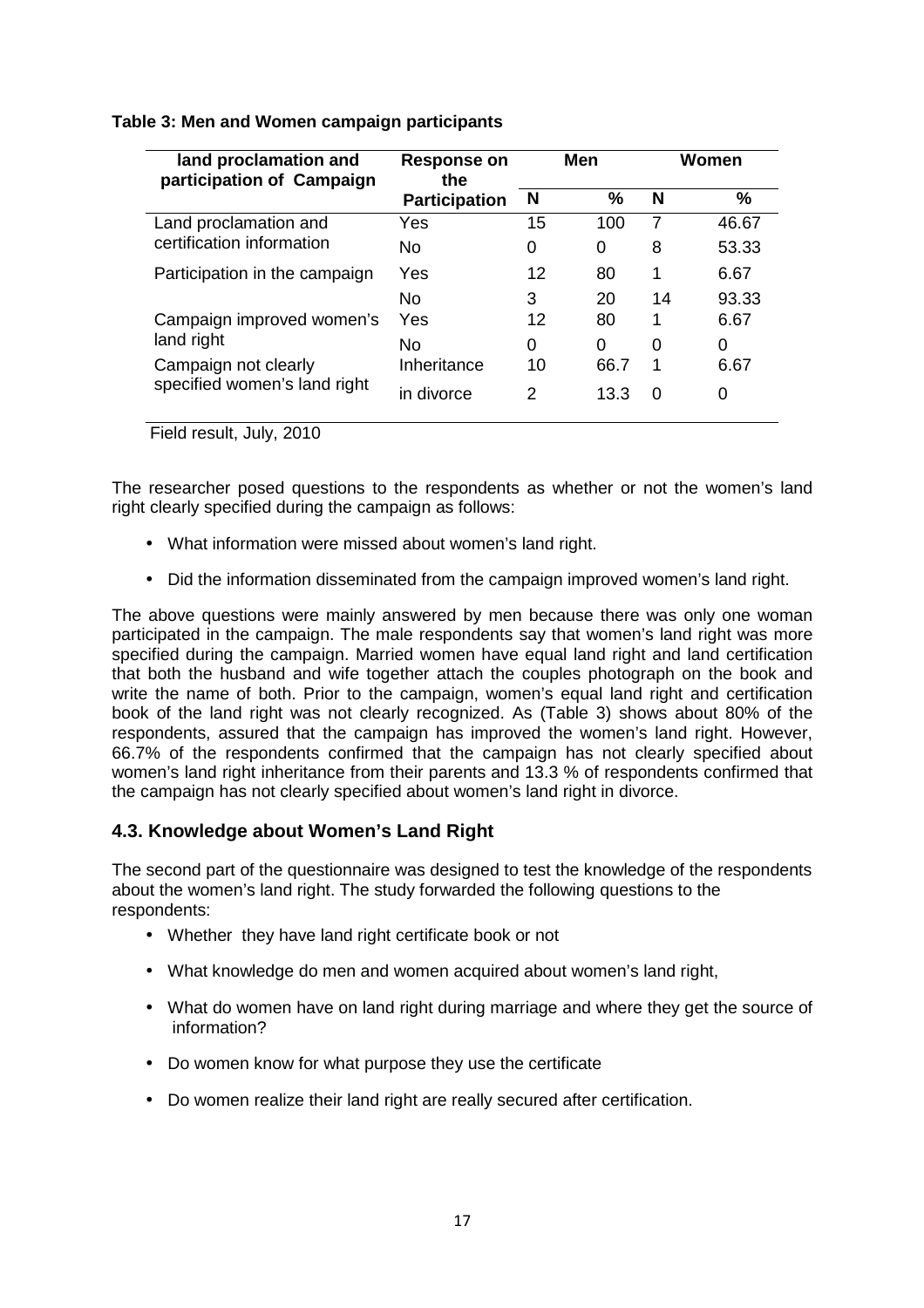| <b>Question Asked</b>                |   | <b>Married</b><br>women $n=5$ |   | <b>Widowed</b><br>women $n=5$ |   | <b>Divorced</b><br>women $n=5$ |
|--------------------------------------|---|-------------------------------|---|-------------------------------|---|--------------------------------|
|                                      | N | $\%$                          | N | ℅                             | N | %                              |
|                                      |   |                               |   |                               |   |                                |
| Right to use land certificate<br>Yes | 1 | 20                            | 3 | 60                            | 1 | 20                             |
| <b>No</b>                            | 4 | 80                            | 2 | 40                            | 4 | 80                             |
| knowledge about Purpose of           |   |                               |   |                               |   |                                |
| the certificate<br>Yes               | 0 | 0                             | 1 | 20                            | 0 | 0                              |
| <b>No</b>                            | 5 | 100                           | 4 | 80                            | 5 | 100                            |
| Ownership of land certification      |   |                               |   |                               |   |                                |
| Yes                                  | 5 | 100                           | 3 | 60                            | 1 | 20                             |
| <b>No</b>                            | 0 | 0                             | 2 | 40                            | 4 | 80                             |

#### **Table 4: Women respondents on knowledge of the purpose of certification**

Field result, July, 2010

For the questionnaire asking to know whether the male and female have land certificate book, the different groups responded differently. All of the married women responded that they have the certification book in such a manner that their photographs are attached with their husbands' photograph on the certificate. This is also true all over the country because the proclamation demands to attach the photographs of the couples in the certification book. The responsible body prepares and provides the certificate book only if both husband and wife provided their photographs according to key informants of Women's Affairs and BoARD. However, 80% of married women did not know where the certification book is placed within their homes.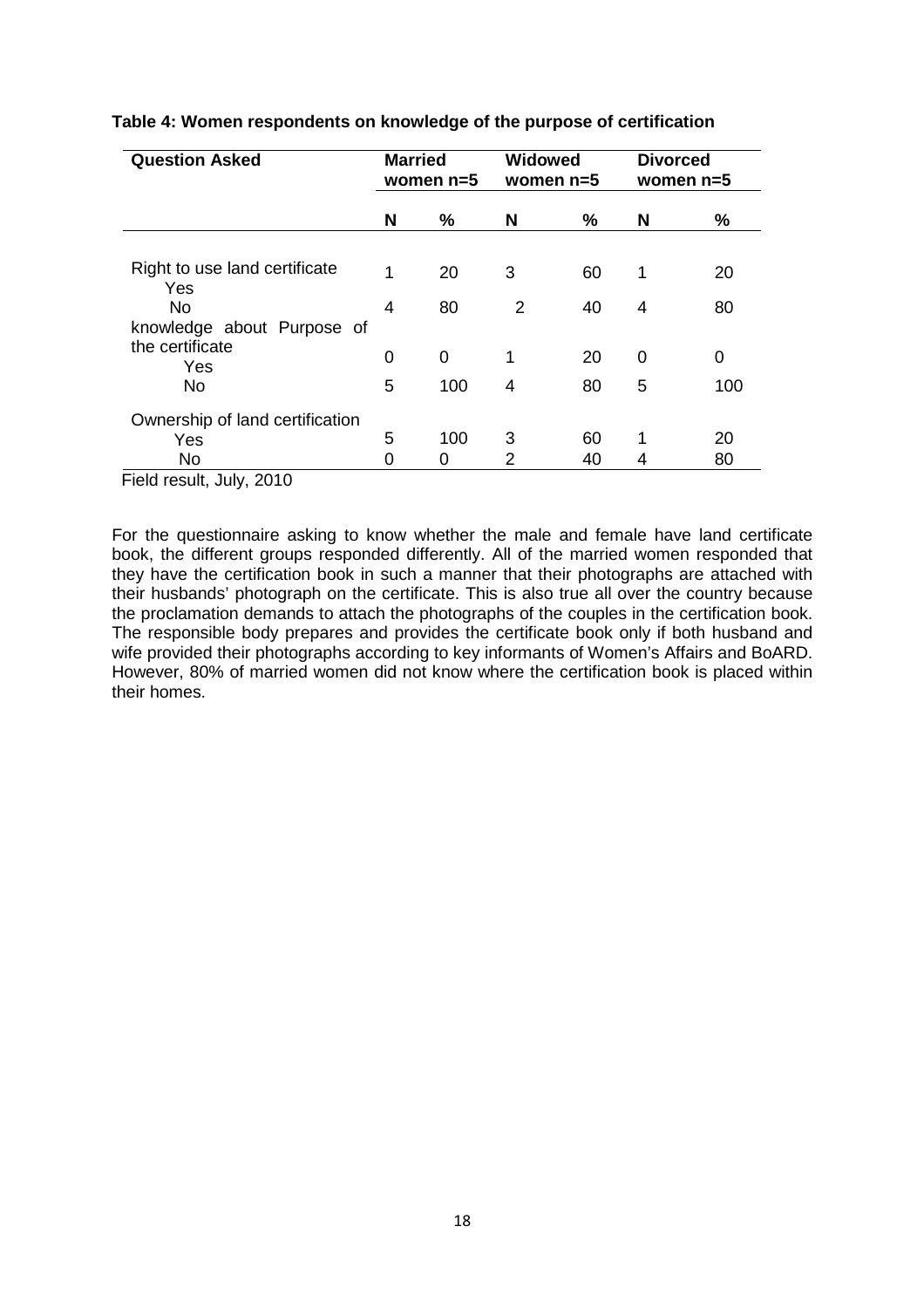

**Figure 3: Picture of couples on the certificate** 

Among the widowed respondents, 60% of them responded that they have land certification book and 40% of them have no land certification book (Table 4). The widowed women are fully responsible on their land ownership since they are in charge of children care, properties and other social affairs. About 40% of the widowed respondents who have no land certification book at hand also know that they have full rights and responsibilities in every property including the land ownership. They know that nothing will happen to their land ownership rights whether or not they have the certification book. They believe that the society they are living with knows about their status on land ownership rights and no problem will be encountered throughout their lifetime on the issue of land ownership. In the reality of sidama culture, however, this remains true if and only if the widow has a child boy. If in case she does not have one but even many girls, the brothers of her deceased husband raise a question on the land, over take the land at worst stage and finally she has to go to her family with her children.

 The researcher was surprised in the certification status of the divorced women respondents that only one woman (20%) respondent out of the total divorced women had the certification book. Though the federal and regional proclamations on land right issue declare that wives have the right to share equally all the properties including land with their husbands during their divorce, in practice, the study found out that the divorced wives did not pay attention to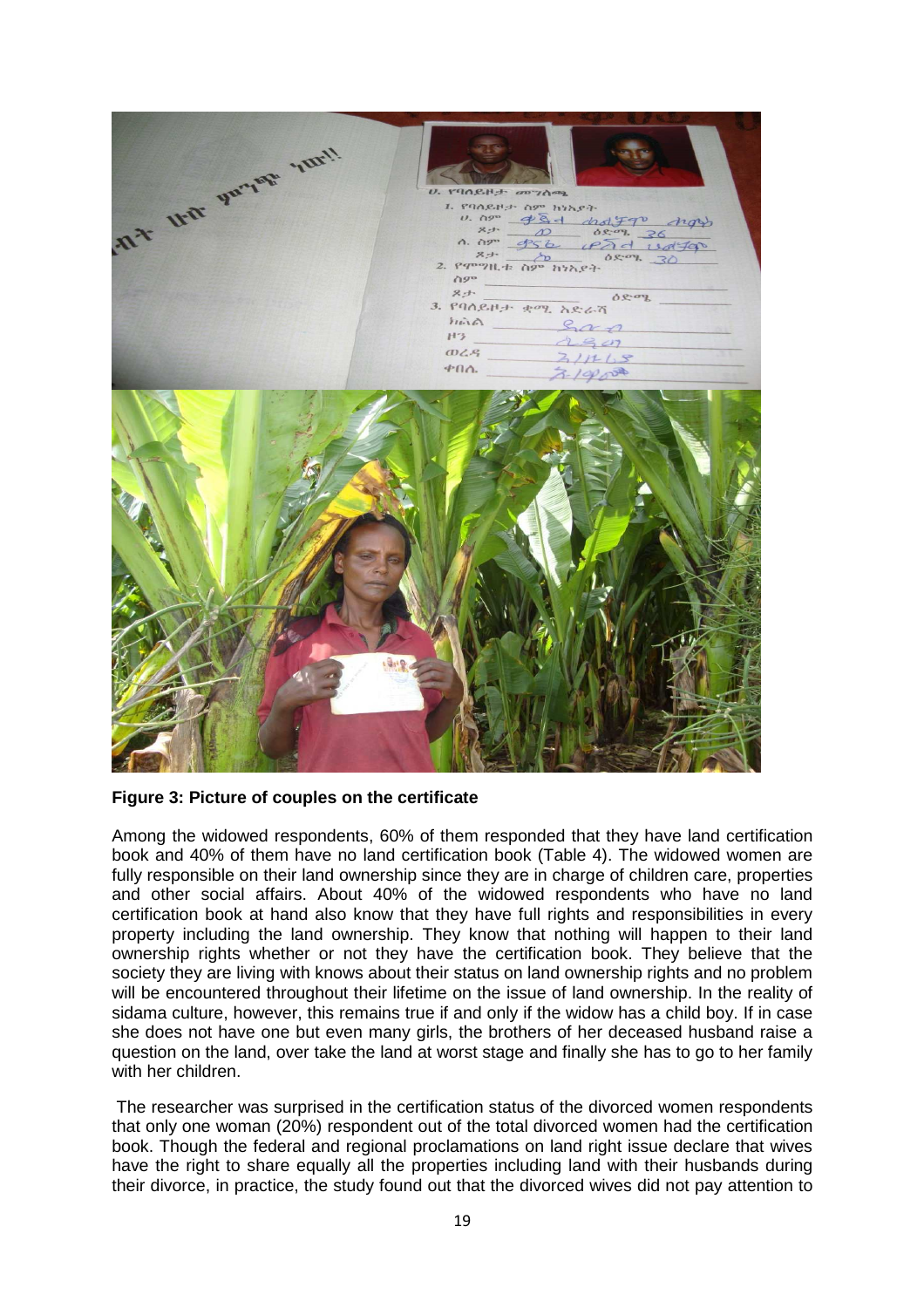possess the certification book. This implies that the divorced women do not know the importance of land certification book and their right on equal share of land.

There is a common sense of understanding in the society that men and women have an equal land right and the same was true with the respondents of the study. All married women respondents that they have the common sense of understanding on property equality including the land with their husbands. Twenty percent of the divorced women responded that they have an equal right like any man but in practice due to the culture imposition in the society and lack of knowledge about legal land right of women mostly they don't claim for their land right. All the widowed women respondents highlighted that they have knowledge about their land right as they are the head of the household after their husbands are deceased. In contrast, the majority of the male respondents of the study know about women's land right more after the campaign. According to the men respondents they acquired this knowledge from different circumstances like the political meetings, trainings and mass media such as the radios.

| <b>Women land right</b> | <b>Married</b> |    | <b>Widowed</b> |    | <b>Divorced</b> |    |
|-------------------------|----------------|----|----------------|----|-----------------|----|
| after certification     | N              | %  | N              | %  | N               | %  |
| Secured                 | 0              | 0  | 3              | 60 | 3               | 60 |
| No changed              |                |    |                |    |                 |    |
|                         | 4              | 80 | 2              | 40 | 2               | 40 |
| Don't know              | ◢              | 20 |                |    |                 |    |

#### **Table 5: women respondents realize women land right after certification**

Field result, July, 2010

As shown in (Table 5) 80% of the married respondent women and 40% both widowed and divorced women replied that women's land right after certification book possession had no change at all from the previous procedure. In other words, it was the same as before. However, 60% of both widowed and divorced women responded that the land right certification book possession has achieved that women land right certification book possession has confirmed the land right certification was secured.

For questions forwarded to respondents to know whether or not women know how both husband and wife have equal right to keep and use the certification book, and the purpose of using the certificate; the women indicated that even though the couple's photos are attached to the certification book as a testimony of land right ownership, they don't know where the book is placed and at the same time they don't even know how and when to use it. It is only for the sake of having the book as part of the household membership that they attached their photos to the certification book. For what purpose they use the land right certification book was a follow up question to the respondents by the researcher. All men respondents of the study confirmed that the certification book is useful as an evidence of the land right ownership claim whenever a problem on ownership denial arises between the husband and wife. At the same time if land border claim comes into a question, this certification book could serve as an evidence to ascertain the boundary borders between the two claimers. Surprisingly enough, it was only one woman among all the women interrogated knew the purpose when to use the land certification book. However women who had their own land right certification book did not know the purpose of the land certification and registration book. This showed that men have better understanding about their land rights and the benefits associated with the registration and certification book than women not only in terms of land, but also on the overall of their resources**.**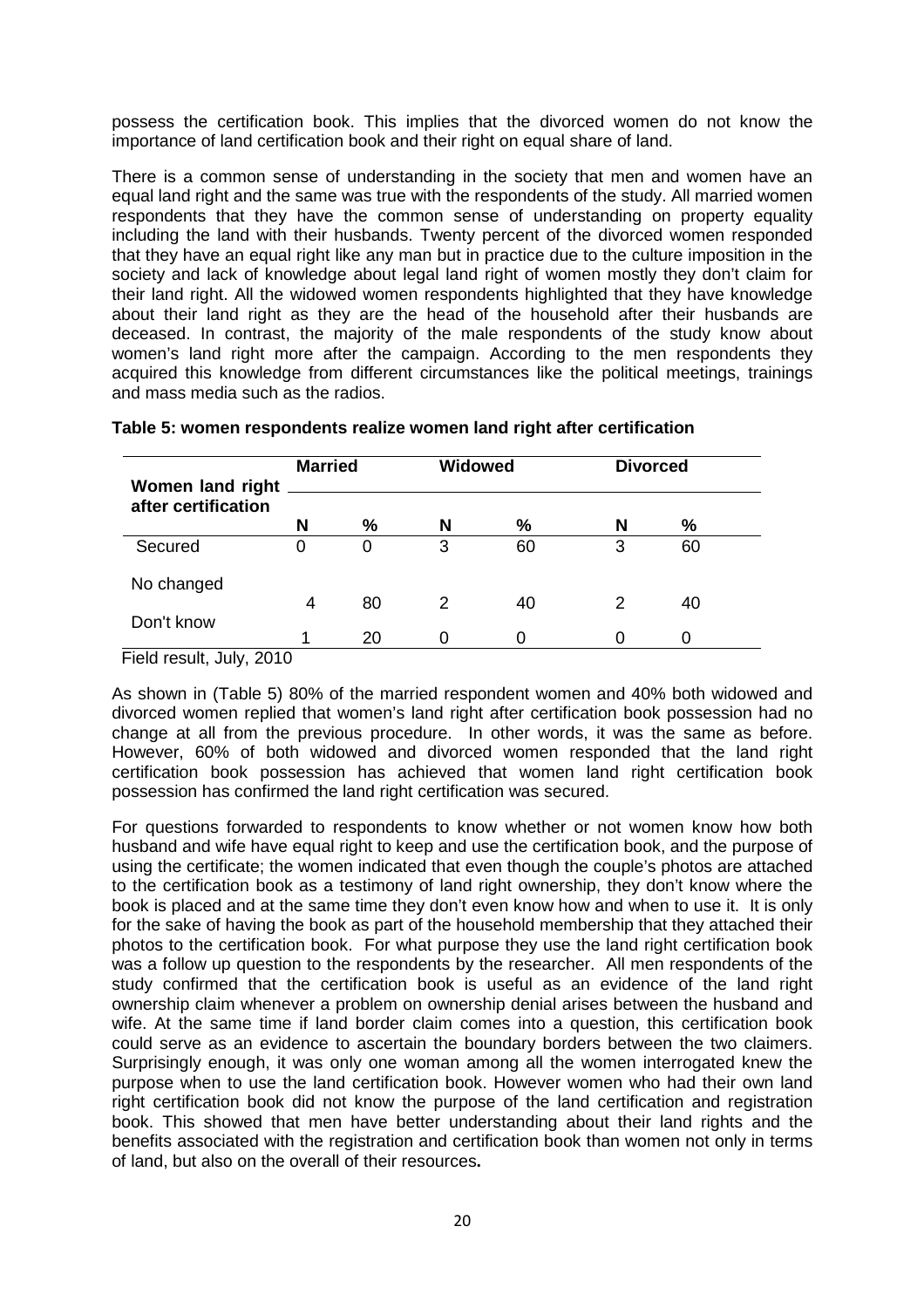## **4.4. Where do Women Claim for their Land Right**

|                                                  |               |    |             | Women n=15 (5x 3) |   |                 |   |                   |          | $Men=15$    |
|--------------------------------------------------|---------------|----|-------------|-------------------|---|-----------------|---|-------------------|----------|-------------|
| <b>Claim for land</b><br>right                   | <b>Marred</b> |    |             | <b>Widowed</b>    |   | <b>Divorced</b> |   | <b>Total (15)</b> |          |             |
|                                                  | N             | %  | N           | $\frac{0}{0}$     | N | %               | N | %                 | N        | %           |
| Village elders<br>Kebele                         | 3             | 60 | 0           | 0                 | 0 | 0               | 3 | 20                | $\Omega$ | 0           |
| Administration<br>Women's                        | 0             | 0  | 1           | 20                | 5 | 100             | 6 | 40                | 0        | 0           |
| Affair's<br>Kebele                               | 2             | 40 | $\mathbf 0$ | $\mathbf 0$       | 0 | $\overline{0}$  | 2 | 13.3              | 0        | $\mathbf 0$ |
| Administration<br>& District Court<br>No problem | 0             | 0  | 0           | $\mathbf 0$       | 0 | $\overline{0}$  | 0 | 0                 | 15       | 100         |
| about the<br>claim                               | 0             | 0  | 4           | 80                | 0 | 0               | 4 | 26.7              | $\Omega$ | 0           |

| Table 6: Women vs. men respondents claim for land right |  |  |  |  |  |  |
|---------------------------------------------------------|--|--|--|--|--|--|
|---------------------------------------------------------|--|--|--|--|--|--|

Field result, July, 2010

Where do women go to claim their land right if they get divorced was also the focus of the study. Accordingly, the study obtained different responses from the married, widowed and divorced women. Out of the total married women, 60% of them responded that they go and claim their land rights to the village elders. The village elders handle the case accordingly. The rest 40 % of the married women respondent said they claim to the districts Women's Affairs. Exceptionally, all the divorced women respondents responded that during their divorce they apply first to the kebele chair person. However, as to their experience, the chair person cannot solve their problem. Traditional divorce practices hinder women's property and land right to secure. According to one of the divorced women, currently they are claiming for their land right by applying to the district Women's Affairs office. However, Women's Affairs office is not the exact place to claim land right. Women lack of awareness and knowledge to get justice through legal means and it is difficult for them to get justice. Eighty percent of widowed women respondents agreed that there was no as such a big problem for their category in land right claiming. Twenty percent of widowed women indicated that they have been claiming directly by applying to the local administration. The common sense of understanding the land right ownership comes from the land right proclamation. In general, women heard about their land right through second hand information. In contrast to the women, all men respondents of the study highlighted that the exact place to claim for land right is first to go to the local kebele administration and then to the woreda court.

## **4.5. Land Right Inheritance**

Land Inheritance has been among the points explained by the study. Inheritance is one of the ways of transferring land. The study forwarded the following questions to the respondents.

- What does the land proclamation state on inheritance of land right
- Who has the right to inherit the land, and whether or not they inherited land so far or no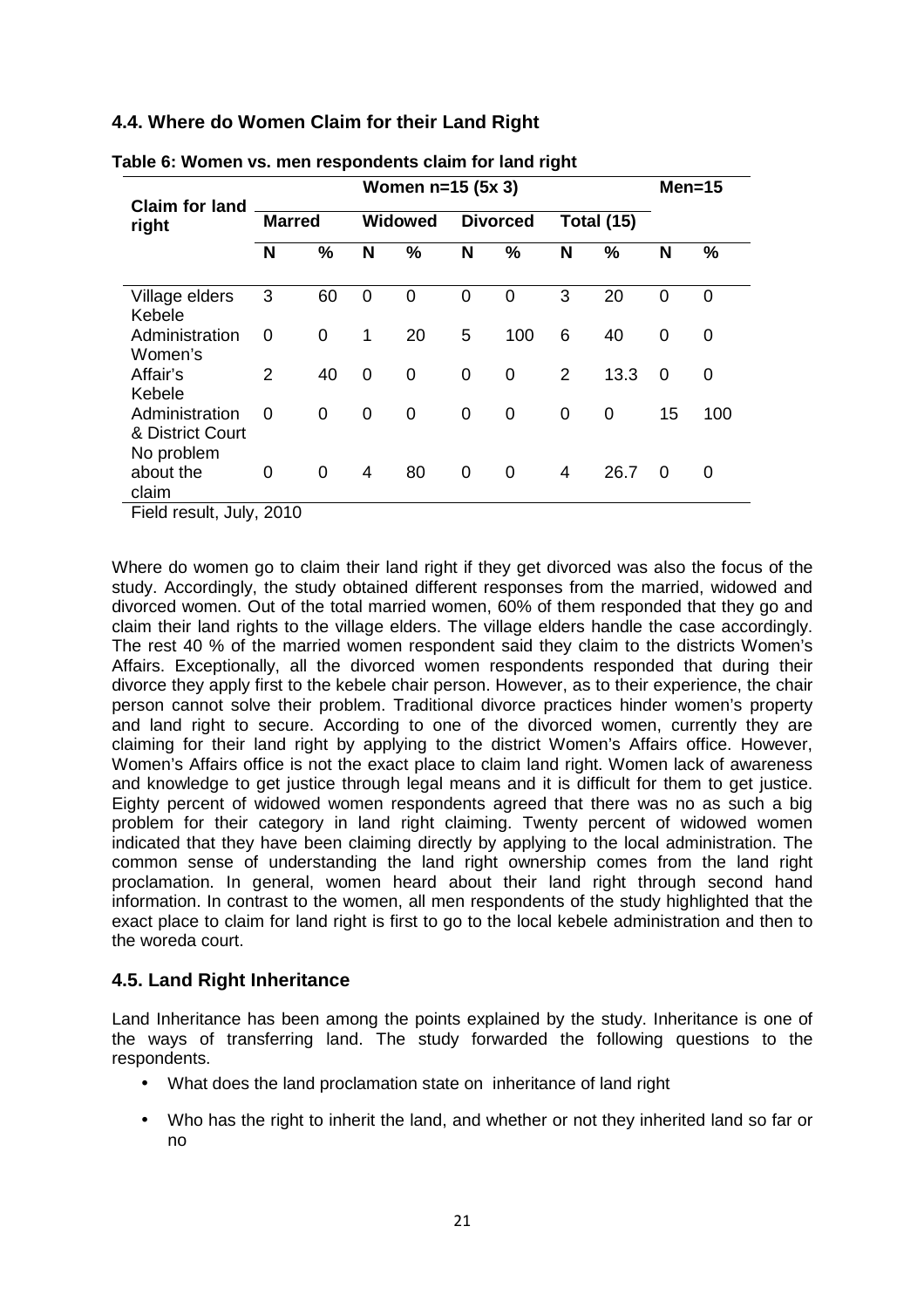• Whether or not both men and women have the same right to inherit land from their parents.

The first question asked to the respondents what the land right proclamation say on inheritance of land right. All respondents replied not in relation to the land right proclamation but rather responded to their own experience within their vicinity. Men and women gave the same answer saying that only the son inherit the land from the parents, but only the daughter in the household can inherit land when there is no male offspring in the parents. The land right proclamation rather state as has been earlier reported in the literature review, both male and female or son and daughter have equal rights to inherit land from their parents. As a follow up question, the researcher asked if any of the respondents have ever inherited land so far. All men respondents claimed yes, that they inherited land from their fathers. However, the response from the women respondents claim no because the Sidama culture did not allow women to inherit land from their parents while the land right proclamation actually allowed both women and men have equal hereditary right.

> "Are women inheriting land? 'No, how could it be? Only sons inherit land and if there is no son in the house hold daughters might inherit. This is nature's will; this is how we have been created…"

> > A 42 years old woman response, July, 2010

#### **Focus group discussion**

A total of six women and seven men participated in two different focus group discussion and the following issues were discussed like problems related to women land right within the community, knowledge of women on land right during divorce, marriage and inheritance, way of information transmission during the campaign, how the committee was selected and the outcome of the campaign

According to the check lists, the women group responded that the major problem related to land right in the area is due to polygamous marriage. The male marries another wife at the presence of his existing wife and share the limited land to his new wife. If the wife is divorced from her marriage, she will not be able to equal share land from her husband. Since a part of the land has already been committed to the other wife, the divorced woman will get less area of land than her husband. Women's Affair Office staff confirmed the above statement that polygamy marriage is the major problem in study area. Though SNNPR Land Administration proclamation stated clearly that women have equal right to share land with their respective husbands, this scenario leads divorced woman to leave behind her own house with no claim to any of her properties. According to the focus group respondents of women, the wife with child/children can only claim for her land right and go to Women's Affairs office or kebele administration.

The male discussion group also realized that knowledge of the community towards women land right was little and accordingly agreed that the community does not have adequate knowledge on the issue. For instance, daughters and sons according to the little knowledge of the community have not equal right to inherit. In the discussion, the participants were more highlighted to know about land measurement during the campaign process rather than highlighting more towards the knowledge about women's land right. Women group said even the highlighting on land measurement was not through physical involvement but rather through second hand information. Finally, the group concluded by saying that the information was not adequately transmitted to women land right.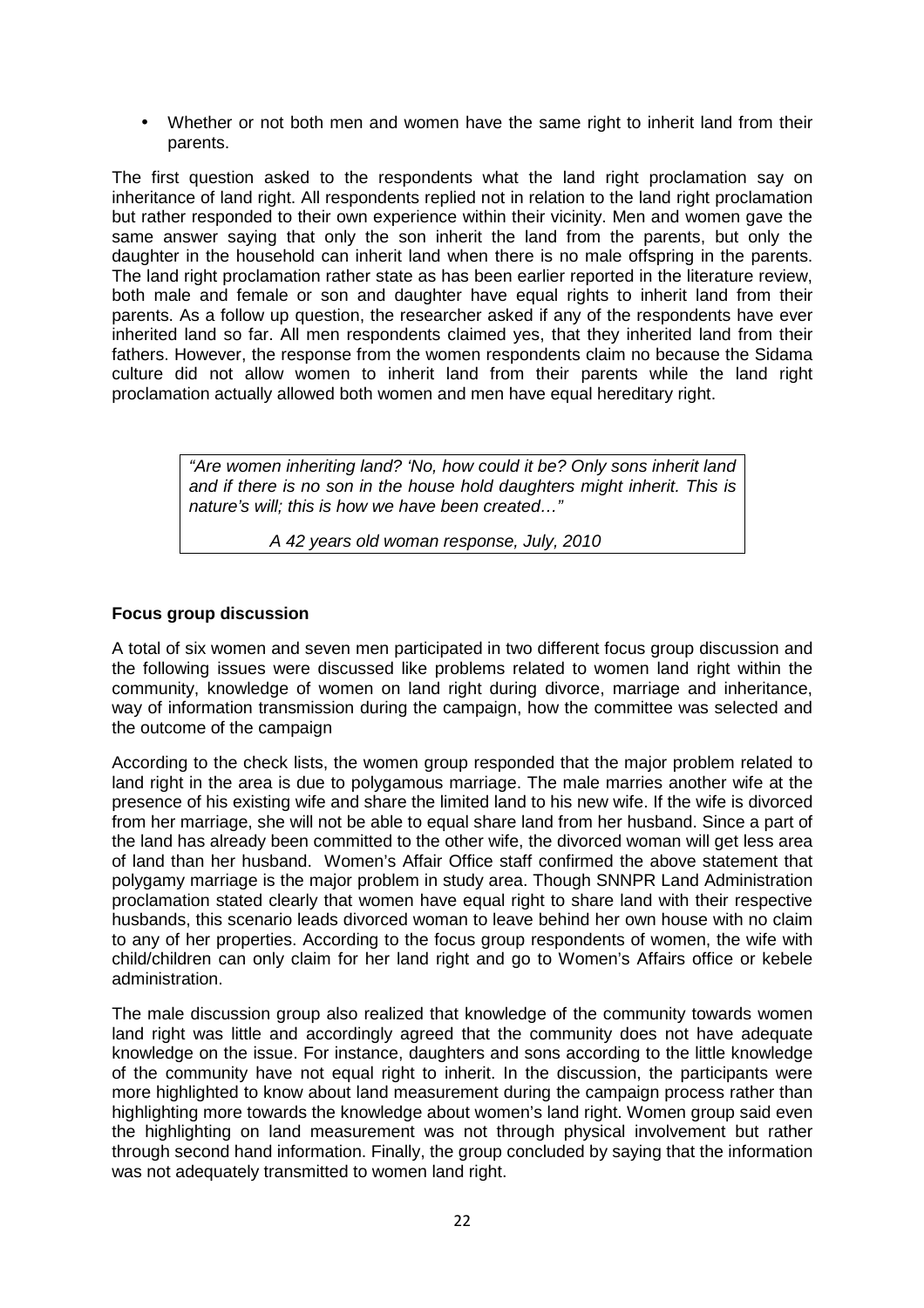'… we don't have knowledge about our equal right on land with our husbands, nobody taught us about the issue. After the certification and registration process nothing has been changed except the posting of our picture on the certificate'.

#### A 39 year's old married woman

Information obtained from focus group discussion with women's involvement or participation in community activities and community decision-making. No single woman involved in Land Administration Committee (LAC). LAC was elected by all community members in kebele. The men group confirmed that the need for women's participation was not mentioned at the time of their election and that they were not aware of it. On the other hand women group discussion reflects that most of them have no information about these meetings. Information obtained from both focus groups discussion women participation in community decision making activities is low.

Women's involvement in community activities and land administration process, decision making and leadership is low. Women are marginalized from community decision making practice in the study area.

The female focus group further confirmed that only men have the access to participate when new information is announced by the government and other bodies. This was also confirmed by the men participant of the focus group discussion. Therefore, this indicated that the campaign process did not give emphasis to the actual participation of women.

#### **Discussion with key Informants**

The researcher interrogated the BoARD Land Administration Department how and who organized the campaign in depth through interview. The Land Administration Department was found to be the major implementer of the campaign of the land certification and registration process in the district. According to the staff of the department the awareness on land registration and certification was delivered to all communities of the study area. Before the awareness creation programme was conducted, campaign was undertaken as the only method to inform the community to come and attend the meeting for awareness creation. Hence it was organized by the BoARD Department of Land Administration in coordination with the local administration committee. The committee constituted had only men and was given the responsibility to disseminate information about the campaign to landholder household head of the society members.

The awareness creation campaigns were mainly focused on farmers that have paid their land taxes and the campaigns were done in line with them. During the campaign, four main issues were delivered as follows:-

- $\blacktriangleright$  Land measurement
- $\triangleright$  The purpose of land certification document of the owners
- $\triangleright$  Create sense of ownership among the participant by providing education about land certification and registration
- $\triangleright$  Solve problem related to land

The staff confirmed that, the awareness creation programme did not involve significant number of women because of triple reasons. Firstly, women in the area are always engaged in both productive and reproductive activities in their locality so that they have no time to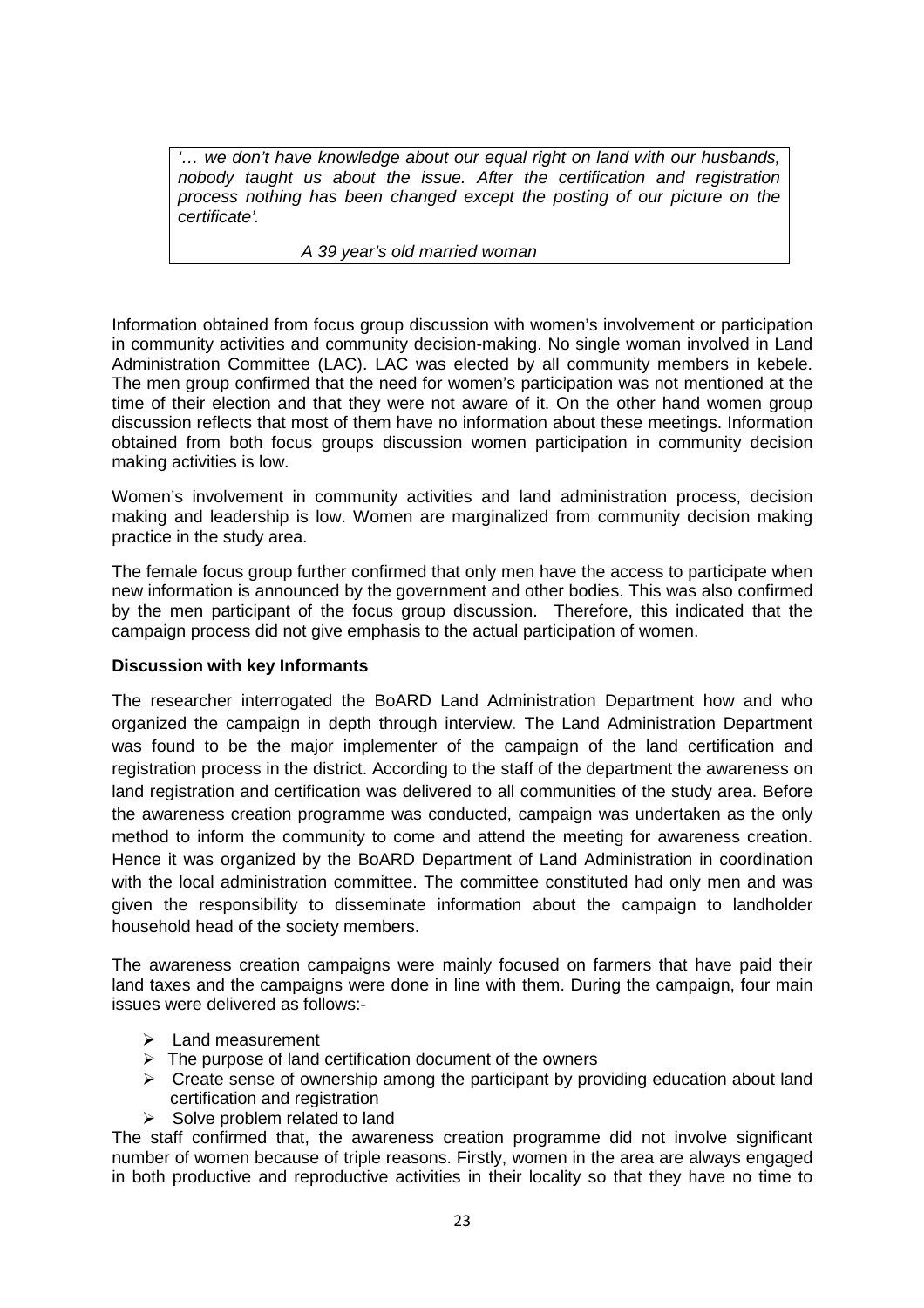attend such important meetings due to work load. Secondly, the existing socio cultural tradition influence hindered women from participating in such official programmes. Thirdly, women themselves had not interest to participate in the meetings. According to the staff member of the department, there was no any type of media to disseminate information at district level. Regarding the procedure followed on the campaign the BoARD staff explained that first five individuals from each sub kebele were selected as a land administration committee (LAC) member. A total of 25 people were selected as LAC from the five sub kebele and then training was given to them. Additionally, as the kebele coordinators, five individuals were selected to coordinate each sub kebele. Surprisingly enough, in the established committee women were not represented. The reason for women not being represented in the committee according to the staff of the BoARD was that the work is tiresome for women, hence that they could not do it properly. The BoARD staff further added that nothing has been done to raise the awareness level of the community especially regarding women's land right, but generally awareness creation on land certification and administration process was given more emphasis.

> "The work is tiresome for women so they cannot work it properly". BoARD Staff, July, 2010

The study forwarded the following questions to the key informants

- Was women land right included on the campaign
- How was the People's knowledge regarding women's land right change through time
- What activities has the bureau been doing so far to raise the awareness level of the community on women's land right

Awareness creation on women's land right was not properly articulated during the campaign being the major issues of land administration and certification programme. According to the explanation of the staff in the Sidama culture, men are the dominant figures over the use and control of land property right. Women don't have enough knowledge about their land right, because the culture of the community devoid women from participating in meetings and trainings to know about their land right. But widowed women are relatively in better position than the other women understanding on their land right. The above answers contradict each other because BoARD did not participate men and women equally at all levels of the campaign and consequently women lacked the information that would have allowed them to know about their land rights.

 According to the informants, in the recent years, there are some improvements regarding women land right. Male counter parts relatively know the law towards women land right equality better than women. However, women still do not claim for their right mainly due to lack of knowledge aside from cultural barrier. The major problem encountered in women's land right according to the in depth interview during the campaign was the dominance of male over female and males' unwillingness to register with their female counterparts.

Furthermore, BoARD has a plan to raise the awareness level of the community on women's land right through organizing different awareness creation programmes and ensuring the participation of both male and female equally on the programme so as to improve the existing situation of community knowledge on women's land right .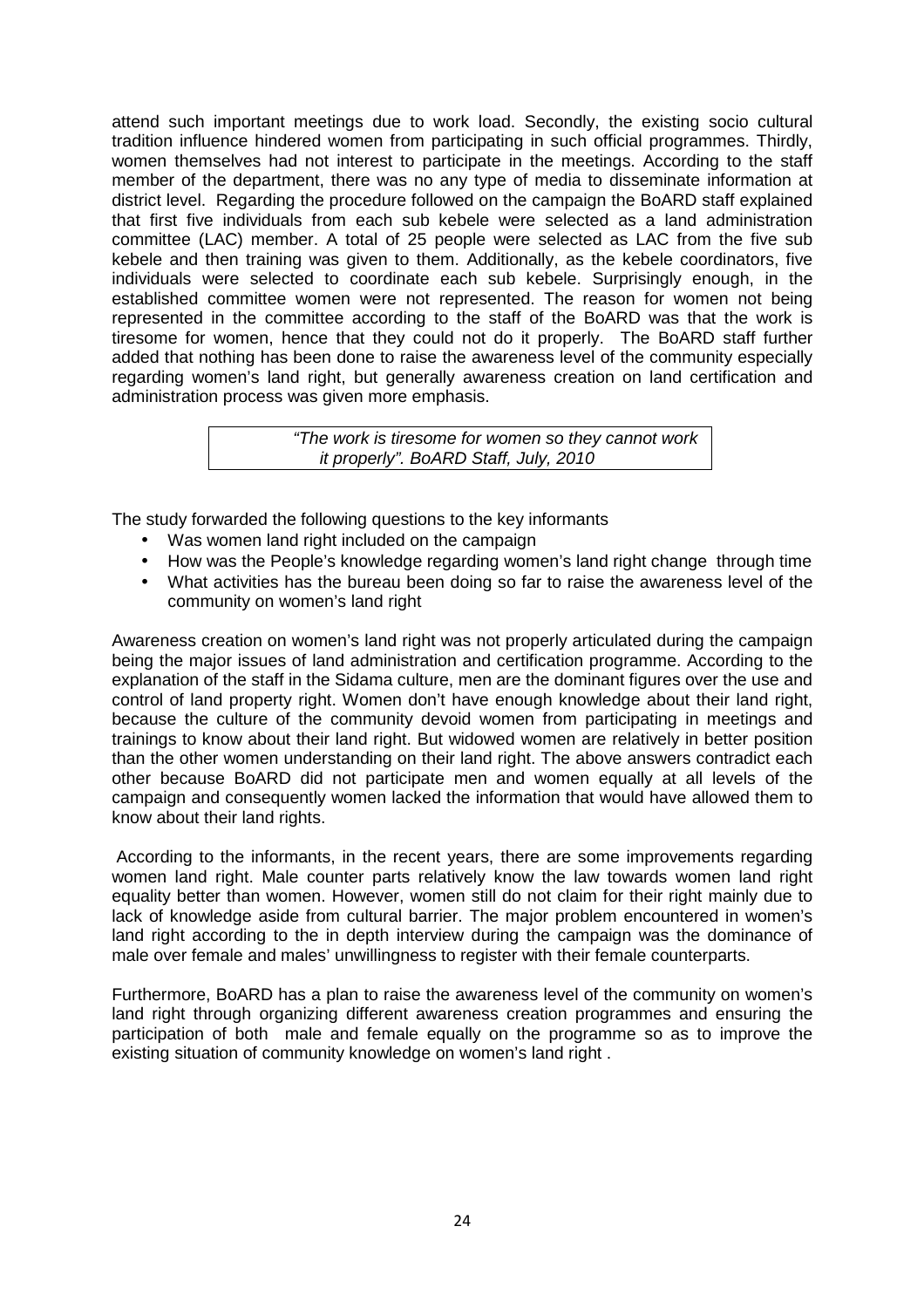#### **Women's Affairs Office**

The Women's Affair Office has a five year 2008-2012 strategic plan (HZDWA, 2008).

 "Facilitating and creating awareness on gender issues and related matters and mitigating of patriarchal systems from deep-rooted culture/ knowledge of societies that had been existed imbalance and inequality of gender attitudes.

Developing certain mechanisms that had to bring a palpable change of paradigm shift from Gender based Violence (GBV) against women and there by ensure equal participation and benefits of women in all development aspects;

Coordinating gender officers of government and non government sectors to enable them in the process of implementing gender mainstreaming at all levels and incorporating women issue in all development plan and project program; and

Thereby enhancing the organization activities and narrowing the existing situation of gender gap through ensured, developed and organized gender disaggregated data in all steps of developing plan, project/programs, at all levels of organization".

 In the year 2009/10 the Hawassa Zuria District Women's Affair's (HZDWA) planed awareness creation program about women's land ownership right for 850 women. The 2009/10 report showed that the awareness creation achievement was only for 320 women (HZDWA, 2010). Hence, to analyse the role of the office on improving the knowledge of women and men about women's land right, the study forwarded the following questions to the Women Affairs Office key informants

- How and who organized awareness creation campaign and trainings
- Did you think that women equally participated during campaign and was the BoARD mainstreaming gender included in the program?
- What activities has the bureau been doing so far to raise the awareness level of the community on women's land right

Key informants of the women's Affairs Office staff answered the above question. The key informants responded that land administration proclamation campaign was organized by BoARD. The key informants from Women's Affairs staff explained that women did not participate in the campaign equally with men because the campaign was organized only for household heads that paid their taxes of land. The BoARD did not mainstream gender in land administration and registration programme. The follow up question forwarded to the staff was as how the Women's Affairs Office organized the awareness creation program to enhance knowledge about women's land right. The staff also responded that Women's Affairs Office had responsibility for awareness creation and give training on women's land right for community in general and for women in particular. Women's Affairs office use different networks to create awareness to enhance knowledge on women's land right such as women's association, women's league and women's federation at community level. A question was also asked about the main problem that the organization was facing regarding to women's land right and which type of land related cases were coming to the office. According to the staff the major problem related to women's land right was the issue of polygamy. The husband married to another woman on top of the existing wife and shares the land to his new wife. Under such circumstances, misunderstanding between the husband and the first wife easily created which finally led to a conflict. Hence women showed up to the Women's Affairs Office and complained the case.

Finally the staff stated that Women's Affairs Office has planned to ensure equal participation of both men and women in awareness creation programme to improve knowledge of the community in women's land right. To achieve the goal, the office has a plan to use different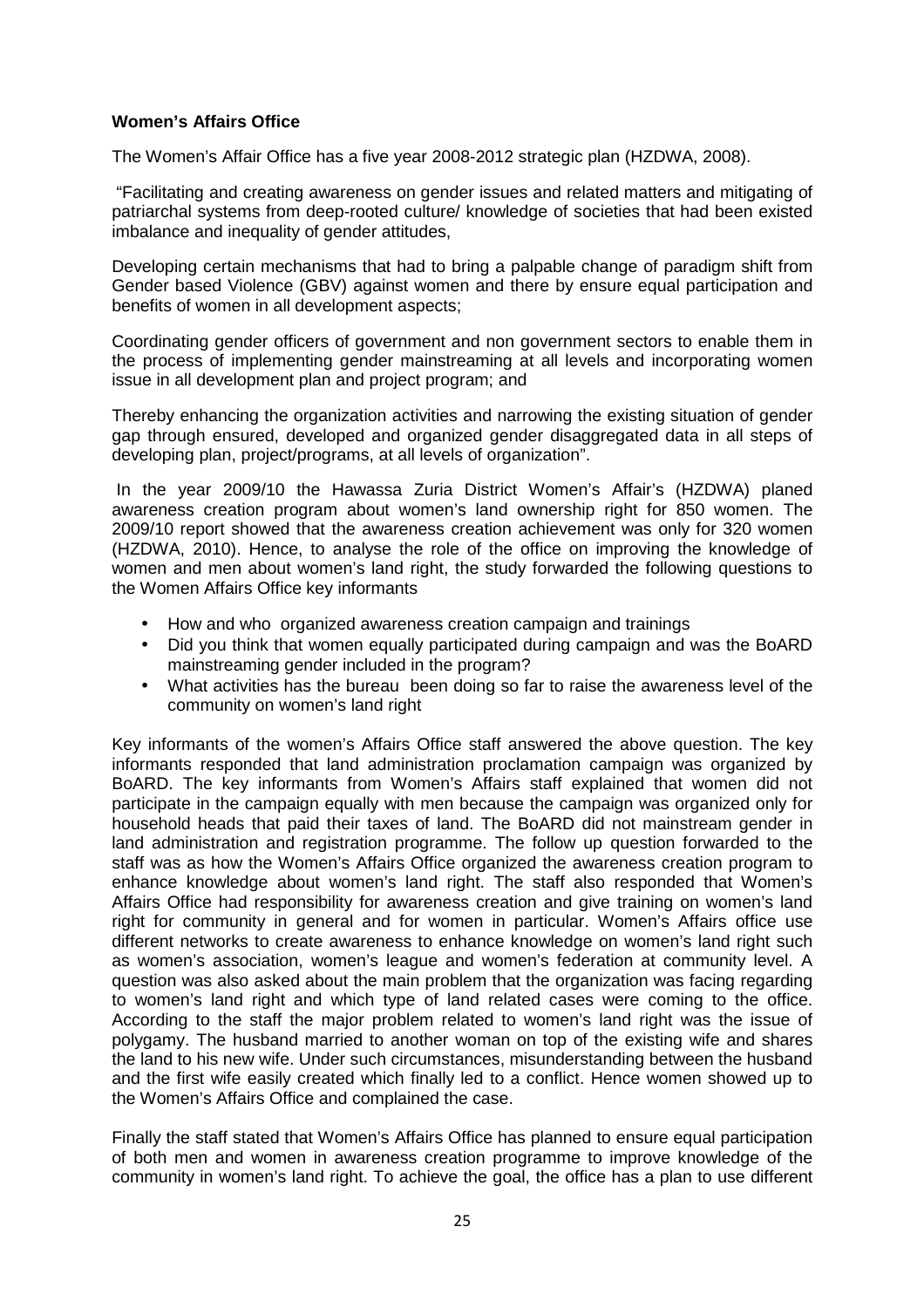networks at local level to initiate the people in awareness creation programme. The office creates coordination in different stakeholders especially those working together with BoARD to enhance the knowledge of community in women's land right.

The five year strategic plan shows that Women's Affairs is facilitating awareness creation on gender issues. However, land administration and registration campaign organized only by BoARD. Women's Affairs office did not participate in organizing and facilitating the campaign even though it has responsibility for coordinating other organizations enabling women in the process of implementing gender mainstreaming at all levels. But in practice,, the Women Affair's office did not follow whether or not the BoARD is mainstreaming gender in land administration and registration campaign and is participating women in community decisionmaking activity of LAC.

Women's Affairs Office has responsibilities to identify gender gaps and conduct trainings on gender issues to empower women. Practically, however, Women's Affairs office 2009/10 planned to conduct awareness creation programme for rural women to improve their knowledge on land ownership right but only 37.64% of women were participated in awareness creation programme. The office didn't give strong emphasis to awareness creation program on women's land right to enhance the knowledge of land holding rights of women. Many literature works revealed knowledge on women's land right is critical to the community in general and women themselves in particular to realize their land rights.

In general, the interview made with the key informant indicated that, the Bureau of Agriculture and Rural development did not treat participation of both men and women at an equal footing in land administration and registration programme. As usual, the BoARD only keeps men's interest but ignores women's triple role. Furthermore, BoARD and the Women's Affairs office lacked coordination between each other on improving the knowledge of women on land administration, registration programme and women's land ownership right.

The study forwarded the following questions to the key informants.

- How and who organized awareness creation campaign and trainings
- Who were conducting the campaigns
- What was the main message delivered during the campaign
- Were men and women have equal chance to participate in the campaign
- Is the knowledge of peoples changed through time regarding women's land right

The key informant from local land administration committee responded to the above questions Land administration and registration campaign was organized by BoARD and facilitated by Local Administration committee. The campaign was mainly focused on household head farmers that have paid their land taxes. The main messages delivered during the campaign were land measurement and the purpose of land certification. The couples (husband and wife) have equal land right and land certification that both of them attach their photographs on the book. Furthermore, the respondents replied that the participation of women in land administration and certification campaign is low because most of the household heads were men in the area and the other reason being women were not willing to participate in the meeting. According to the informants, the knowledge of the community on the recent land proclamation and women's land right has some improvements but still the community has not fully recognized women's land inheritance in practice.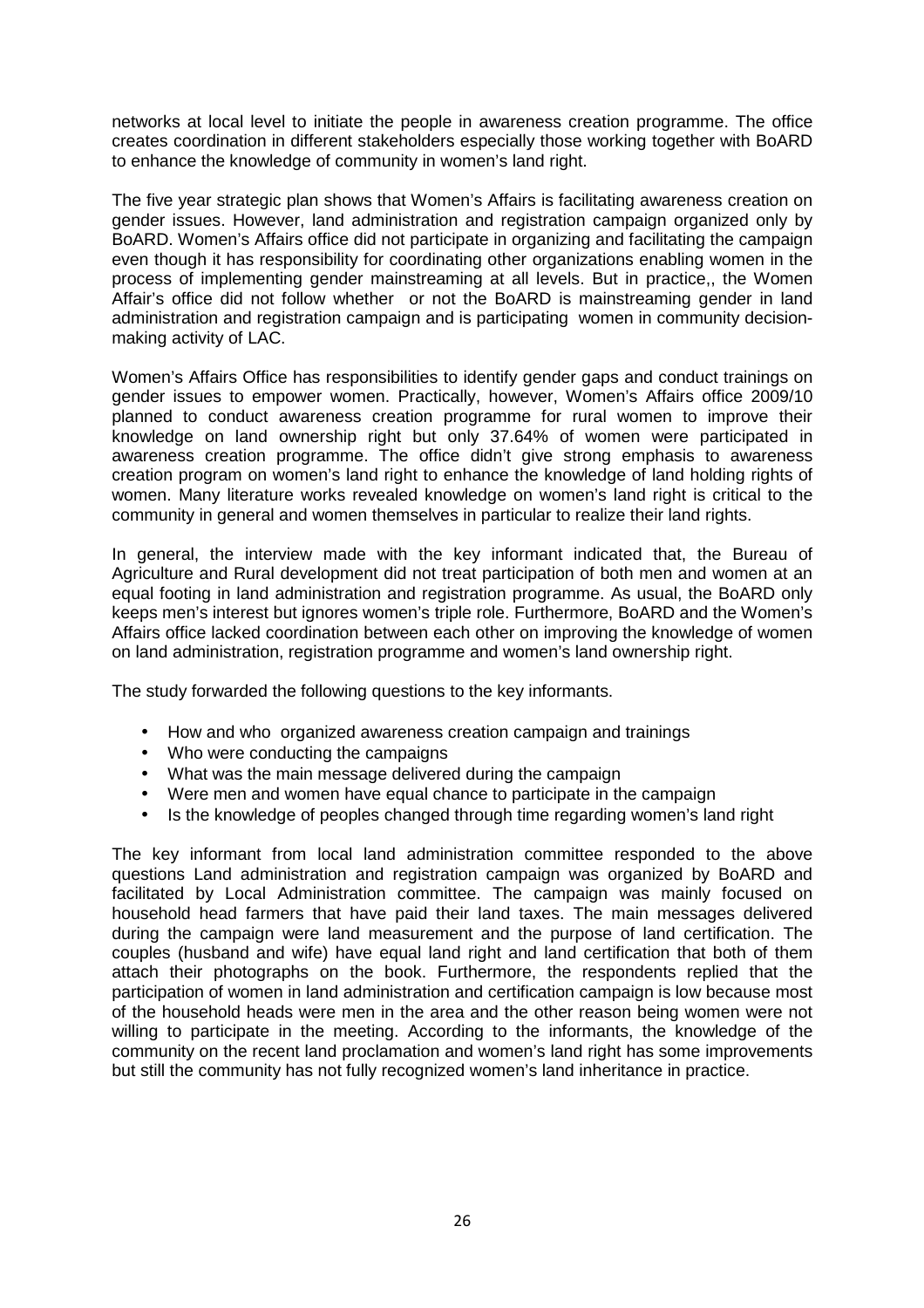## **5. CONCLUSION AND RECOMMENDATION**

## **5.1 Conclusion**

The conclusions that can be drawn from this study mainly focuses on why the campaign did not contribute to the enhancement of knowledge of women's land right; why women did not have sufficient knowledge about their land right; and the ineffective implementation of awareness creation made by Women's Affairs Office. Furthermore, the conclusion also includes the overall process of land reform, land registration and certification and its effect on the strength of women's land right.

## **The way the campaign is organized contributed to women not having knowledge about their land right because:**

- The majority of women (93.3%) did not participated campaign and not know about their land right due to lack of awareness. During organizing, planning and implementing the campaign on the land registration and certification process around the study area the focus was mainly on tenure security and land ownership rather than strengthen of women land right and equal participation of men and women. In other words, the awareness creation campaigns were majorly focused on farmers that have paid their land tax.
- The Land Administration Committee (LAC), established by the BoARD only consists men. Not a single women was represented in this committee while the agenda was mainly on the Rural Land Administration Proclamation where by women are considered the main actors of the programme. Women's involvement in community activities and land administration process, decision making and leadership is still at its lowest level. Women were marginalized from community decision making practice in the study area. This has a direct implication that women still have not maintained their decision making and leadership position in the community like men which is one of the factors of gender inequality.
- The BoARD confirmed that, the awareness creation programme did not involve significant number of women because of the triple reasons. These are, firstly, women in the area engaged in both productive and reproductive activities in their locality so that they have no time to attend due to work load. Secondly, the existing socio cultural traditions influence women not to participate in such official programmes. Thirdly, women themselves were not willing to participate in the meeting.
- The staff of the BoARD stressed that nothing has been done to raise the awareness level of the community especially regarding women's land right, but generally awareness on land certification and administration processes were given more emphasis. According to the staff of the BoARD, in Sidama culture men are dominant figures over the use and control of land property. Women, have no enough knowledge about their land right because of the culture in the community which denied women from participating in various meetings and trainings.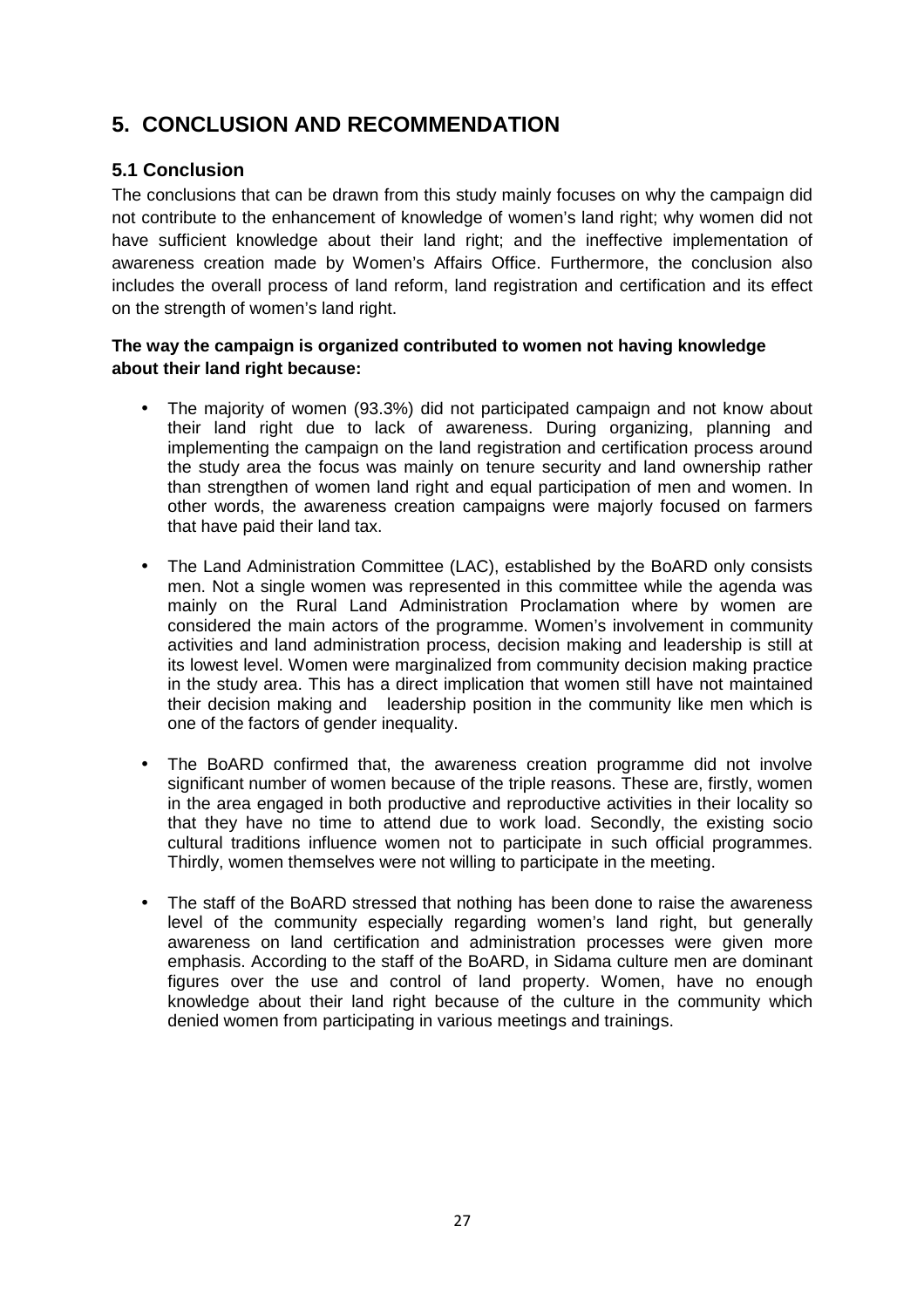#### **Women do not have knowledge which is shown by:**

- Married women have a common certification book with their husbands but they don't even know where the book is placed in their own homes and at the same time they don't even know how and when to use it. This implies that women have not enough knowledge on the importance of the land certification book with regard to that of ownership right.
- Federal and Regional Rural Land Administration Reform proclaims on land right issue that wives have the right to share equally all the properties including land with their husbands during divorce, however in practice, the study found out that the divorced wives did not pay attention to possess the certification and registration book due to lack of knowledge.
- Concerning women's claim for their land right, the study found out that 60%of married women claim their land right by going to the village elders while 40% to claim to the district Women's Affairs. All divorced women claim for, their land right first to their experience on this issue, the chairperson cannot solve their problem. However, one of the divorced respondent women of the study stated that currently women are claiming for their land right applying to the district women's affairs office. Likewise about 80% of the widowed women they have reported that there was no such a big problem for their category in land right claiming. However, 20% of them have been claiming by applying to the local administration whenever they encounter problems of land right issues. Most of women did not know the exact place to claim for land right. In contrast to women, all men respondents of the study highlight that the exact place to claim for land right is first to go to local kebele administration then to the District court. They acquired this knowledge of land right claim from the experiences they have obtained by participating in different political and social meetings, and trainings.
- Women with land right certification book did not know the purpose of the land right certification and registration book, In contrast to women; men have better understanding about their right and benefits associated with registration and certification book not only in terms of land but also on overall resources.
- According to the study made men are more knowledgeable on women's land right than women themselves. Men have more access to participate whenever new information is announced by the governments. Furthermore males are more favoured by the society to go to school than females which facilitated them to know more about any issues appearing in their area.

#### **Ineffective implementation of awareness creation programs by Women's Affairs Office**

• Women's Affairs office was not included in campaign which was organized and facilitated by BoARD. This contradicts with the responsibility of women's Affairs office as the office is expected to provide the role of coordinating other organization to enable them in the process of implementing men and women equal participation in the campaign. The Women Affair's office did not follow mainstreaming of gender in land administration and registration campaign organized by BoARD and participation of women in community decision- making activity of LAC.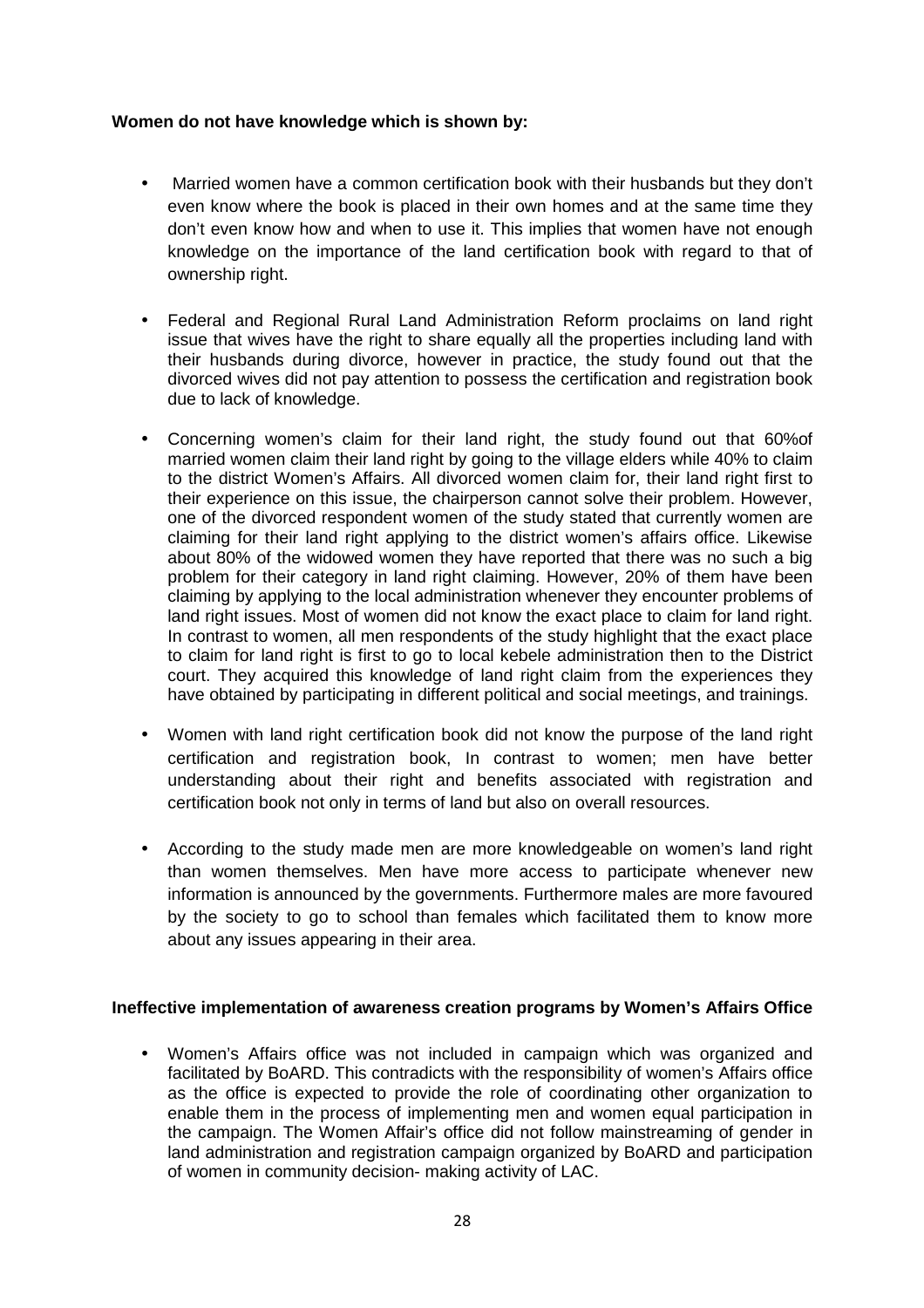- Even though the Women's Affairs Office is responsible to identify gender gaps and conduct training on gender issues for women empowerment, in practical sense, this is was not achieved. For instance, the office planned to give awareness creation training programme for rural women to improve the knowledge of land ownership right in 2009/10. But only 37.64% of women participated on the programme. This implies that the office didn't give strong emphasis to awareness creation program of women's land right to enhance the knowledge of land holding rights of women. Literature revealed knowledge of women's land right is critical to all the community and women themselves to realize women's land rights (Woldetensay, 2007).
- Furthermore, BoARD and the Women's Affairs office lack of coordination between each other to improve the knowledge of women on land administration and registration programme, women's land ownership rights. Consequently, Bureau of Agriculture and Rural development did not participate men and women at equal footing and always keep men's interest but ignore women triple role.
- The Women's Affairs five years strategic plan shows that Facilitating and creating awareness on gender issues and related matters and mitigating of patriarchal systems from deep-rooted culture/ knowledge of societies that had been existed imbalance and inequality of gender attitudes, and coordinating the government and non government sectors of gender officers to enable them in the process of implementing gender mainstreaming at all levels and incorporating women issue in all development plan and project program.

Prior to the campaign, women's land right and certification book was not clearly specified. However, after the campaign about 80% of the male respondents assured that the campaign has improved their knowledge on the women's land right. In fact, married women have obtained equal land right and land certification with both pictures of the couples attached to it. About 66% of the male respondents confirmed that the campaign has not clearly specified women's land inheritance right from their parents.

Concerning the security on the land right issue after obtaining certification book 80% of the married and 40% of the widowed and divorced women indicated that women's land right even after certification book possession had no change at all. In other words, there was no any difference obtained to that of handling the security issue on prior to the possession of certification and registration book. However, 60 % of both widowed and divorced women confirmed that the land right certification achieved women's land right security.

Concerning land right inheritance both men and women that only the sons inherits the land from the parents, but the daughter can inherit at the absence of sons in the family. However, the Rural Land Administration Reform allows both male and female off-springs have equal rights to inherit land from their parents. This implies that the culture of the society still does not easily adapt the proclamation. It will take a time and will need continuous awareness creation programmes to bring attitude change of society on women's land inheritance right.

Concerning land right inheritance whether so far they have inherited land or not, all men respondents confirmed that "yes" they have inherited land from their fathers. However, women confirmed that so far have not inherited land from their parents due to the social challenge in the Sidama culture. This implies that the Sidama culture did not allowed female inherited land.

Major problems encountered in women's land right was the dominance of men over women and men's "unwillingness" to register with their partners. Another major problem related to land right was the polygamous marriage. This situation leads divorced women own houses with no claim to any of properties including land.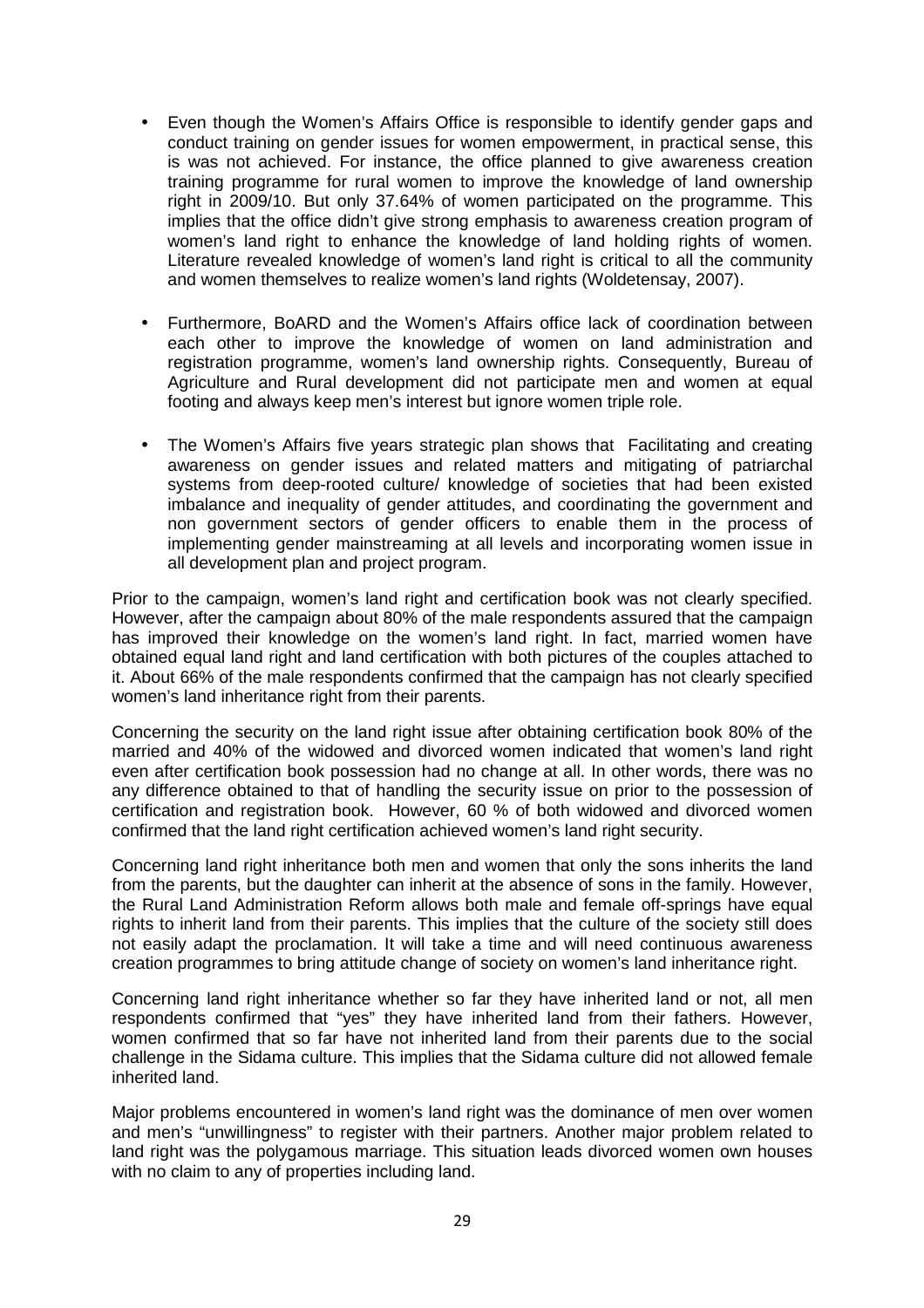## **5.2. Recommendation**

Based on the conclusions drawn from the study, suggestions for the improvement of knowledge of women regarding their land right have been forwarded for Women's Affairs Office, Bureau of Agriculture and Rural Development and Local Administration.

#### **Suggestion for Women's Affairs Office (WAO) in awareness creation to enhance knowledge about women land right:**

- Initiate advocacy and awareness creation programmes to improve knowledge of women regarding their land right and legal process; and improving access to training and meeting to reach all women in community.
- Focus on improving the knowledge of rural women on women's land right. Working closely together and creating strong network with Women's league and Women's Association in community level and should be given education and training in continuous way and adders all women. Encourage women fully participate training and meeting. Because the knowledge and information of legal land rights is essential to realize and help women to claim land holding rights by breaking cultural barriers that hinder women's land right.
- Gender mainstreaming should be applied in the BoARD rural land administration system to improve the existing situation and women's equal participation in land administration and certification programme and strengthen women's land right .
- Work closely together with Government and Non Government Organizations strengthen of women's land right and improving knowledge of people on women's land right especially knowledge of women. To create coordination with BoARD and improve existing situation of knowledge gap between men and women, the office should give more attention to equal participation of male and female in all program.
- Local mass media is important to disseminate information for local community. Sidama Zone women's Affairs should use the opportunity of the local radio station broadcasting in sidamigna (local language of the area) to disseminate information about recent land proclamation and women's land right for local people. In order to reach both men and women during the broadcasting programme, choosing appropriate time is important.
- Organize strong Women's Association and women's group in village level and empowering them to focus on interventions of improvement of women knowledge on land right. The rural women have a lot of work burden and do not have time to participate meeting and training. The office need to study appropriate way to reach the rural women and minimize their work load by introducing and disseminating appropriate technology. E.g. fuel saving stove, enset processing materials.
- Arrange trainings for local authorities, women association leaders, and land administration committee and community leaders on the strengthening of women land right so that they help to effectively implementation of the reform.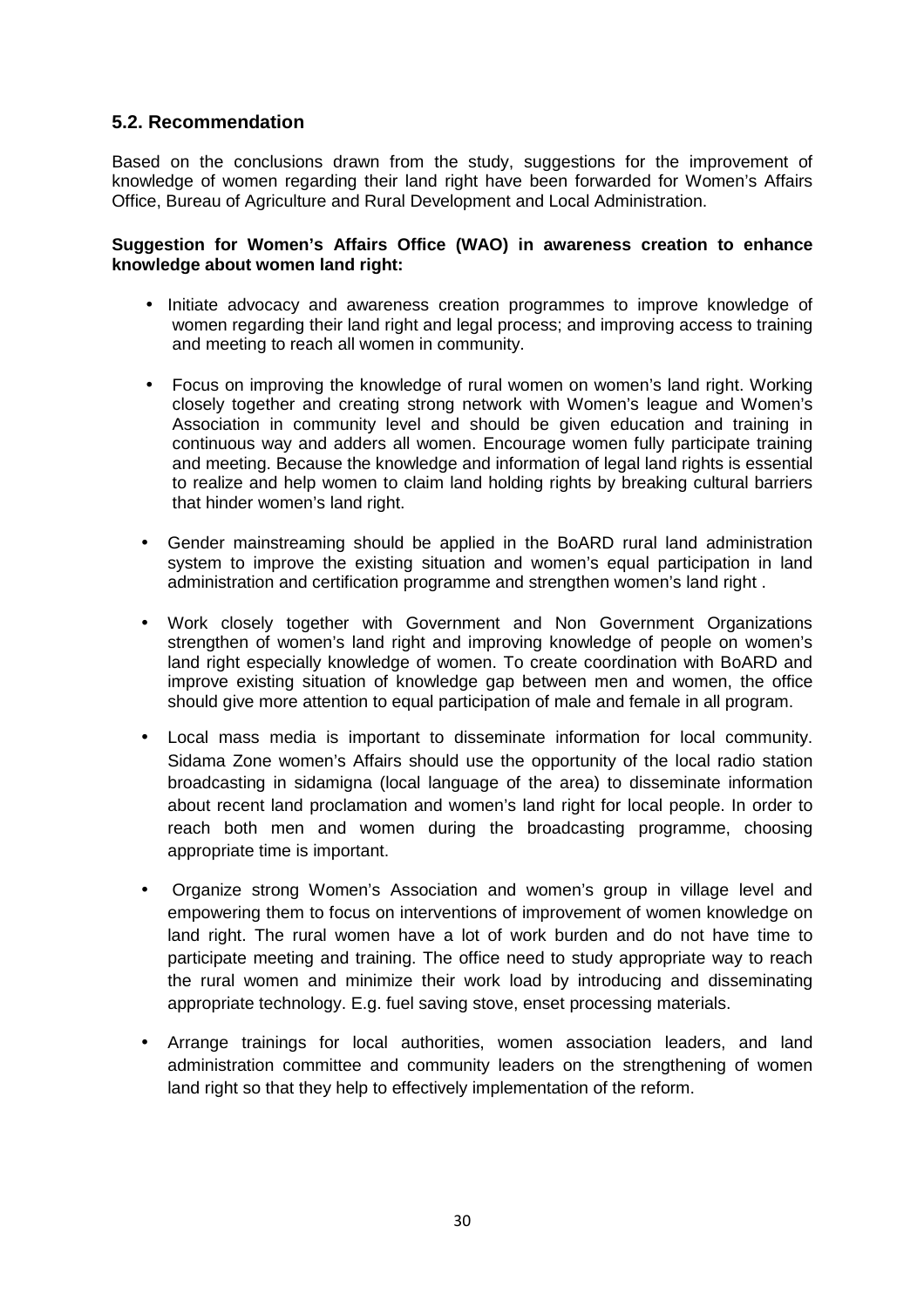#### **Suggestions for BoARD regarding the dissemination of information about land administration proclamation, and organizing further campaigns:**

- Mainstreaming gender (both male and female equal participation) strategy should be applied in rural land administration system in order to address gender triple role (reproductive productive and community management) and encourage their equal participation in land administration process and to ensure women's equal benefit from the system.
- Awareness creation campaign organized so far lacked women participation. Hence, intensified awareness creations have to be made whenever campaign is arranged to clarify and strengthen women's land right that is stated in recent rural land administration reform with equal participation of men and women.
- The land administration and implementation system should design strategies to initiate active involvement of women in the land administration process at different levels.
- Initiating women's involvement in community activities and decision-making process. Women should be elected in the local land administration committee to be involved and empowered to leadership position in LACs.

#### **Role of Local Administration**

- Local Administration has to initiate parents to send their female children to formal education to alleviate the knowledge gap created between men and women. It is the only and only way that women could emancipate themselves from any dominance in the society like the women's land right.
- Whenever there is information from the government, for instance like the recent rural land administration reform, women have to be aroused by local authorities so that they may have equal access like men to participate in various political meetings, campaigns and trainings.
- To over-come culture and traditions that affect realization of women's equal land rights, the Local Administration should work together with Women's Association and community leaders to address these issues through awareness creation programmes to change community's attitude and practice.
- Local Administration should collaborate with women's association to teach people about the socio-economic problem how polygamy imposes on rural peoples, especially women so as to improve the knowledge of men to abstain themselves from the practice and improve the knowledge of women on how to claim their land rights if their husband become polygamous.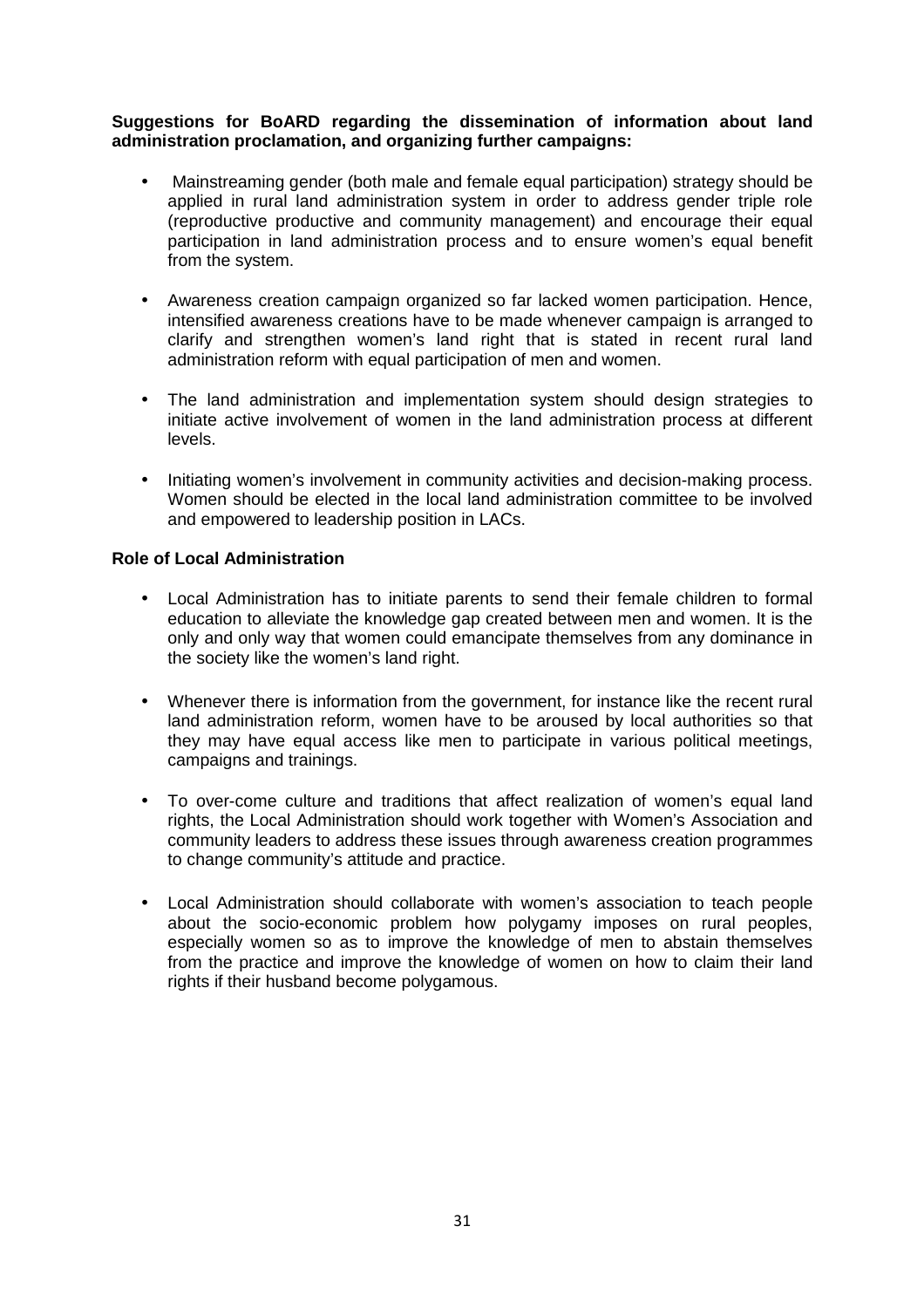## **References**

Abebe, S. 2006. Land Registration system in Ethiopia. Standardization of Rural Land Registration and Cadastral Surveying Methodologies. Experiences in Ethiopia. Addis Ababa, Ethiopia.

Adal, Y., 2006 .Rural women access to land in Ethiopia: In land and the challenge of sustainable development. Conference proceeding. Forum for social studies Addis Ababa Ethiopia. Addis Ababa. African Sub-Regional Support Initiative for the Advancement of Women (EASSI),

Agarwal, B., 2008. Gender and Land Rights Revisited: Exploring new prospects via the state, family and market. Journal of Agrarian Change: 3(1-2), 184-224.

Available from http://www.ethiodemographyandhealth.org/SNNPR.html. (Accessed on July, 2010)

CSA, 2007 Central Statistics Agency Population and Housing Census. Addis Ababa, Ethiopia.

Ellis, F,. 2000. 'Rural Livelihoods and Diversity in Developing Countries'. New York: Oxford University Press Inc.

ELTAP,2006. Ethiopia - Strengthening Land Tenure and Administration Program. Training Materials on Rural Land Policy and Administration 2006 Addis Ababa , Ethiopia.

ELTAP,2008. Ethiopia - Strengthening Land Tenure and Administration Program. Land policy and Administration Assessment Final Report 2008 Addis Ababa, Ethiopia.

FAO, 2002. Law and sustainable development since Rio: Legal trends in agriculture and natural resource management.FAO Legislative Study, No. 73. Rome

FDRE, 1995.Constitution of the Federal Democratic republic of Ethiopia Proclamation No 1/1995 Addis Ababa, Ethiopia.

FDRE, 2000. Federal Democratic Republic of Ethiopia the Revised Family Code Proclamation of 2000, Addis Ababa: Federal Negarit Gazetta Extraordinary Issues No. 1/2000.

FDRE, 2005. Federal Democratic republic of Ethiopia, Rural Land Administration and Land use Proclamation No 456/2005 Birhanea Selam Printing Press, Addis Ababa, Ethiopia.

Holden, S. 2008. From Being Property of Men to Becoming Equal Owners? Early Impacts of Land Registration and Certification on Women in Southern Ethiopia. Norwegian University of Life Sciences: Final Research Report prepared for UNHABITAT, Shelter Branch, Land Tenure and Property Administration Section. Nairobi, Kenya.

Holden, S. and T.Tefera, 2008. From Being property of men to Becoming Equal owners? Early Impact of Land Registration and certification on Women in Southern Ethiopia, Research Report Prepared for UNHABITAT, Shelter Branch, Land Tenure and Property Administration Section. Kampala, Uganda.

 HZDWA, 2008. Hawassa Zuria District Women Affairs five year (2008-2012) Strategic plan Hawassa, SNNPR Ethiopia.

HZDWA, 2010. Hawassa Zuria District Women Affairs 2009/2010 Annual Report Hawassa, SNNPR Ethiopia.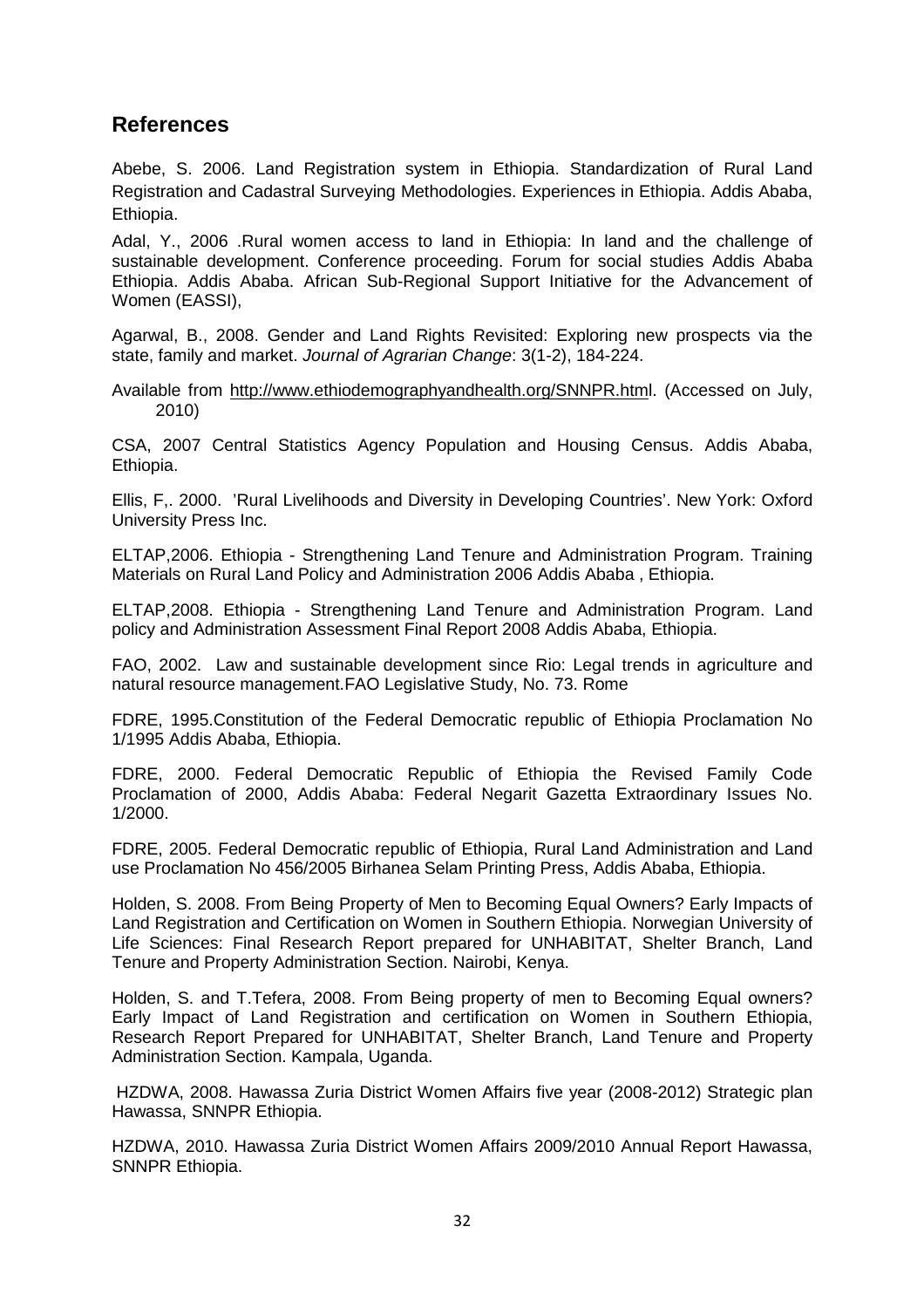Ikdahl, I.et al 2005. Human Right, Formalisation women's and right in south and Eastern Africa. Studies of Women's Law No. 57 Institute of Women's Law, University of Oslo Norwegian University of Life Science Oslo Norway.

NPEW,2003. National Policy on Ethiopia women. The Transitional Government of Ethiopia Office of the Prime Minister 2003,Addis Ababa Ethiopia.

Nzioki, A,.2002. Towards Women's Equal Rights to land in Eastern Africa, Eastern Africa sub-Regional support initiative support initiative for the Advancement of women (EASSI), Kampala Uganda.

Nzioki,A.,2006. Land Policies in Sub-Saharan Africa. CLEAR, Resource Centre for Rural Development (RRD), Nairobi: (Centre for Land, Economy and Rights of Women) Resources and Voice. World Bank, Oxford University Press, Washington.

SARDP.2010. SIDA Amahara Rural Development Programme Land registration and certification: Experience from the Amahara National Regional State in Ethiopia.

 SNNPR. 2007. South Nation Nationality People Region Rural Land Administration and Utilization Proclamation. 110/2007

Sorensen,P.,2003.Semanya and Nikah:Marriage Contracts and Marital Contradictions in North Wollo, Ethiopia. Kongevej Working Paper: Danish Institute for International Studies. Copenhagen.

SZWAD, 2009.Sidama Zone Women's Affairs Department 2OO8/2009 Annual Report Hawassa, SNNPR Ethiopia.

SZWAO,1999. Sidama Zone Women's Affairs Office Zonal Guide Line on Sidama Women Based on National Policy in Ethiopia women 1999, Hawassa, SNNPR Ethiopia.

Tesfa, H., 2002. Women and land rights in Ethiopia: A comparative study of two communities in Tigray and Oromiya regional states, Eastern African sub-regional initiative for the advancement of women (EASSI). Uganada, Kampala.

UNDP, 2001.United Nation Development Programme Gender in Development Programme Learning and information Pack Gender Analysis.

Verma, R.,2007. IDRC Scoping Study for East Africa on Women's Access and Rights to Land & Gender Relations in Tenure. Nairobi, Kenya.

Woldetensay, A 2007. Women Access to and Control over Land in the Current Land Administration System in Two Rural Kebeles in Ada'a Woreda of Oromia Region.

World Bank, 2009. Gender in Agriculture Sourcebook: The International Bank for Reconstruction and Development. The World Bank: Washington DC.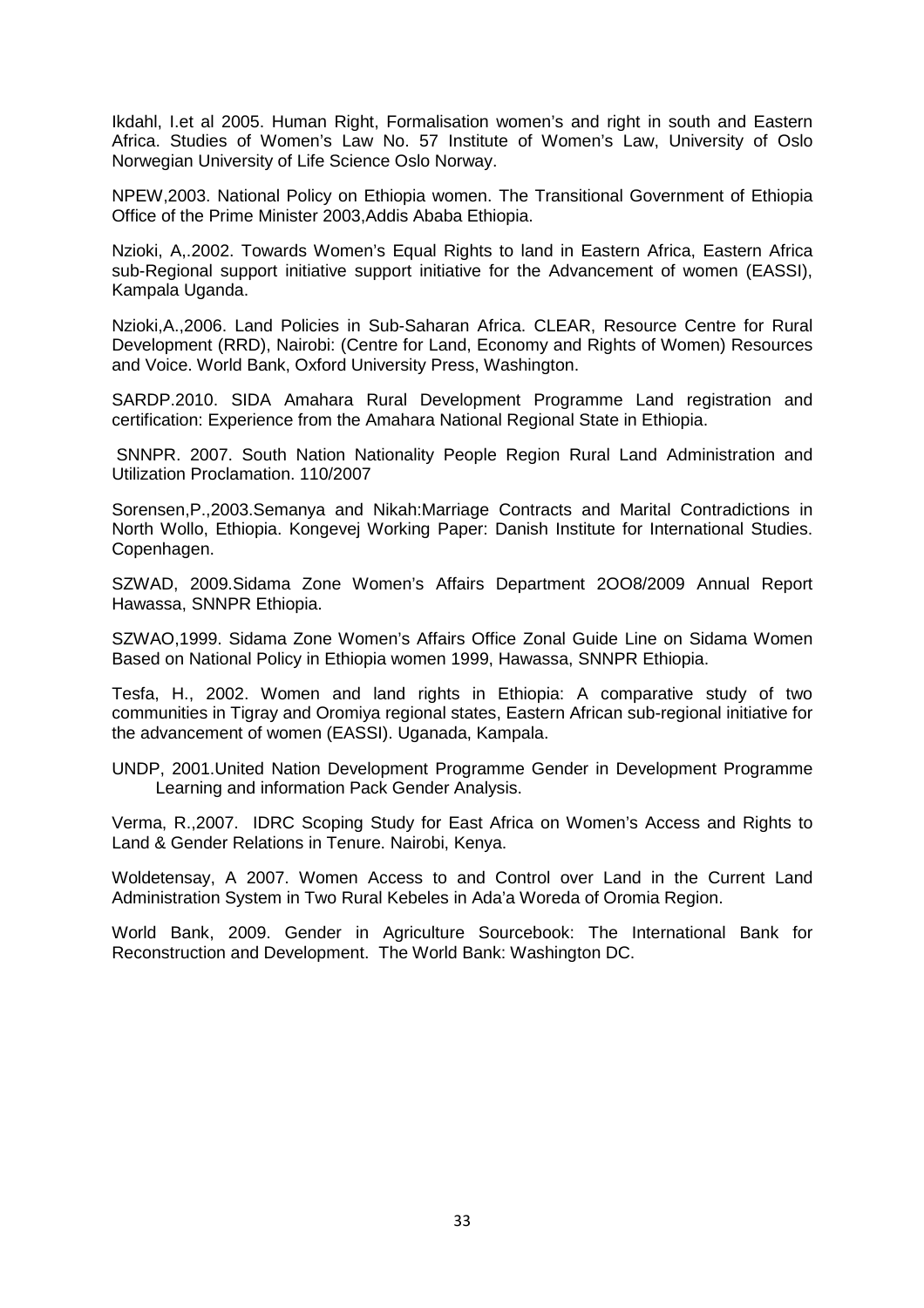## **Appendixes**

## **Appendix A**

## **Survey questionnaire**

Subject: questionnaire for survey on: The assessment of the knowledge of Rural Women on Recent Rural Land Administration Reform: A case from Sidama Zone Hawassa Zuria District, SNNPR Ethiopia.

**Instruction** 

Dear respondents,

I am a prospective graduating student from Van Hall Lareinstein University, master on management of development. In partial fulfilment of the program I am undertaking the research on the assessment of the knowledge of Rural Women on Recent Rural Land Administration Reform: A case from Sidama Zone Hawassa Zuria District, SNNPR Ethiopia. This survey questionnaire aims to collect sufficient and valid data in order to comply with academic requirements. The finding of this research to make recommendation for Local Administration, Agriculture and Rural Development office and women's Affairs office on how they can enhance the knowledge of women on their land right. Your respectful response to these questions thus will have a big impact on the result of paper.

Finally yet importantly, I assure that all personal information obtained from you will be kept confidential.

Thank you very much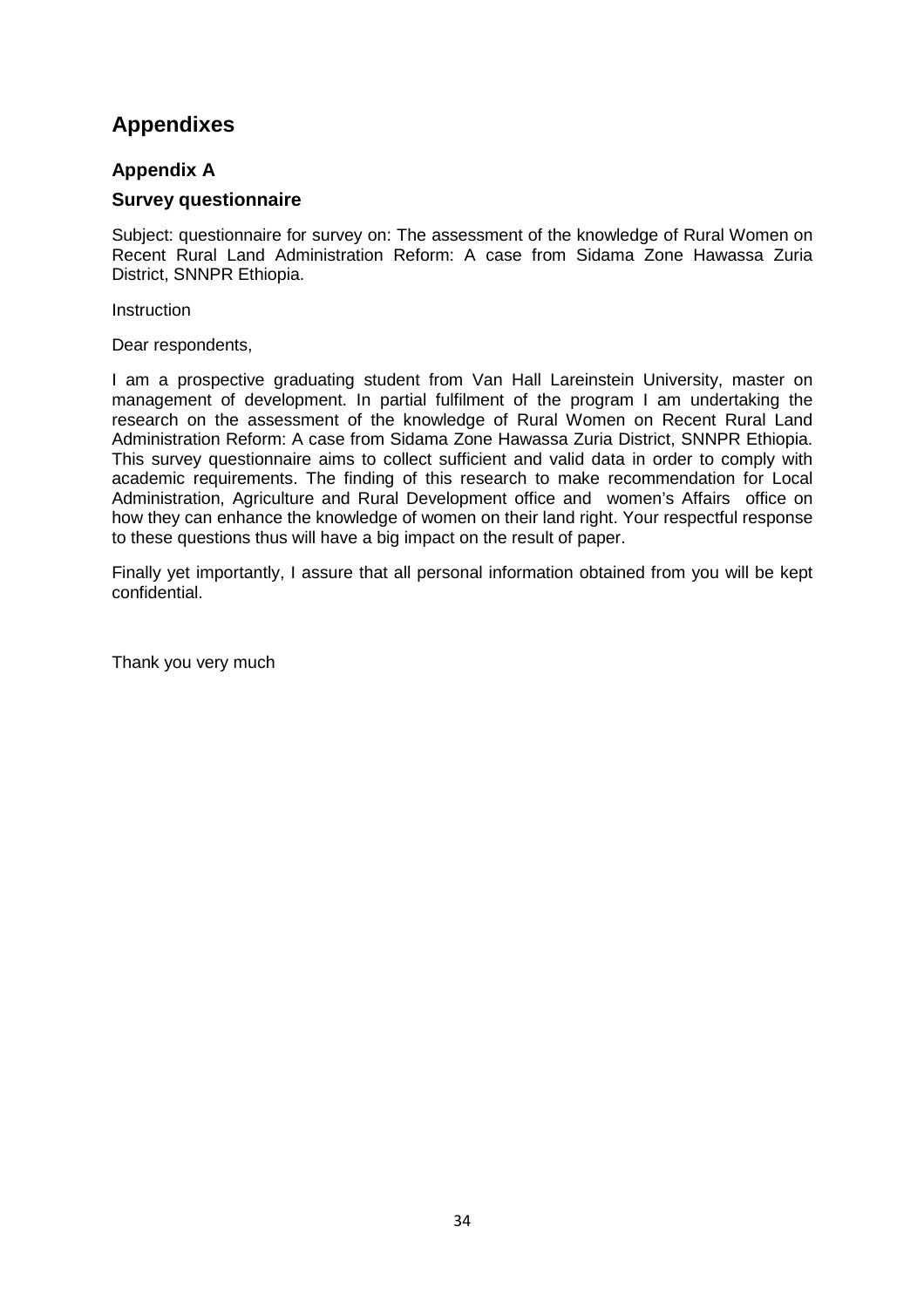## **Appendix B**

#### **Household Questionnaire**

Date data collection.....................

#### **I. Geographic information**

#### **II. Household information**

| Education               |  |  |
|-------------------------|--|--|
|                         |  |  |
| Total land holding size |  |  |

## **III. Information about land proclamation?**

- 1. Did you hear about land proclamation and certification? Yes/No If you say yes, how was the information transmitted?
- 1) Campaign 2) Meeting 3) training 4) Announcement on radio 5) others (Word of mouth)
- 2. How was it organized the campaign?
- 3. Who organized the campaign?
- 1) Local administrators 2) BoARD 3) Women Affairs 4) NGOs
- 5) Other specify.....................
- 4. Have you participated campaign /training? Yes/No
- If you say yes, what type of information did you get? Explain
- If no go to question 8
- 5. How was the women's land right clearly specified during the campaign?

\_\_\_\_\_\_\_\_\_\_\_\_\_\_\_\_\_\_\_\_\_\_\_\_\_\_\_\_\_\_\_\_\_\_\_\_\_\_\_\_\_\_\_\_\_\_\_\_\_\_\_\_\_\_\_\_\_\_\_\_\_\_\_\_\_\_\_ 6. Which information do you miss about women's land right?

- 7. How could the camping/information sharing be improved women's land rights?
- \_\_\_\_\_\_\_\_\_\_\_\_\_\_\_\_\_\_\_\_\_\_\_\_\_\_\_\_\_\_\_\_\_\_\_\_\_\_\_\_\_\_\_\_\_\_\_\_\_\_\_\_\_\_\_\_\_\_\_\_\_\_\_\_\_\_\_\_ 8. If not participated the campaign/training why not participated?
- 9. What do you think you missed by not participating in the campaign?

\_\_\_\_\_\_\_\_\_\_\_\_\_\_\_\_\_\_\_\_\_\_\_\_\_\_\_\_\_\_\_\_\_\_\_\_\_\_\_\_\_\_\_\_\_\_\_\_\_\_\_\_\_\_\_\_\_\_\_\_\_\_\_\_

## **IV. Knowledge about women's land right**

- 10. Do you have land certification book Yes/No If yes, can you show me certificate If no why? $\overline{\phantom{a}}$
- 11. What do you know about Women's land right?

\_\_\_\_\_\_\_\_\_\_\_\_\_\_\_\_\_\_\_\_\_\_\_\_\_\_\_\_\_\_\_\_\_\_\_\_\_\_\_\_\_\_\_\_\_\_\_\_\_\_\_\_\_\_\_\_\_\_\_\_\_\_\_\_\_ 12. What are women's lands right during marriage?

\_\_\_\_\_\_\_\_\_\_\_\_\_\_\_\_\_\_\_\_\_\_\_\_\_\_\_\_\_\_\_\_\_\_\_\_\_\_\_\_\_\_\_\_\_\_\_\_\_\_\_\_\_\_\_\_\_\_\_\_\_\_\_\_\_ Where did the information come from?

1) From meeting 2) campaign 3) from radio 4) word of mouth 5) the certificate include such information 6) others

13. What do you know about women's land right during divorce?

What is the source of information?

\_\_\_\_\_\_\_\_\_\_\_\_\_\_\_\_\_\_\_\_\_\_\_\_\_\_\_\_\_\_\_\_\_\_\_\_\_\_\_\_\_\_\_\_\_\_\_\_\_\_\_\_\_\_\_\_\_\_\_\_\_\_\_\_\_\_\_\_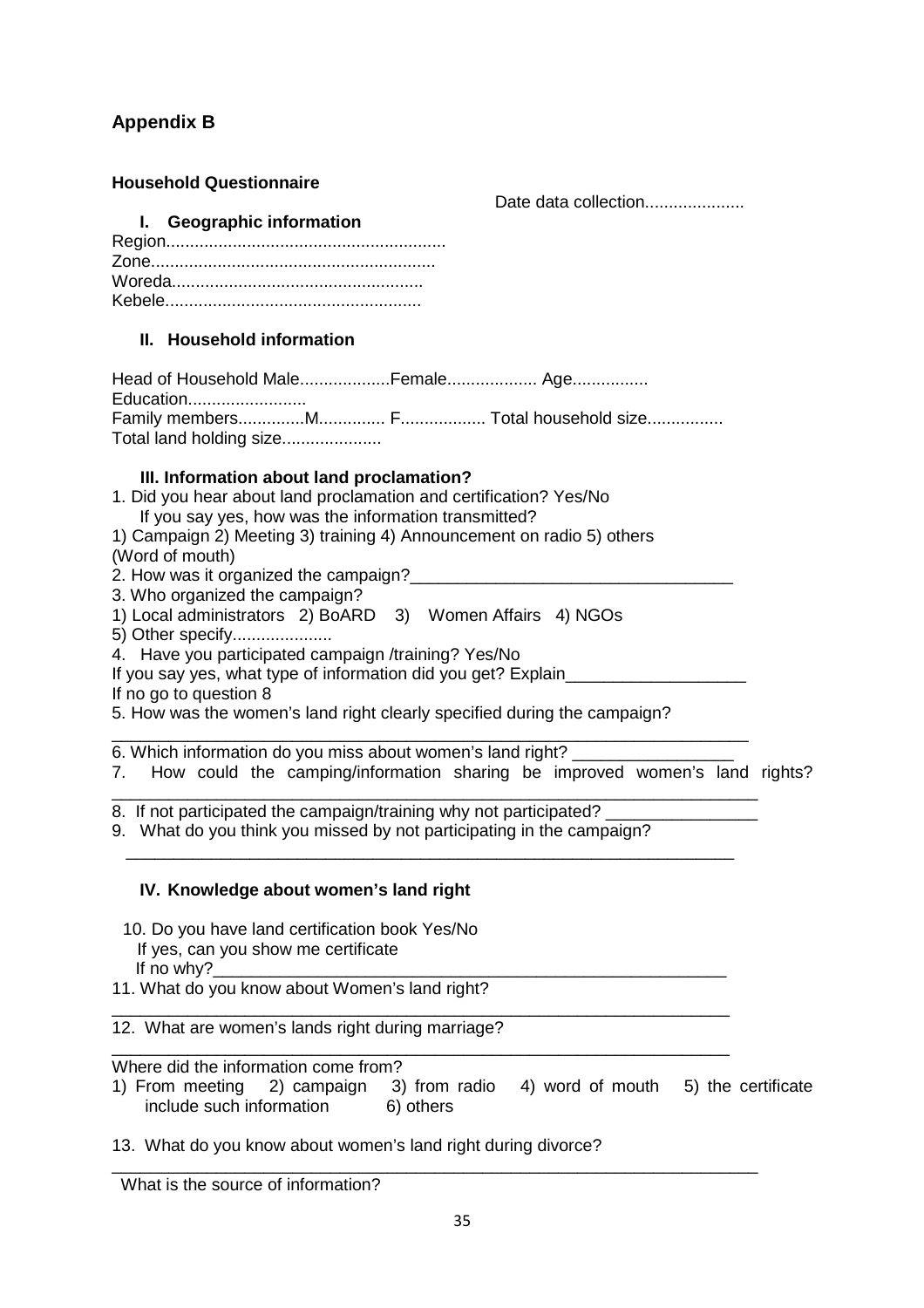1) From meeting 2) campaign 3) from radio 4) word of mouth 5) the certificate include such information 6) others

15. where to go to claim your land right if you divorce?

16. What the proclamation say on inheritance of land right?

17. Who has the right to inherit the land? \_\_\_\_\_\_\_\_\_\_\_\_\_\_\_\_\_\_\_\_\_\_\_\_\_\_\_\_\_\_\_\_\_\_\_\_\_\_\_

18. Have you inherited land so far? Yes /No

If yes, from whom? \_\_\_\_\_\_\_\_\_\_\_\_\_\_\_\_\_\_\_\_\_\_\_\_\_\_\_\_\_\_\_\_\_\_\_\_\_\_\_\_\_\_\_\_\_\_\_\_\_\_\_\_\_\_

If no why\_\_\_\_\_\_\_\_\_\_\_\_\_\_\_\_\_\_\_\_\_\_\_\_\_\_\_\_\_\_\_\_\_\_\_\_\_\_\_\_\_\_\_\_\_\_\_\_\_\_\_\_\_\_\_\_\_\_\_\_\_\_\_

19. Do male and female have the same right to inherit land from their parents? Yes/No If no, why\_\_\_\_\_\_\_\_\_\_\_\_\_\_\_\_\_\_\_\_\_\_\_\_\_\_\_\_\_\_\_\_\_\_\_\_\_\_\_\_\_\_\_\_\_\_\_\_\_\_\_\_\_\_\_\_\_\_\_\_\_\_\_\_\_\_\_\_\_\_

20. Do you think women land rights are secured after certification? Yes/No If you say yes, can you explain? \_\_\_\_\_\_\_\_\_\_\_\_\_\_\_\_\_\_\_\_\_\_\_\_\_\_\_\_\_\_\_\_\_\_\_\_\_\_\_\_\_\_\_\_\_\_

If you say no why?

21. Do both husband and wife have equal right to keep and use the certificate? Yes/No 22. Do you know for what purpose to use the certificate? Yes/No

If yes, what are they? Explain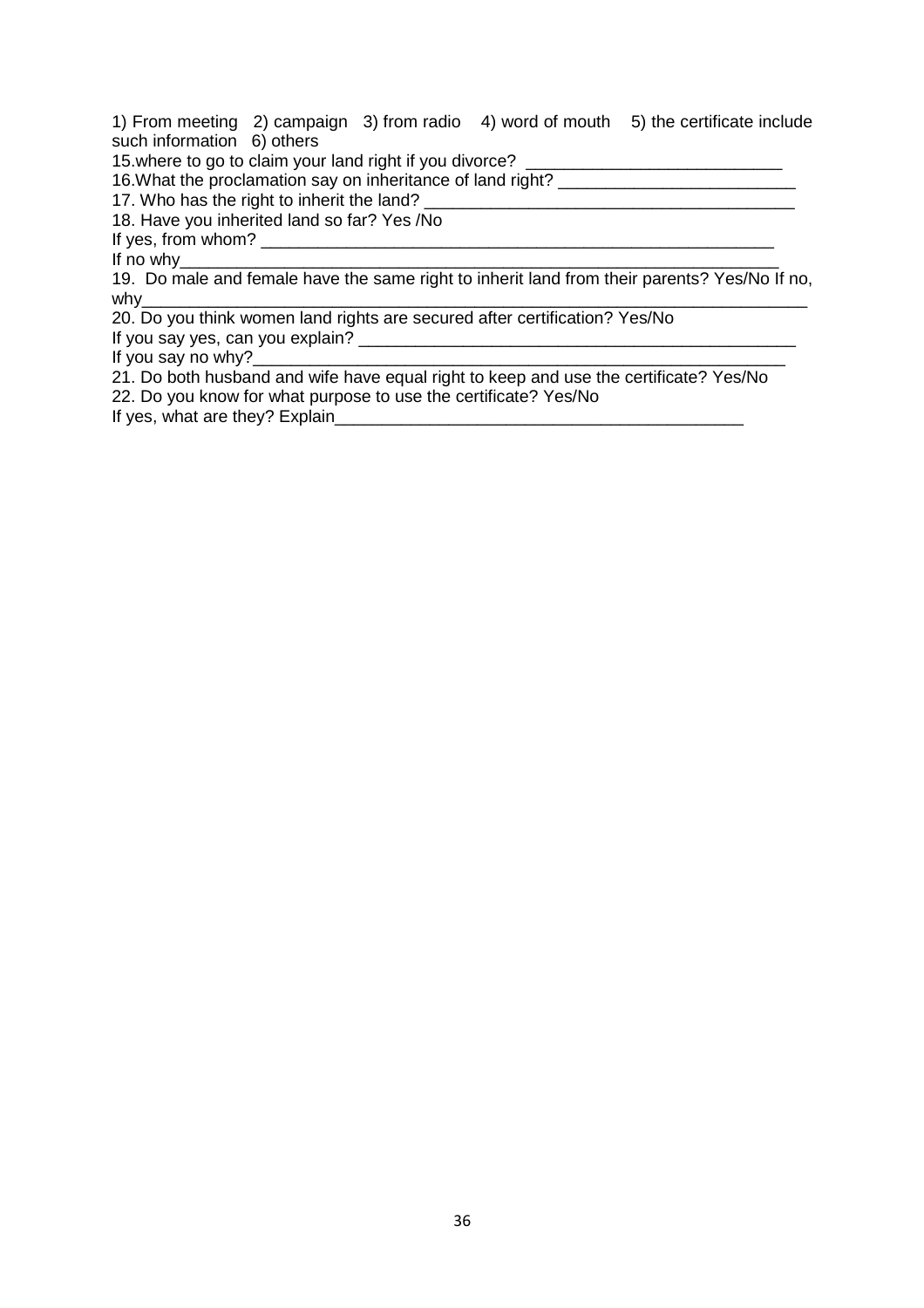## **Appendix C**

## **Check list**

## **(Focus group discussion, community)**

- 1. What is the main problem related to women land right in the community?
- 2. What do you think about the knowledge of community on women's land right during inheritance, divorce and on marriage?
- 3. During land certification how was the information about land administration and utilization proclamation transmitted to the community? By whom?
- 4. Do you think that the information addressed both men and women equally?
- 5. Do you think women is the member of land administration committee( who is land administrate committee)
- 6. Do you think that the existing joint land certification of husband and wife strengthen women's land right?
- 7. Do you think that training about land administration and utilization proclamation important to improve knowledge of women's land right?
- 8. What is the knowledge and practice of the community about the women land right?

#### **Key informant in local land administration committee**

- 1. How information about land administration and utilization proclamation transmitted to the community?
- 2. How do organize awareness creation campaigns and trainings on land certification?
- 3. Who was conducting the campaigns?
- 4. What was the main message delivered during the campaign?
- 5. How the participants were selected? Were both men and women having equal chance to participate the campaign?
- 6. Was women land right included as main issue in the campaign/training?
- 7. How often the question of women land right come to your office?
- 8. Is people's knowledge regarding women's land right changing through time?

## **Key informant women's Affairs**

- 1. How information about land administration and utilization proclamation transmitted to the community?
- 2. How do organize awareness creation campaigns and trainings on land certification?
- 3. Who was conduct the campaigns?
- 4. What was the role of your office to organize awareness creation programme to enhance knowledge about women land right?
- 5. Do you think that women equally participated during campaign?
- 6. What are the main problems your organization facing regarding women land right?
- 7. Which types of women's land right related cases are coming to women's affair office? Can you put them from the most frequent to the least frequent?